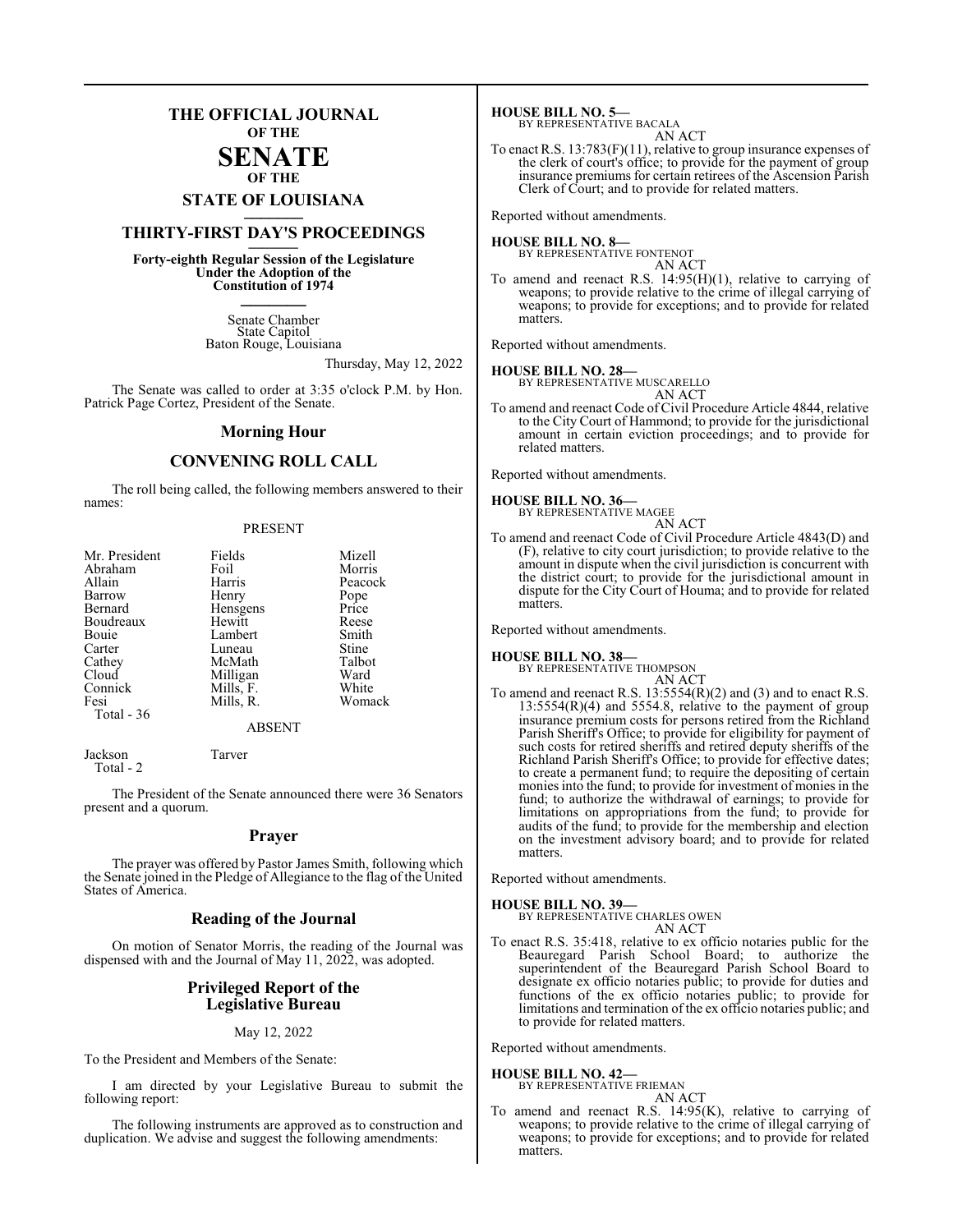## May 12, 2022

Reported without amendments.

#### **HOUSE BILL NO. 51—** BY REPRESENTATIVES GOUDEAU AND MIKE JOHNSON AND SENATOR CATHEY AN ACT

To enact Code of Criminal Procedure Article 883.2(E) and R.S. 14:32.1(E), relative to operating a vehicle while intoxicated; to provide relative to the crime of vehicular homicide; to provide relative to penalties of the crime of vehicular homicide; to require certain payments for the support of the minor child of the victim; and to provide for related matters.

Reported without amendments.

#### **HOUSE BILL NO. 59—**

BY REPRESENTATIVE GREGORY MILLER AN ACT

To repeal R.S. 13:3671, relative to fees and mileage rates for witnesses; to repeal certain fees and mileage rates for witnesses residing or employed within a certain distance of the courthouse; and to provide for related matters.

Reported without amendments.

#### **HOUSE BILL NO. 69—**

BY REPRESENTATIVE DEVILLIER AN ACT

To amend and reenact R.S. 30:2531(D)(1) and 2531.1(B)(1), relative to photographic evidence of littering from a vehicle; to provide for an inference of guilt for the registered owner of the vehicle from which the littering occurred; and to provide for related matters.

Reported without amendments.

## **HOUSE BILL NO. 173—**

BY REPRESENTATIVE STEFANSKI AN ACT

To amend and reenact R.S. 15:587(C), relative to criminal identification and information; to provide relative to a criminal history records check for gaming licenses; to provide relative to information made available from the Louisiana Bureau of Criminal Identification and Information; and to provide for related matters.

Reported without amendments.

#### **HOUSE BILL NO. 174—**

BY REPRESENTATIVE GREEN AN ACT

To amend and reenact R.S. 40:1472.3(E)(3)(b), relative to the license to handle explosives; to provide relative to the qualifications of an applicant to handle explosives; to provide relative to criminal history records checks of applicants for licenses to handle explosives; to require fingerprints of applicants for licenses to handle explosives; and to provide for related matters.

Reported without amendments.

#### **HOUSE BILL NO. 187—**

BY REPRESENTATIVE TURNER AN ACT

To enact R.S. 3:266(25), relative to the powers of authority of the Louisiana Agricultural Finance Authority; to expand the powers ofthe Louisiana Agricultural Finance Authority to authorize the acquisition and distribution of fuel through different methods during a natural disaster; to provide an effective date; and to provide for related matters.

Reported without amendments.

# **Page 2 SENATE 31st DAY'S PROCEEDINGS**

#### **HOUSE BILL NO. 212—**

BY REPRESENTATIVES DUSTIN MILLER, ADAMS, BACALA, BAGLEY,<br>BISHOP, ROBBY CARTER, WILFORD CARTER, CORMIER, COUSAN,<br>COX, DAVIS, DESHOTEL, DUPLESSIS, EDMONDS, FIRMENT, FISHER,<br>FREEMAN, FREIBERG, GREEN, HARRIS, TRAVIS JOHNSON, J AN ACT

To enact R.S. 40:1021(B), relative to drug-related objects; to provide relative to the definition of drug paraphernalia; to exclude rapid fentanyl test strips from the definition of drug paraphernalia; and to provide for related matters.

Reported without amendments.

#### **HOUSE BILL NO. 217—**

BY REPRESENTATIVE BOURRIAQUE

AN ACT To authorize and provide for the transfer of certain state property; to authorize the transfer of certain state property in Cameron Parish; to provide for the property description; to provide for the reservation of mineral rights; to provide for terms and conditions; to provide an effective date; and to provide for related matters.

Reported without amendments.

#### **HOUSE BILL NO. 236—**

BY REPRESENTATIVE ADAMS

AN ACT To amend and reenact R.S. 47:1923(D)(1)(a), relative to the East Feliciana Parish tax assessor; to provide for the payment of certain insurance premiums for retirees; to provide for effectiveness; and to provide for related matters.

Reported without amendments.

### **HOUSE BILL NO. 243—**

## BY REPRESENTATIVE BAGLEY

AN ACT To amend and reenact R.S. 13:1875(7), (10)(c), 12(e), and (14), 2152(C), and 2492(A)(7) and (E), and R.S. 40:1231.8(C)(1)(a) and  $1237.2(C)(1)(a)$ , relative to the authority of city court judges to serve on a medical review panel; to provide for the practice of law by city court judges; to provide for the selection of the attorney member of a medical review panel; to provide for definitions; and to provide for related matters.

Reported without amendments.

## **HOUSE BILL NO. 264—**

BY REPRESENTATIVE SEABAUGH AN ACT

To amend and reenact Code of Civil Procedure Article 1201(C), relative to service of citation; to provide for the serving of the original petition with the supplemental or amended petition to additional defendants; and to provide for related matters.

Reported without amendments.

#### **HOUSE BILL NO. 265—**

BY REPRESENTATIVE VILLIO AN ACT

To amend and reenact R.S. 15:574.2(D)(9) and R.S. 46:1844(B),  $(N)(2)$  and  $(3)$ , and  $(0)(1)$ , relative to victim's rights; to provide for additional means of notification; to provide for notice; to provide for appearances before the Board of Pardons and the committee on parole; and to provide for related matters.

Reported without amendments.

#### **HOUSE BILL NO. 267—**

BY REPRESENTATIVE RISER AN ACT

To amend and reenact R.S. 30:1108(B), relative to geological sequestration of carbon dioxide; to provide relative to eminent domain; to provide for an exception to eminent domain under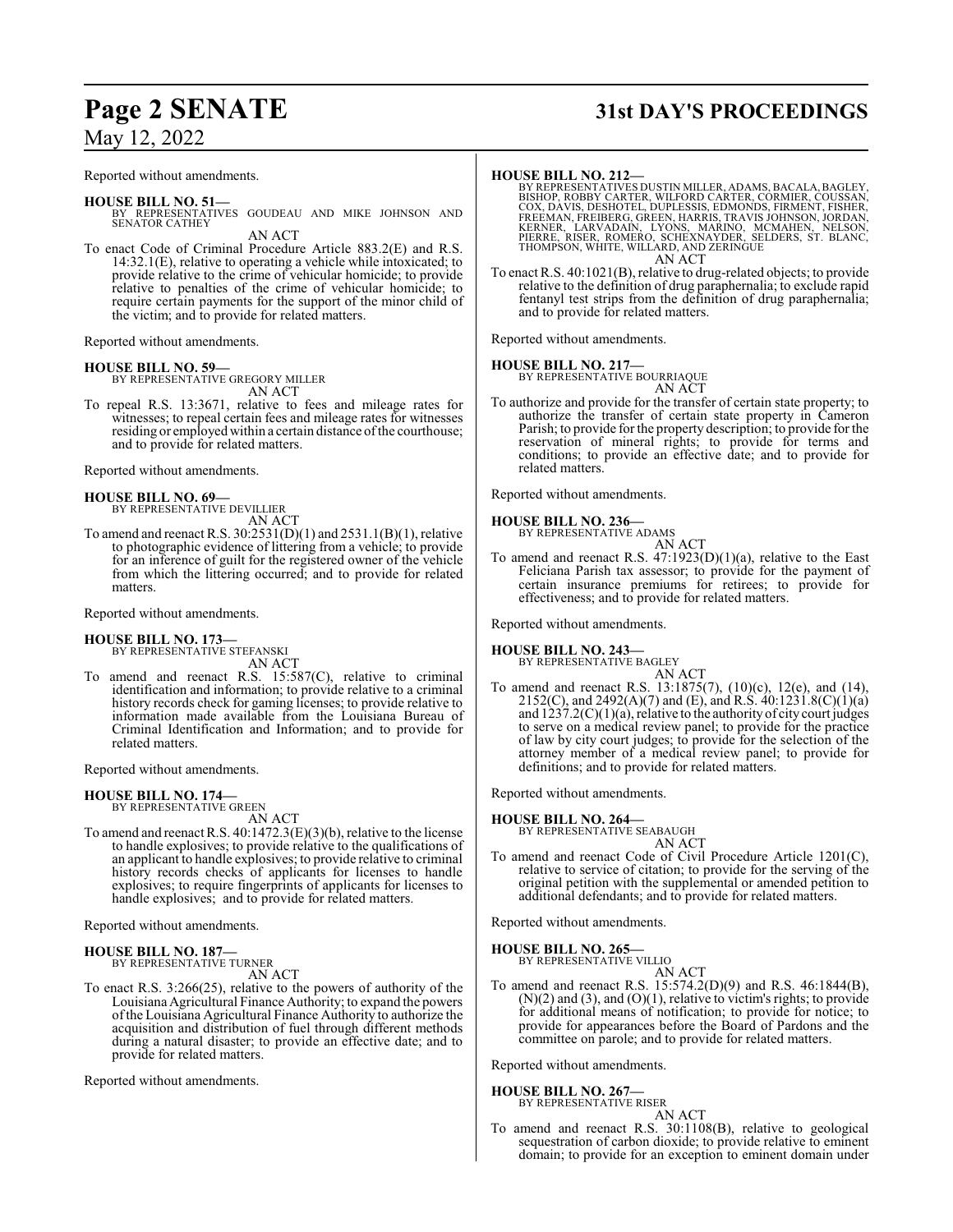# **31st DAY'S PROCEEDINGS Page 3 SENATE**

# May 12, 2022

certain circumstances in Caldwell Parish; and to provide for related matters.

Reported without amendments.

#### **HOUSE BILL NO. 283—**

BY REPRESENTATIVE MCFARLAND AN ACT

To amend and reenact R.S. 32:387(C)(3)(d)(ii)(introductory paragraph), relative to timber harvest season permits; to provide for the type of products applicable to a timber harvest season permit; and to provide for related matters.

Reported without amendments.

## **HOUSE BILL NO. 327—** BY REPRESENTATIVE THOMPSON

AN ACT

To amend and reenact R.S. 3:3553(A), relative to the levy of a soybean assessment; to provide relative to the imposition of a state assessment in connection with the federal soybean assessment; to provide an effective date; and to provide for related matters.

Reported without amendments.

#### **HOUSE BILL NO. 361—** BY REPRESENTATIVE MARINO

AN ACT

To amend and reenact Code of Criminal Procedure Articles 161(A)(introductory paragraph) and 163(C) and to enact Code ofCriminal Procedure Article 163.2, relative to search warrants; to provide relative to search warrants for medical records; to authorize the issuance of a search warrant for medical records of any person; to provide for procedures for the execution of such warrants; and to provide for related matters.

Reported without amendments.

#### **HOUSE BILL NO. 371—** BY REPRESENTATIVE MCMAHEN

AN ACT

To amend and reenact R.S. 14:34.2(A)(2) and 108.2(B), relative to offenses against law enforcement; to provide relative to the definition of "police officer" for the crimes of battery of a police officer and resisting a police officer with force or violence; to add juvenile detention facility officers to the definitions of "police officer"; and to provide for related matters.

#### Reported without amendments.

#### **HOUSE BILL NO. 389—** BY REPRESENTATIVE PRESSLY

AN ACT

To amend and reenact Civil Code Articles 3461 and 3472.1, to enact Code of Civil Procedure Article 196.2, and to repeal Code of Civil Procedure Article 562, relative to prescription and peremption; to provide for emergency suspension of certain prescription and peremption periods; to provide for the emergency suspension of abandonment periods; to provide relative to the Louisiana Supreme Court; to provide for emergency extension of certain deadlines; and to provide for related matters.

Reported without amendments.

#### **HOUSE BILL NO. 403—**

BY REPRESENTATIVE JEFFERSON AN ACT

To amend and reenact R.S. 9:374(B), (C), (D), and (E) and to enact R.S. 9:374(F) and (G), relative to the award of use and occupancy of community property; to provide for an award for rent; to prohibit a limitation on the allocation of the use of community property; and to provide for related matters.

Reported without amendments.

#### **HOUSE BILL NO. 409—**

BY REPRESENTATIVE MARINO AN ACT

To enact Code of Criminal Procedure Article 211(E), relative to summons by an officer instead of arrest and booking; to provide an exception to the issuance of a summons by an officer instead of arrest and booking when certain domestic violence crimes have occurred; and to provide for related matters.

Reported without amendments.

# **HOUSE BILL NO. 446—** BY REPRESENTATIVE DESHOTEL

AN ACT To authorize and provide for the transfer of certain public property; to authorize the exchange of certain public property in Avoyelles Parish; to provide for the property description; to provide for reservation of mineral rights; to provide terms and conditions; to provide an effective date; and to provide for related matters.

Reported without amendments.

**HOUSE BILL NO. 491—** BY REPRESENTATIVES BACALA AND GAROFALO AN ACT

To amend and reenact R.S. 14:65(A), relative to simple robbery; to amend the definition of simple robbery; to provide relative to when a person is part of a group of individuals and the person has the intent to take anything of value from a retail establishment; and to provide for related matters.

Reported without amendments.

#### **HOUSE BILL NO. 501—**

BY REPRESENTATIVE DUBUISSON AN ACT

To authorize and provide for the transfer of certain state property; to authorize the transfer of certain state property in St. Tammany Parish; to provide for the property descriptions; to provide for the reservation of mineral interests; to provide terms and conditions; to provide for an effective date; and to provide for related matters.

Reported without amendments.

#### **HOUSE BILL NO. 525—**

BY REPRESENTATIVE MCCORMICK

AN ACT To authorize and provide for the transfer of certain state property; to authorize the transfer of certain state property in Caddo Parish; to provide for property descriptions; to provide for the reservation of mineral rights; to provide terms and conditions; to provide for termination of authority; to provide for an effective date; and to provide for related matters.

Reported without amendments.

#### **HOUSE BILL NO. 530—**

BY REPRESENTATIVE MIGUEZ AN ACT

To authorize and provide for the transfer of certain state property; to authorize the transfer of certain state property in Iberia and St. Martin Parish; to provide for property descriptions; to provide for the reservation of mineral rights; to provide terms and conditions; to provide for an expiration of authority; to provide for an effective date; and to provide for related matters.

Reported without amendments.

#### **HOUSE BILL NO. 549—**

- BY REPRESENTATIVES BOYD, AMEDEE, BROWN, ROBBY CARTER, WILFORD CARTER, GAROFALO, JEFFERSON, NELSON, AND SEABAUGH
- AN ACT To amend and reenact R.S. 9:1141.8 and to enact R.S. 9:1122.103(C), 1131.5(C), and 2734, relative to immovable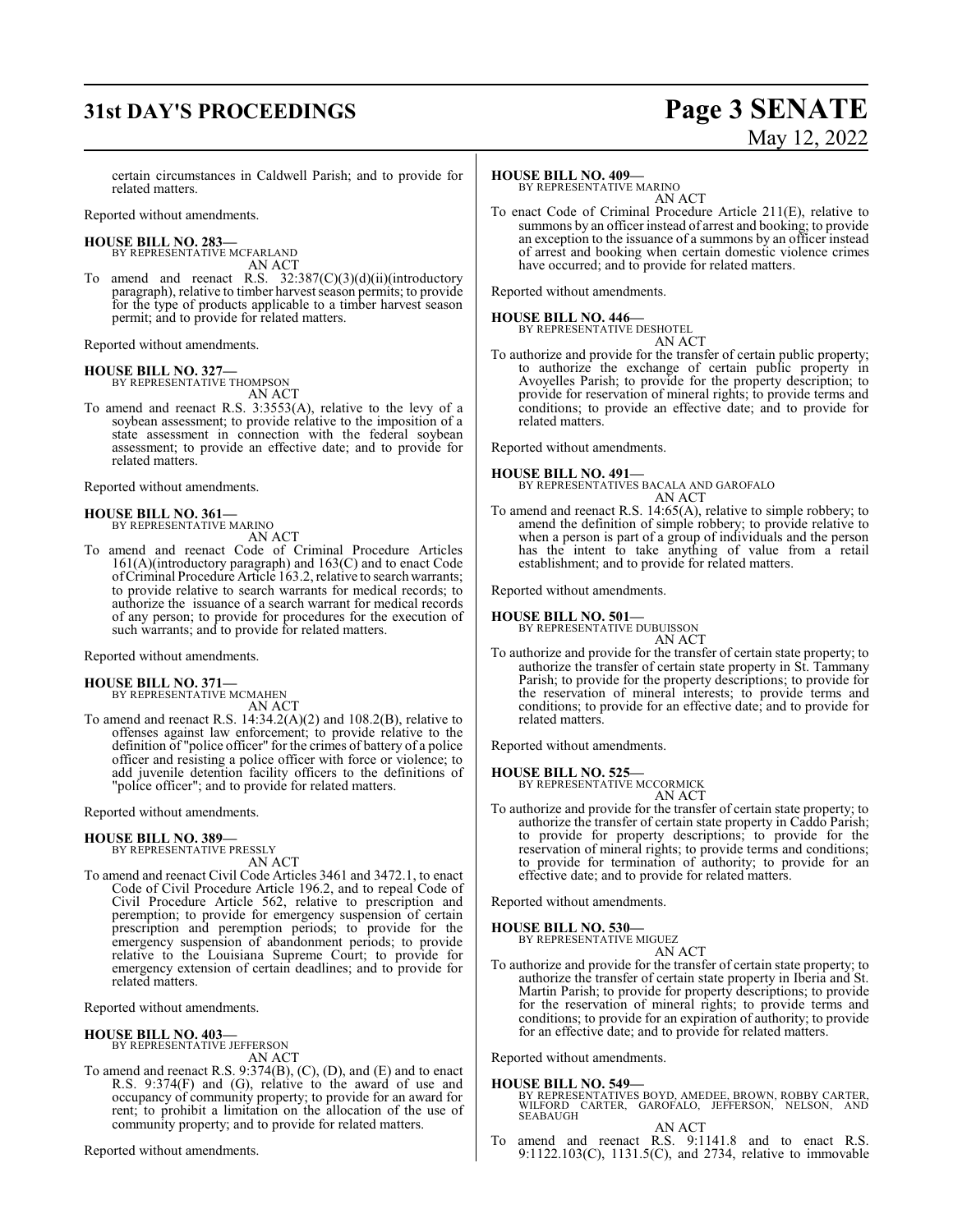# May 12, 2022

# **Page 4 SENATE 31st DAY'S PROCEEDINGS**

property; to provide relative to restrictions on immovable property; to prohibit restrictions based on race or religion; to provide relative to condominium associations, timeshare associations, and homeowners associations; to provide relative to community documents; and to provide for related matters.

Reported with amendments.

**HOUSE BILL NO. 607—** BY REPRESENTATIVES GEYMANN AND MCKNIGHT AN ACT

To amend and reenact R.S. 14:102.1(A)(2)(a), relative to cruelty to animals; to provide relative to the penalties for a first offense of the crime of cruelty to animals; to provide relative to payments for expenses incurred for the animal; and to provide for related matters.

Reported without amendments.

## **HOUSE BILL NO. 634—** BY REPRESENTATIVE MCMAHEN

AN ACT

To amend and reenact R.S. 14:43.1(A)(3)(introductory paragraph) and  $(C)(2)$ ,  $43.2(C)(2)$  and  $(3)(introductory)$  paragraph),  $80(A)(1)$ ,  $80.1(A)$ ,  $81.1(E)(5)(a)$  and (b) and (G)(introductory paragraph), 81.2(A)(1) and (2)(introductory paragraph), (B)(1), (2), and (3)(a),  $81.3(A)(1)$ , (2), (3), and (5), (B)(1)(a) and (c) and  $(C)(1)$ ,  $91.13(A)$ ,  $92(A)$ (introductory paragraph),  $93(A)$ ,  $93.2.3(A)(1)$ , and  $283(A)(3)$ , relative to offenses against minors; to provide relative to the age of offenders; to raise the age of offenders to eighteen in certain offenses; and to provide for related matters.

Reported without amendments.

## **HOUSE BILL NO. 691—** BY REPRESENTATIVE EMERSON

AN ACT

To authorize and provide for the transfer of certain state property; to authorize the exchange of certain state property in St. Martin Parish; to provide for property descriptions; to provide for the reservation of mineral rights; to provide terms and conditions; to provide for an effective date; and to provide for related matters.

Reported without amendments.

**HOUSE BILL NO. 693—** BY REPRESENTATIVE STEFANSKI

AN ACT

To amend and reenact R.S. 27:3(13)(i) and 27(A)(introductory paragraph) and (1), relative to the Gaming Control Law; to provide relative to the definition of "institutional investors"; to provide relative to the criteria for suitability for institutional investors; to provide for an effective date; and to provide for related matters.

Reported without amendments.

#### **HOUSE BILL NO. 703—** BY REPRESENTATIVE GREGORY MILLER AN ACT

To enact R.S. 9:2784.1, relative to repair contracts following a natural disaster; to provide for venue for disputes arising from the contract; to provide for nullification of certain terms; to provide for rescission of the contract; to provide for notice; to provide for exceptions; and to provide for related matters.

Reported without amendments.

#### **HOUSE BILL NO. 706—**

BY REPRESENTATIVE STEFANSKI AN ACT

To amend and reenact R.S. 14:40.1 and 107.2(A) and to enact Code of Criminal Procedure Article 814(A)(69), relative to the crime of terrorizing; to create the crime of menacing; to provide for penalties; to provide relative to hate crimes; to add the crime of menacing to the list of hate crimes; to provide for responsive verdicts; and to provide for related matters.

Reported without amendments.

## **HOUSE BILL NO. 753—** BY REPRESENTATIVE MIGUEZ

- AN ACT
- To authorize and provide for the transfer of certain state property; to authorize the transfer of certain state property in Iberia Parish; to provide for the property description; to provide for the reservation of mineral rights; to provide terms and conditions; to provide for termination of authority; to provide for an effective date; and to provide for related matters.

Reported without amendments.

#### **HOUSE BILL NO. 758—**

BY REPRESENTATIVE SCHEXNAYDER AN ACT

To amend and reenact R.S. 3:1462(13) through (18), 1465(D)(1), 1468(A), 1481, 1482(C) and (D)(introductory paragraph),  $1483(A)(1)$ , (B)(introductory paragraph) and (6) through (8), (C), (E), (G), and (L), and  $1484(B)(4)$  and R.S. 40:961.1, to enact R.S. 3:1462(19), 1482(E), and 1483(B)(9) and (M), and to repeal R.S. 3:1485, relative to industrial hemp; to provide for the regulation of industrial hemp; to provide for definitions; to provide for testing; to provide for the regulation of consumable hemp products; and to provide for related matters.

Reported without amendments.

#### **HOUSE BILL NO. 829—**

BY REPRESENTATIVE STEFANSKI

AN ACT To amend and reenact R.S. 26:274(A)(2) and 308(B), (C)(8), (11)(c), and (J) and to enact R.S.  $26:308(\tilde{C})(12)(b)(i)$  and (ii), relative to the delivery of alcoholic beverages; to provide relative to third party delivery companies and platforms; to provide for requirements for alcoholic beverage delivery agreements; to provide for penalties; to provide for an effective date; and to provide for related matters.

Reported without amendments.

**HOUSE BILL NO. 890—**

BY REPRESENTATIVE ROBBY CARTER

AN ACT To authorize and provide for the transfer of certain state property; to authorize the transfer of certain state property in Tangipahoa Parish; to provide for the property description; to provide for the reservation of mineral rights; to provide terms and conditions; to provide for termination of authority; to provide for an effective date; and to provide for related matters.

Reported without amendments.

#### **HOUSE BILL NO. 903—**

BY REPRESENTATIVE GREGORY MILLER AN ACT

To amend and reenact R.S. 35:626(B) and to enact R.S. 35:626(C), relative to notaries; to provide relative to remote online notarization; to provide relative to execution of certain notarial acts; and to provide for related matters.

Reported without amendments.

**HOUSE BILL NO. 905—** BY REPRESENTATIVE GREGORY MILLER AN ACT

To amend and reenact Code of Civil Procedure Article 4614, relative to partition of co-owned property; to provide relative to purchase by a co-owner; to provide for credit for property interest in property; and to provide for related matters.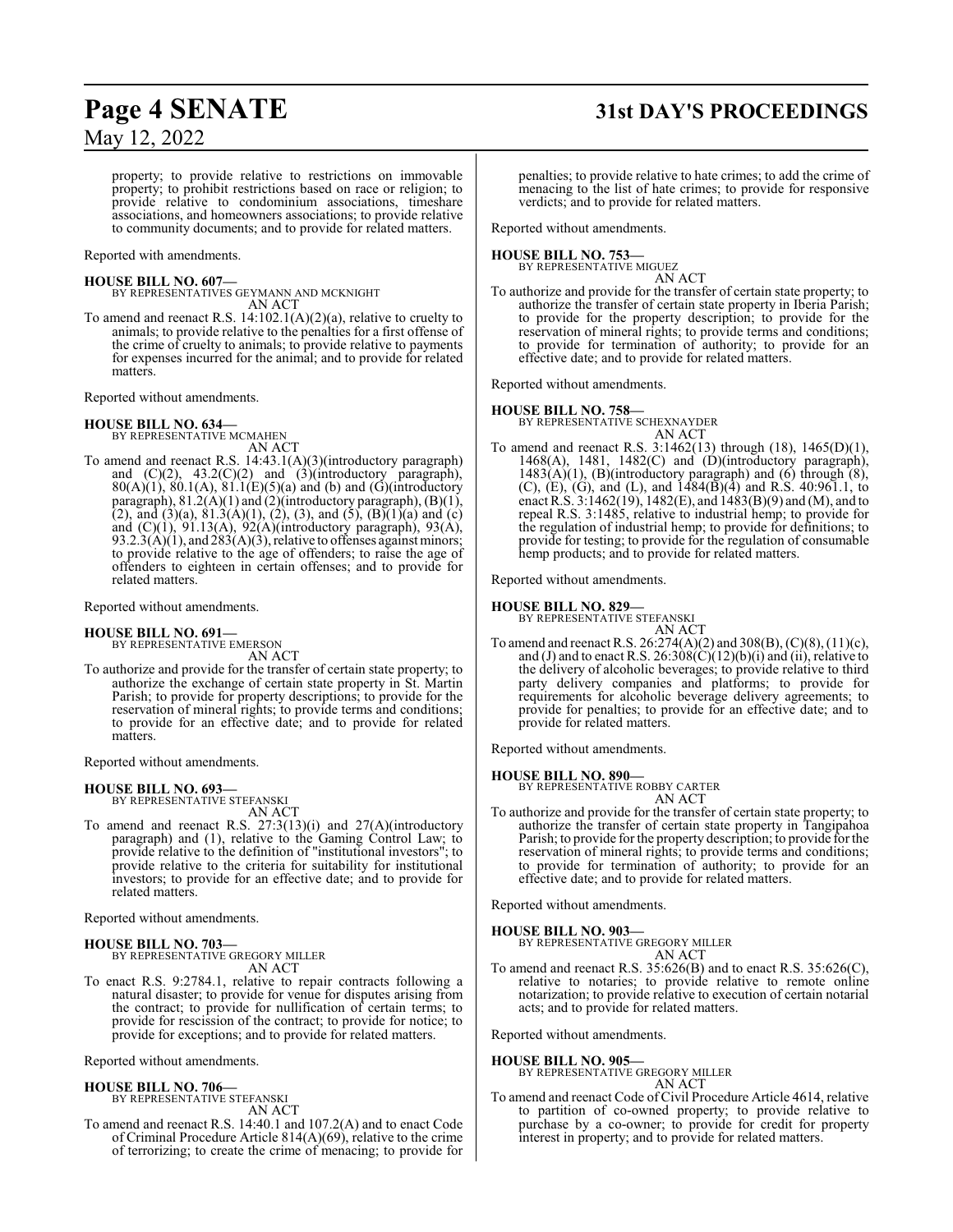# **31st DAY'S PROCEEDINGS Page 5 SENATE**

Reported without amendments.

Respectfully submitted, FRED MILLS Chairman

#### **Adoption of Legislative Bureau Report**

On motion of Senator Fred Mills, the Legislative Bureau amendments were adopted and the Bills and Joint Resolutions were read by title and passed to a third reading.

#### **Senate Resolutions on Second Reading**

**SENATE RESOLUTION NO. 117—**

BY SENATOR SMITH

A RESOLUTION

To recognize Thursday, May 12, 2022, as St. John the Baptist Parish Day at the Louisiana State Capitol and to acknowledge the many contributions of culture, beauty, and economic prosperity made to the state by St. John the Baptist Parish citizens.

On motion of Senator Smith the resolution was read by title and adopted.

#### **SENATE RESOLUTION NO. 118—** BY SENATOR FIELDS

A RESOLUTION

To express the sincere condolences of the Senate of the Legislature of Louisiana upon the passing of Glorious Williams Lofton.

On motion of Senator Fields the resolution was read by title and adopted.

# **SENATE RESOLUTION NO. 119—** BY SENATORS WARD, FIELDS AND FOIL

A RESOLUTION

To commend the University Laboratory School football team on winning the Louisiana High School Athletic Association 2021 Division II State Championship.

On motion of Senator Ward the resolution was read by title and adopted.

## **Message from the House**

#### **ASKING CONCURRENCE IN HOUSE BILLS AND JOINT RESOLUTIONS**

May 11, 2022

To the Honorable President and Members of the Senate:

I am directed to inform your honorable body that the House of Representatives has finally passed and asks your concurrence in the following House Bills and Joint Resolutions:

| HB No. 391 | HB No. 517 | HB No. 620 |
|------------|------------|------------|
|            |            |            |

HB No. 1066 HB No. 927

Respectfully submitted, MICHELLE D. FONTENOT Clerk of the House of Representatives

## **House Bills and Joint Resolutions on First Reading**

#### **HOUSE BILL NO. 391—**

BY REPRESENTATIVE BRYANT AN ACT

To enact R.S. 17:3383, relative to colleges and universities; to provide relative to tuition and fees charged to certain students at certain public postsecondary education institutions; and to provide for related matters.

The bill was read by title and placed on the Calendar for a second reading.

#### **HOUSE BILL NO. 517—**

BY REPRESENTATIVE SELDERS AN ACT

To amend and reenact R.S. 15:831(A) and to enact R.S. 15:827.4, relative to medical services in the Department of Public Safety and Corrections; to create a Medical Advisory Council within the Department of Public Safety and Corrections; to provide relative to membership and powers of the Medical Advisory Council; to provide relative to powers of the secretary of the Department of Public Safety and Corrections; and to provide for related matters.

The bill was read by title and placed on the Calendar for a second reading.

# **HOUSE BILL NO. 620—** BY REPRESENTATIVE STEFANSKI

AN ACT

To amend and reenact R.S. 4:707(D), (E), and (F)(2), relative to charitable raffles, bingo, and keno; to provide relative to licensing and reporting requirements; to authorize private nonprofit elementary or secondary schools and public elementary or secondary schools to conduct certain games of chance; to provide for definitions; to exempt such schools from licensing and reporting requirements; and to provide for related matters.

The bill was read by title and placed on the Calendar for a second reading.

#### **HOUSE BILL NO. 927—**

BY REPRESENTATIVES SELDERS, CARPENTER, FREIBERG, AND MCKNIGHT AN ACT

To amend and reenact R.S. 17:1855.2 and to enact R.S. 17:3351.22, relative to university laboratory schools; to authorize a tuition increase at certain laboratory schools; to provide a maximum increase amount; and to provide for related matters.

The bill was read by title and placed on the Calendar for a second reading.

## **HOUSE BILL NO. 1066— (Substitute for House Bill No. 711 by Representative Turner)** BY REPRESENTATIVE TURNER

AN ACT

To amend and reenact R.S. 37:1316, to enact R.S. 37:1326(A)(10), and to repeal R.S.  $37:1315(A)(7)$  and  $(B)(2)$ , relative to recommendations on discipline by the Clinical Laboratory Personnel Committee; to provide for receipt and disbursement provisions; to provide for additional violations in accordance with the Louisiana Clinical Laboratory Personnel Law; and to provide for related matters.

The bill was read by title and placed on the Calendar for a second reading.

# May 12, 2022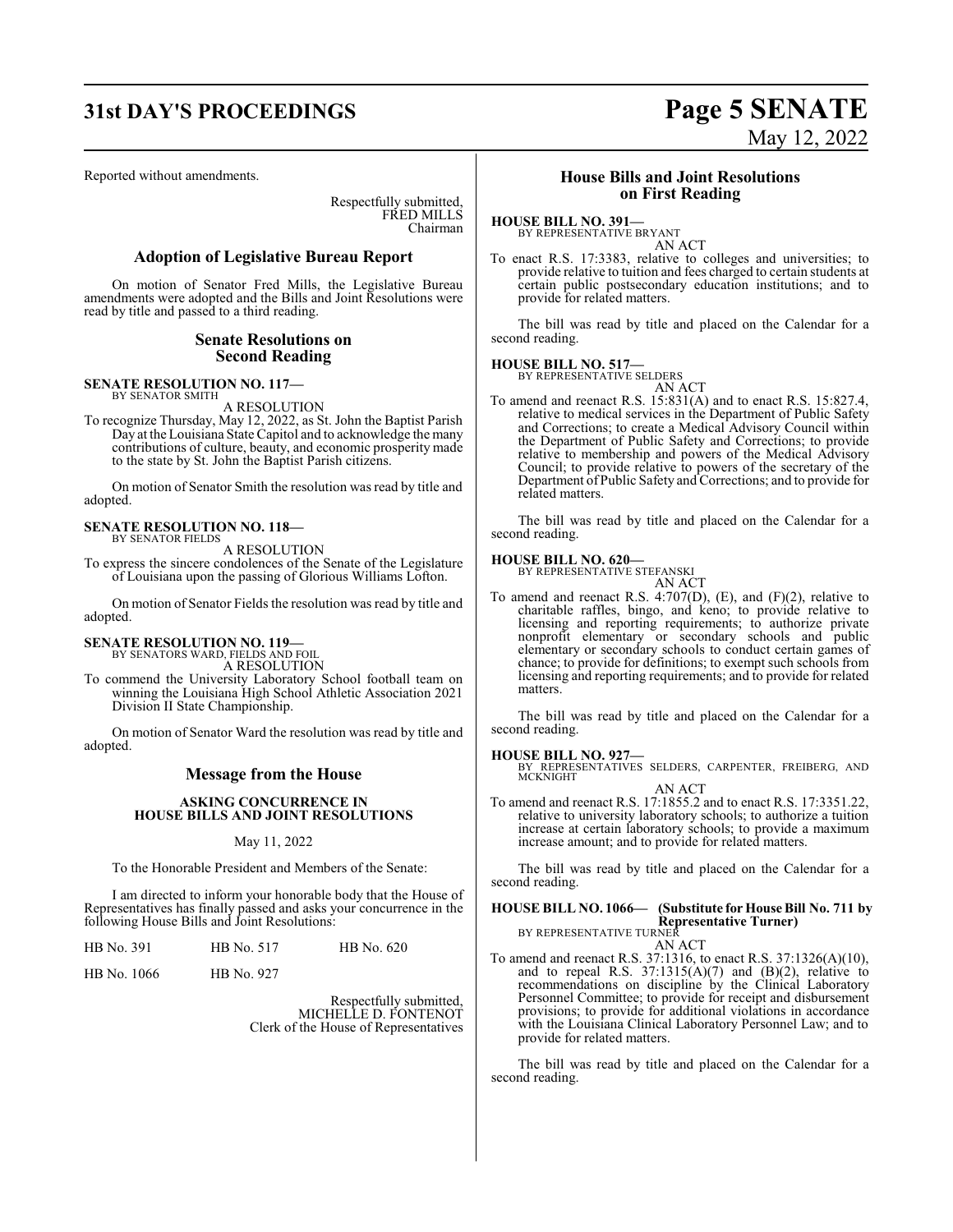## **Page 6 SENATE 31st DAY'S PROCEEDINGS**

May 12, 2022

## **House Bills and Joint Resolutions on Second Reading**

#### **HOUSE BILL NO. 117—** BY REPRESENTATIVE ECHOLS

AN ACT

To enact R.S. 37:1704, relative to prescribing, administering, and dispensing of drugs bycertain licensed healthcare professionals; to provide for prescription, administration, and dispensing of certain drugs for off-label use by healthcare professionals with prescriptive authority; and to provide for related matters.

The bill was read by title and referred by the President to the Committee on Health and Welfare.

#### **HOUSE BILL NO. 185—**

BY REPRESENTATIVE CHARLES OWEN AN ACT

To amend and reenact R.S. 17:3399.31, 3399.32(E), and 3399.35(3) and (5) and to enact R.S. 17:3399.32(F) and (G) and 3399.38, relative to expressive activities at public postsecondary education institutions; to authorize institutions to require permits for expressive activities and to charge fees associated with such permits; to provide for policies and definitions; and to provide for related matters.

The bill was read by title and referred by the President to the Committee on Education.

#### **HOUSE BILL NO. 357—** BY REPRESENTATIVE JENKINS

AN ACT

To amend and reenact R.S.  $18:534(B)(2)(a)$  and (c), relative to changing polling places in a period prior to an election; to provide relative to the authority to change the location of polling places; to provide for definitions; and to provide for related matters.

The bill was read by title and referred by the President to the Committee on Senate and Governmental Affairs.

# **HOUSE BILL NO. 601—** BY REPRESENTATIVE HUGHES

AN ACT

To amend and reenact R.S. 14:403.10, relative to immunity for certain actions involving drug-related overdose; to provide for persons seeking medical attention for a drug-related overdose; to provide for immunity from arrest; to provide for immunity related to certain drug-related offenses; to provide for exceptions; to provide immunity from certain penalties, sanctions, and civil forfeiture; to provide for suppression of evidence; to provide for mitigating factors; to provide for the admissibility of evidence; to provide for the authority of law enforcement officers to detain persons; and to provide for related matters.

The bill was read by title and referred by the President to the Committee on Judiciary C.

#### **HOUSE BILL NO. 629—**

BY REPRESENTATIVE BRYANT AN ACT

To enact Code ofCriminal Procedure Article 162.4, relative to search warrants; to provide relative to a search without a warrant; to prohibit the search without a warrant of a person's residence based on the odor of marijuana; and to provide for related matters.

The bill was read by title and referred by the President to the Committee on Judiciary C.

#### **HOUSE BILL NO. 671—**

BY REPRESENTATIVE EDMONDS AN ACT

To amend and reenact R.S. 18:1373(A)(2), relative to preparation, testing, and adjusting of voting machine, to provide for notice of preparation of voting machines; to provide for review of test vote report; and to provide for related matters.

The bill was read by title and referred by the President to the Committee on Senate and Governmental Affairs.

# **HOUSE BILL NO. 777—** BY REPRESENTATIVE GLOVER

AN ACT To amend and reenact R.S. 33:2476.6, relative to the municipal fire and police civil service board in certain municipalities; to provide relative to the office of board secretary; to provide relative to the salary and benefits of the secretary; and to provide for related matters.

The bill was read by title and referred by the President to the Committee on Local and Municipal Affairs.

**HOUSE BILL NO. 795—**<br>BY REPRESENTATIVES PRESSLY, BACALA, BRYANT, BUTLER,<br>WILFORD CARTER, CORMIER, CREWS, DAVIS, DESHOTEL,<br>DUBUISSON, DUPLESSIS, FISHER, FREEMAN, GLOVER, GREEN,<br>HILFERTY, HUGHES, ILLG, JENKINS, TRAVIS JOHNS AN ACT

To amend and reenact R.S. 51:2312(A)(1) and to enact R.S. 51:2401, relative to certain small business grants; to provide for the authority of the Department of Economic Development; to create the Small Business Innovation Recruitment Fund; to provide for uses of monies in the fund; to provide for limitations on appropriations from the fund; to provide for the administration of grants; to provide for eligibility of applicants; and to provide for related matters.

The bill was read by title and referred by the President to the Committee on Commerce, Consumer Protection, and International Affairs.

#### **HOUSE BILL NO. 802—**

BY REPRESENTATIVE WRIGHT AN ACT

To enact Chapter 22 of Title 6 of the Louisiana Revised Statutes of 1950, to be comprised of R.S. 6:1401 and 1402, relative to digital assets; to provide definitions; to allow financial institutions and trust companies to serve as custodians of digital assets; to provide for parameters and procedures; and to provide for related matters.

The bill was read by title and referred by the President to the Committee on Commerce, Consumer Protection, and International Affairs.

#### **HOUSE BILL NO. 884—**

BY REPRESENTATIVE BEAULLIEU AN ACT

To amend and reenact R.S. 39:33.1(A), (B)(1), and (C), relative to the expenditure limit; to provide with respect to the calculation ofthe expenditure limit; to provide with respect to identification of items that do and do not count against the expenditure limit; to provide relative to the duties of the commissioner of administration with respect to the expenditure limit; and to provide for related matters.

The bill was read by title and referred by the President to the Committee on Finance.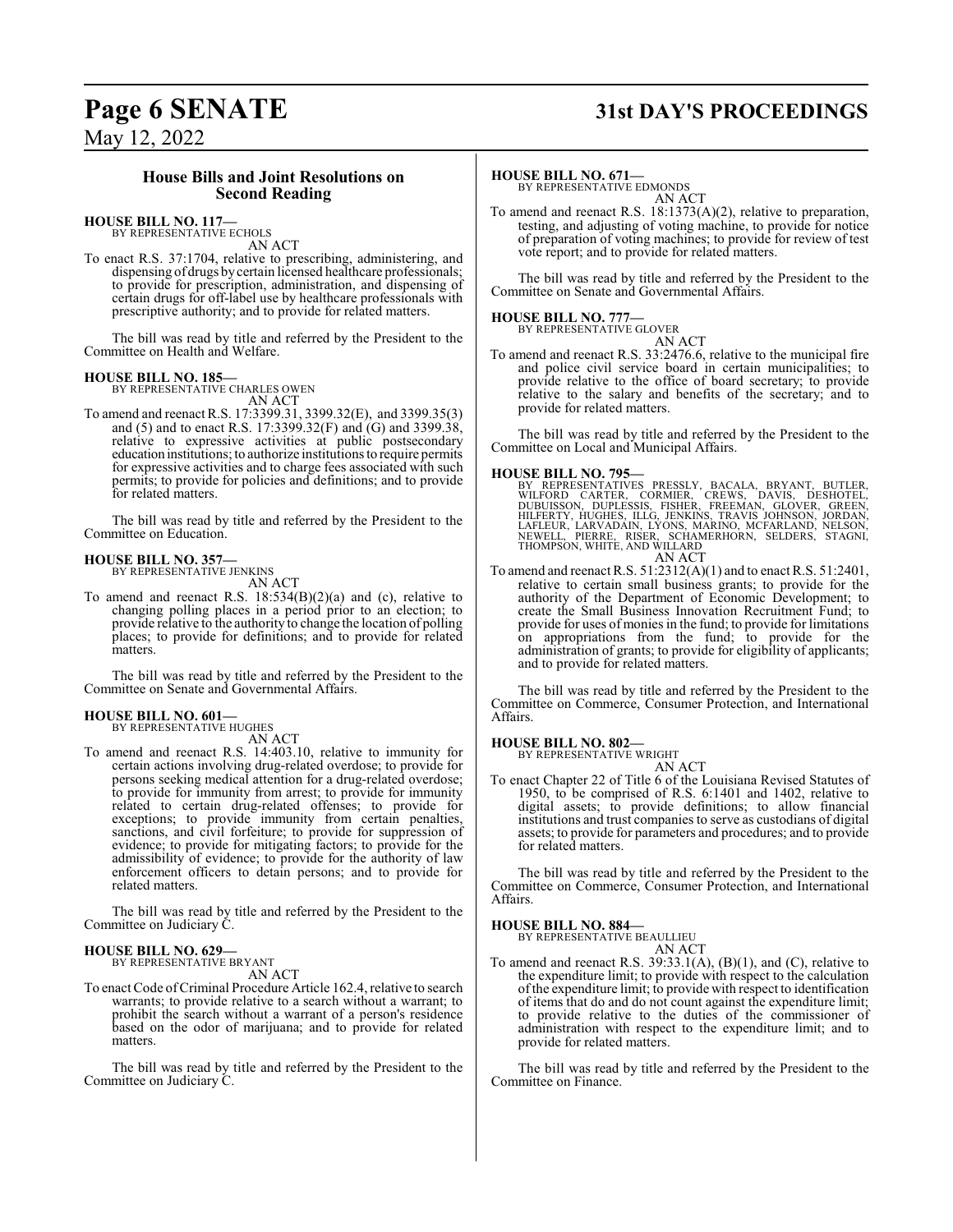## **31st DAY'S PROCEEDINGS Page 7 SENATE**

#### **HOUSE BILL NO. 891—**

BY REPRESENTATIVE DESHOTEL AN ACT

To amend and reenact R.S. 39:15.3(D) and 1752(8) and to enact R.S. 39:141(C), relative to telecommunications; to provide with respect to the powers and duties of the offices of technology services and telecommunications management; to remove certain exclusive authority from such offices; to provide for applicability; to provide for an effective date; and to provide for related matters.

The bill was read by title and referred by the President to the Committee on Finance.

#### **HOUSE BILL NO. 978—** BY REPRESENTATIVE MIGUEZ

AN ACT

To enact R.S. 38:2216.1 and R.S. 39:1602.2, relative to public contracts; to prohibit certain discriminatory practices with respect to firearm associations, retailers, and manufacturers; to provide for definitions; to provide restrictions on applicability; and to provide for related matters.

The bill was read by title and referred by the President to the Committee on Finance.

#### **HOUSE BILL NO. 1067— (Substitute for House Bill No. 241 by Representative Riser)** BY REPRESENTATIVE RISER

AN ACT

To amend and reenact the heading of Part XIII of Chapter 11 of Title 23 of the Louisiana Revised Statutes of 1950, R.S. 23:1771, 1773,and 1775(B) and (C)(2), andR.S. 47:1508(B)(28), to enact R.S. 23:1775(F) and R.S. 47:1576.3 and 1576.4, and to repeal R.S. 23:1772, 1774, and 1776, relative to the Fresh Start Proper Worker Classification Initiative and the Voluntary Disclosure Program; to provide for definitions; to provide for eligibility requirements for participation in the Voluntary Disclosure Program; to provide forthe payment of unemployment taxes and penalties; to provide for withholding taxes, interest, and penalties; to provide for compliance with federal laws and regulations; to provide for a safe harbor; to provide for unemployment interest; to provide for a public records exception; to require the Department of Revenue to promulgate rules and regulations; and to provide for related matters.

The bill was read by title and referred by the President to the Committee on Labor and Industrial Relations.

#### **HOUSE BILL NO. 1068— (Substitute for House Bill No. 255 by Representative Hilferty)** BY REPRESENTATIVE HILFERTY

AN ACT

To amend and reenact Section 6 of Act 110 of the 2020 Regular Session of the Legislature of Louisiana, relative to the assessment, collection, and distribution of certain court costs and fees in the parish of Orleans; to provide for the termination date of existing law; to provide for an effective date; and to provide for related matters.

The bill was read by title and referred by the President to the Committee on Finance.

## **House Concurrent Resolutions on Second Reading**

**HOUSE CONCURRENT RESOLUTION NO. 13—** BY REPRESENTATIVES CHARLES OWEN, EDMONSTON, MIKE JOHNSON, AND SEABAUGH

A CONCURRENT RESOLUTION

To encourage the Congress of the United States and the President of the United States to take proactive measures to stand firmly against the totalitarian efforts of the world Marxist/communist movement and to protect the citizens of our great state and this

nation from the leviathan and evil that is the Chinese Communist Party.

The resolution was read by title and referred by the President to the Committee on Senate and Governmental Affairs.

#### **HOUSE CONCURRENT RESOLUTION NO. 32—** BY REPRESENTATIVE EDMONDS

A CONCURRENT RESOLUTION To urge and request the secretary of state to produce and publish an annual report of all voting complaints.

The resolution was read by title and referred by the President to the Committee on Senate and Governmental Affairs.

#### **HOUSE CONCURRENT RESOLUTION NO. 70—** BY REPRESENTATIVE FREEMAN

A CONCURRENT RESOLUTION

To urge and request the Louisiana Supreme Court to adopt minimum continuing legal education requirements of certain judges, district attorneys, and assistant district attorneys on the topic of domestic violence.

The resolution was read by title and referred by the President to the Committee on Judiciary A.

#### **HOUSE CONCURRENT RESOLUTION NO. 71—** BY REPRESENTATIVE WHITE

A CONCURRENT RESOLUTION

To urge and request the Louisiana State Law Institute to study proposed changes by the Office of Language Access Stakeholder Committee of the Louisiana Supreme Court and make recommendations to the Legislature of Louisiana regarding the laws on the use of interpreters in court proceedings.

The resolution was read by title and referred by the President to the Committee on Judiciary A.

#### **HOUSE CONCURRENT RESOLUTION NO. 88—** BY REPRESENTATIVE ECHOLS A CONCURRENT RESOLUTION

To request the Louisiana Department of Health to utilize increased collections from pharmacy rebates to reimburse pharmacists to acquire prescription drugs and then to increase rates for primary care providers in the Medicaid program.

The resolution was read by title and referred by the President to the Committee on Health and Welfare.

## **HOUSE CONCURRENT RESOLUTION NO. 90—**

BY REPRESENTATIVE STEFANSKI A CONCURRENT RESOLUTION

To urge and request the State Board of Election Supervisors to study and make recommendations regarding extending the time period between the primary and general election and to make recommendations regarding ways to accomplish the election of congressmen in Louisiana on federal election day.

The resolution was read by title and referred by the President to the Committee on Senate and Governmental Affairs.

#### **HOUSE CONCURRENT RESOLUTION NO. 94—**

BY REPRESENTATIVE DUPLESSIS A CONCURRENT RESOLUTION

To urge and request the Department of Children and Family Services and the Louisiana Department of Health, jointly, to study the feasibility, best structure, and potential return on investment of a program to provide children born in Louisiana whose birth was covered or eligible for coverage by Medicaid with a trust that, at maturity, can be used to fund the child's postsecondary education in this state, the purchase of a home in this state, or formation of a business in this state; and to report the findings of the study to the legislature.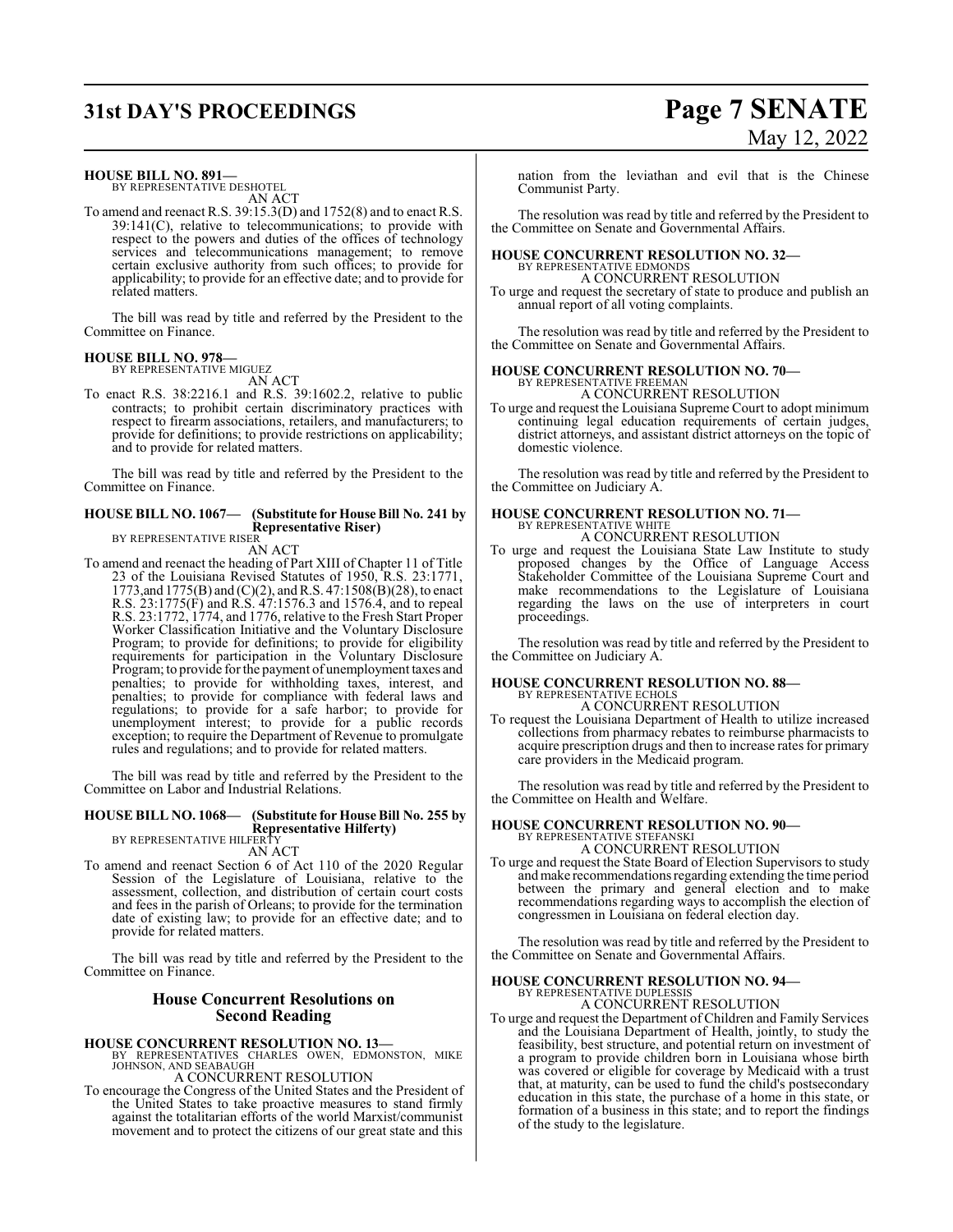## May 12, 2022

The resolution was read by title and referred by the President to the Committee on Health and Welfare.

#### **Reports of Committees**

The following reports of committees were received and read:

**REPORT OF COMMITTEE ON**

### **EDUCATION**

Senator Cleo Fields, Chairman on behalf of the Committee on Education, submitted the following report:

May 12, 2022

To the President and Members of the Senate:

I am directed by your Committee on Education to submit the following report:

**SENATE BILL NO. 404—** BY SENATOR BOUIE

AN ACT

To amend and reenact R.S.  $17:10.7.1(G)(1)$  and  $(2)$ , relative to the return of certain schools from the Recovery School District; to provide relative to charter school contracts; to provide for the duties and responsibilities of the local school board and the charter school acting as its own local education agency; and to provide for related matters.

Reported without action.

#### **HOUSE BILL NO. 131—**

BY REPRESENTATIVE COUSSAN AN ACT

To enact R.S. 17:423.1, relative to teacher salaries; to provide for the compensation of teachers whose employment is interrupted by military service; to provide for application; and to provide for related matters.

Reported favorably.

## **HOUSE BILL NO. 133—** BY REPRESENTATIVE HARRIS

AN ACT To amend and reenact R.S.  $17:7(2)(d)$  and  $(f)(ii)$ ,  $(6)(a)(ii)$  and (b)(i)(bb) and (ii), and (8), 7.2(C), 7.5(A),  $10.7.1(E)(1)$  and  $(H)(4)(b)$ , 24.1 $(B)$  and  $(D)(1)$ , 24.9 $(B)(8)$ , 25.1 $(A)(1)$  and (2),  $(B)(1)$  and  $(2)$ ,  $(C)$ , and  $(E)(1)$ , 64 $(A)(3)$ , 105.1(D), 151.3(C)(3), 203(introductory paragraph),  $221(A)(1)(b)$  and  $(B)(1)(b)$ , 222(C)(1), 372(introductory paragraph), 391.2(introductory paragraph), 392.1(C)(3), 395(A), 396(introductory paragraph) and (1), 407.1(introductory paragraph), 407.33, 407.62(introductoryparagraph), 407.82(introductoryparagraph), 407.91(introductory paragraph), 409.2(introductory paragraph),  $416(A)(1)(c)(iii)(ll), (B)(1)(a), (C)(1)$  and  $(2)(d)(ii), (H)(1),$  and  $(K)$ , 419.2(D), 434(A), 441(introductory paragraph), 540(introductory paragraph), 1233(introductory paragraph), 1519.1(introductory paragraph), 1672, 1673, 1942, 1943(A) and (C), 1944(D), 1945.2(B), 1946(A), 1947(C), 1962(introductory paragraph) and (1), 1970.2(introductory paragraph), 1970.22(introductory paragraph), 1970.24(B)(1), 1972(introductory paragraph), 1982(introductory paragraph), 1987(C), 1989.2(introductory paragraph), 1990(B)(1)(b) and  $(C)(1)(a)$  and  $(2)(a)(i)$ (introductory paragraph) and (ii), 1991(A)(introductoryparagraph), 2803(introductory paragraph) and (1), 2925(A)(6), 2942, 2990.2, 3002, 3005(G), 3047.6(A)(1)(c), 3047.7(C), 3050.11(C)(1)(b) and (c), 3052, 3082(introductory paragraph), 3092(introductory paragraph), 3100.2(introductory paragraph), 3102(introductory paragraph), 3129.9(A)(introductory paragraph), 3140.1(introductory paragraph), 3162(C)(8), 3165.2(B), 3202(introductory paragraph), 3394.2(introductory paragraph),  $3399.12$ (introductory paragraph),  $3399.15(A)$ ,

# **Page 8 SENATE 31st DAY'S PROCEEDINGS**

3399.21(introductory paragraph), 3399.31(introductory paragraph), 3602(introductory paragraph), 3702(introductory paragraph), 3772(introductory paragraph) and (2), 3801(D), 3822(introductory paragraph), 3831(introductory paragraph), 3873(introductory paragraph), 3882(introductory paragraph), 3973(introductory paragraph), 4002.3(introductory paragraph),  $4013$ (introductory paragraph),  $4036.1(D)(1)$ , and 4041(introductory paragraph), to enact R.S.  $17:2351$ (introductory paragraph), and to repeal R.S.  $17:7(2)(b)$ and (32), 7.5(B), 10.7.1(H)(6), 24.4(F)(5), 393, 407.23(C)(3), and  $1970.24(E)(1)(o)(ii)$ , relative to providing technical corrections for Title 17 of the Louisiana Revised Statutes of 1950; to provide for technical corrections; to provide for standardization of language; to remove obsolete reporting requirements; and to provide for related matters.

Reported favorably.

#### **HOUSE BILL NO. 201—**

BY REPRESENTATIVE HARRIS

AN ACT To amend and reenact R.S. 49:191(1) and to repeal R.S.  $49:191(10)(g)$ , relative to the Department of Education, including provisions to provide for the re-creation of the Department of Education and the statutory entities made a part of the department by law; to provide for the effective termination date for all statutory authority for the existence of such statutory entities; and to provide for related matters.

Reported favorably.

#### **HOUSE BILL NO. 211—**

BY REPRESENTATIVE MCKNIGHT AN ACT

To amend and reenact R.S. 17:1945.1(A)(8)(c) and (C), relative to the board of directors of the Special School District; to revise the entities submitting nominees for appointment to the board; to provide relative to the terms of service of board members; and to provide for related matters.

Reported favorably.

- **HOUSE BILL NO. 231—**<br>BY REPRESENTATIVES BRASS, ADAMS, BAGLEY, BOYD, BRYANT, ROBBY CARTER, WILFORD CARTER, CORMIER, COX, CREWS,<br>DUPLESSIS, FISHER, FREEMAN, FREIBERG, GAROFALO, GLOVER,<br>GREEN, HORTON, HUGHES, ILLG, JEFFERSON
- To amend and reenact R.S. 17:3161.1(A) and to enact R.S. 17:3161.1(C), relative to the transfer of academic credit between postsecondary education institutions; to require certain institutions to enter transfer agreements; to provide relative to the facilitation of credit transfers; and to provide for related matters.

Reported favorably.

## **HOUSE BILL NO. 333—** BY REPRESENTATIVE BRASS

AN ACT

To enact R.S. 17:2926(A)(4), relative to curricula; to provide for advising of students; to provide for the scheduling of advanced courses; and to provide for related matters.

Reported favorably.

**HOUSE BILL NO. 400—** BY REPRESENTATIVES HODGES, AMEDEE, PHELPS, AND SCHLEGEL AN ACT

To enact R.S. 17:440.2 and 3996(B)(67), relative to school employees; to require certain school employees and volunteers to complete an annual education program relative to sudden cardiac arrest; and to provide for related matters.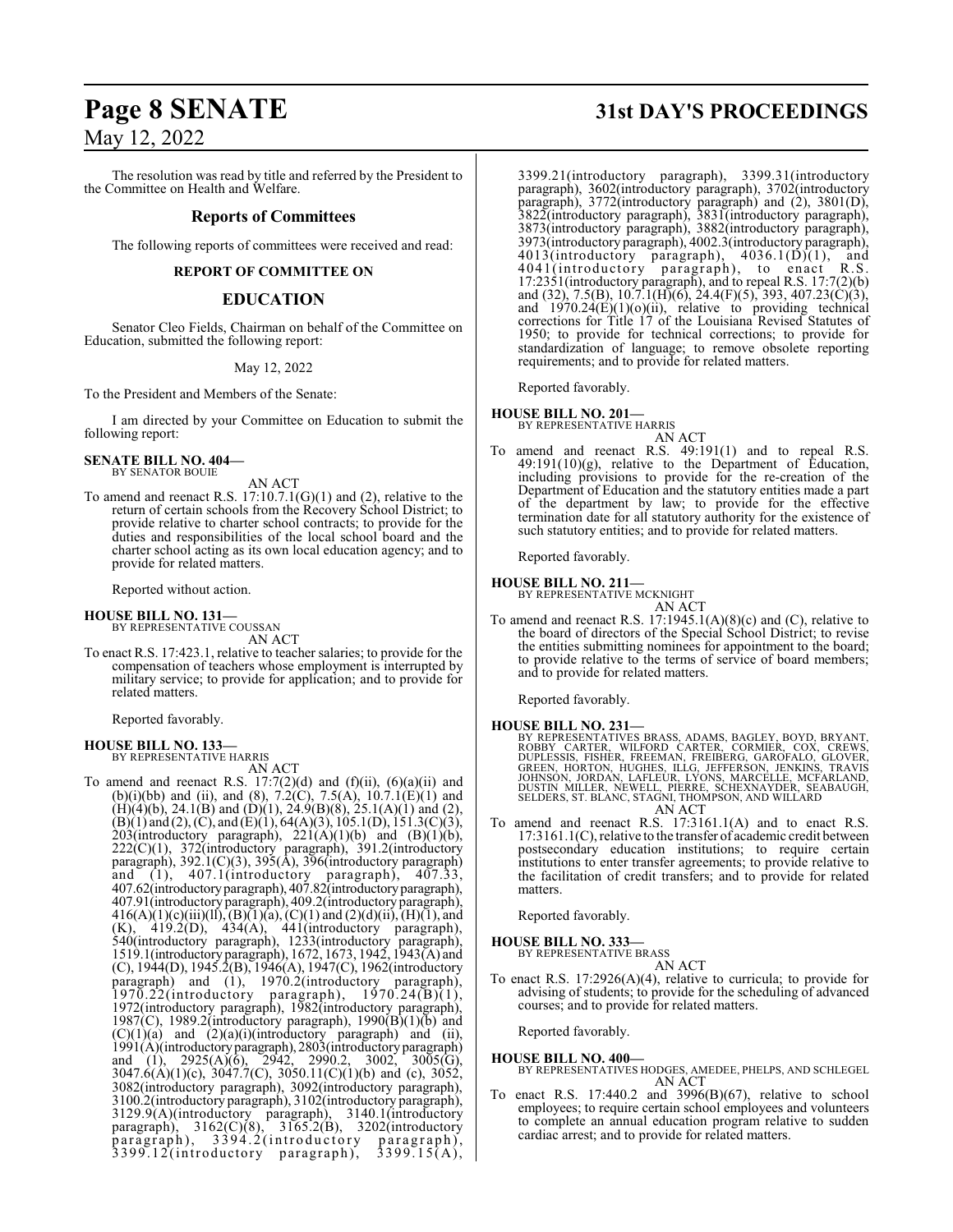Reported favorably.

**HOUSE BILL NO. 417—** BY REPRESENTATIVE HILFERTY

AN ACT

To amend and reenact R.S.  $17:436.1(K)(1)$  and to enact R.S. 17:407.50.2, relative to licensed early learning centers and public elementary and secondary schools; to provide with respect to anaphylaxis training; to provide with respect to the administration of medication; to authorize the maintenance of a supply of auto-injectable epinephrine; to provide for definitions; to provide for effectiveness; and to provide for related matters.

Reported with amendments.

**HOUSE BILL NO. 548—** BY REPRESENTATIVES FREEMAN, MOORE, AND SCHLEGEL AND SENATORS BARROW AND MIZELL AN ACT

To enact R.S. 17:3921.4, relative to digital devices in public schools; to require the state Department of Education to develop health and safety guidelines for the use of digital devices in public schools; to require collaboration with the Louisiana Department of Health and others in developing the guidelines; to provide for the content of the guidelines; to require the state Department of Education to distribute the guidelines to public school governing authorities; to provide for an effective date; and to provide for related matters.

Reported favorably.

#### **HOUSE BILL NO. 919—**

BY REPRESENTATIVE TURNER AN ACT

To enact R.S. 41:906, relative to the exchange of school land; to authorize the Union Parish School Board to exchange school land, including but not limited to sixteenth section land; to provide for procedures, terms, and conditions, including advertisement, appraisals, and public hearing for such exchange; and to provide for related matters.

Reported favorably.

## **HOUSE BILL NO. 963—** BY REPRESENTATIVE ORGERON

AN ACT

To enact R.S. 17:276.1 and 3996(B)(67), relative to required instruction in public schools; to require instruction in water safety for public school students; to provide relative to materials used for such instruction; to require public school governing authorities to adopt policies to implement such instruction; and to provide for related matters.

Reported with amendments.

## **HOUSE BILL NO. 979—** BY REPRESENTATIVE FREEMAN

AN ACT

To provide relative to the effectiveness of Act No. 366 of the 2021 Regular Session of the Legislature regarding student information; to provide for the continued effectiveness of provisions that require school governing authorities to share certain student information with the Department ofChildren and Family Services for the purpose of facilitating the administration of certain federal food assistance programs and that provide exceptions; and to provide for related matters.

Reported favorably.

Respectfully submitted, CLEO FIELDS Chairman

# **31st DAY'S PROCEEDINGS Page 9 SENATE** May 12, 2022

#### **REPORT OF COMMITTEE ON**

### **LABOR AND INDUSTRIAL RELATIONS**

Senator W. Jay Luneau, Chairman on behalf of the Committee on Labor and Industrial Relations, submitted the following report:

May 12, 2022

To the President and Members of the Senate:

I am directed by your Committee on Labor and Industrial Relations to submit the following report:

## **HOUSE CONCURRENT RESOLUTION NO. 5—** BY REPRESENTATIVE ZERINGUE

A CONCURRENT RESOLUTION

To suspend until sixty days after final adjournment of the 2023 Regular Session of the Legislature of Louisiana R.S. 23:1474(C), (G)(3), and (H) providing for the determination of the unemployment insurance taxable wage base, maximum weekly benefit amount, and formula for the calculation of benefits for the 2023 calendar year.

Reported favorably.

**HOUSE BILL NO. 93—**

BY REPRESENTATIVE FRIEMAN AN ACT

To enact R.S. 23:1310.5.1, relative to workers' compensation; to provide for continuances in mediations, hearings, and trials; to require the granting of continuances under certain circumstances; and to provide for related matters.

Reported favorably.

## **HOUSE BILL NO. 119—** BY REPRESENTATIVE CARPENTER AN ACT

To amend and reenact R.S. 23:1553(G) and R.S. 49:191(1) and to repeal R.S. 49:191(10)(l), relative to the Louisiana Workforce Commission, including provisions to provide for the re-creation of the Louisiana Workforce Commission and the statutory entities made a part of the department by law; to provide for the effective termination date for all statutory authority for the existence of such statutory entities; to provide for the reauthorization ofthe Incumbent Worker Training Programwithin the Louisiana Workforce Commission; and to provide for related matters.

Reported favorably.

**HOUSE BILL NO. 192—** BY REPRESENTATIVE ZERINGUE

AN ACT

To enact R.S. 23:1474(J)(3), relative to unemployment compensation; to provide for the determination of benefits, taxes, and discounts; to provide for effectiveness; and to provide for related matters.

Reported favorably.

Respectfully submitted, W. JAY LUNEAU Chairman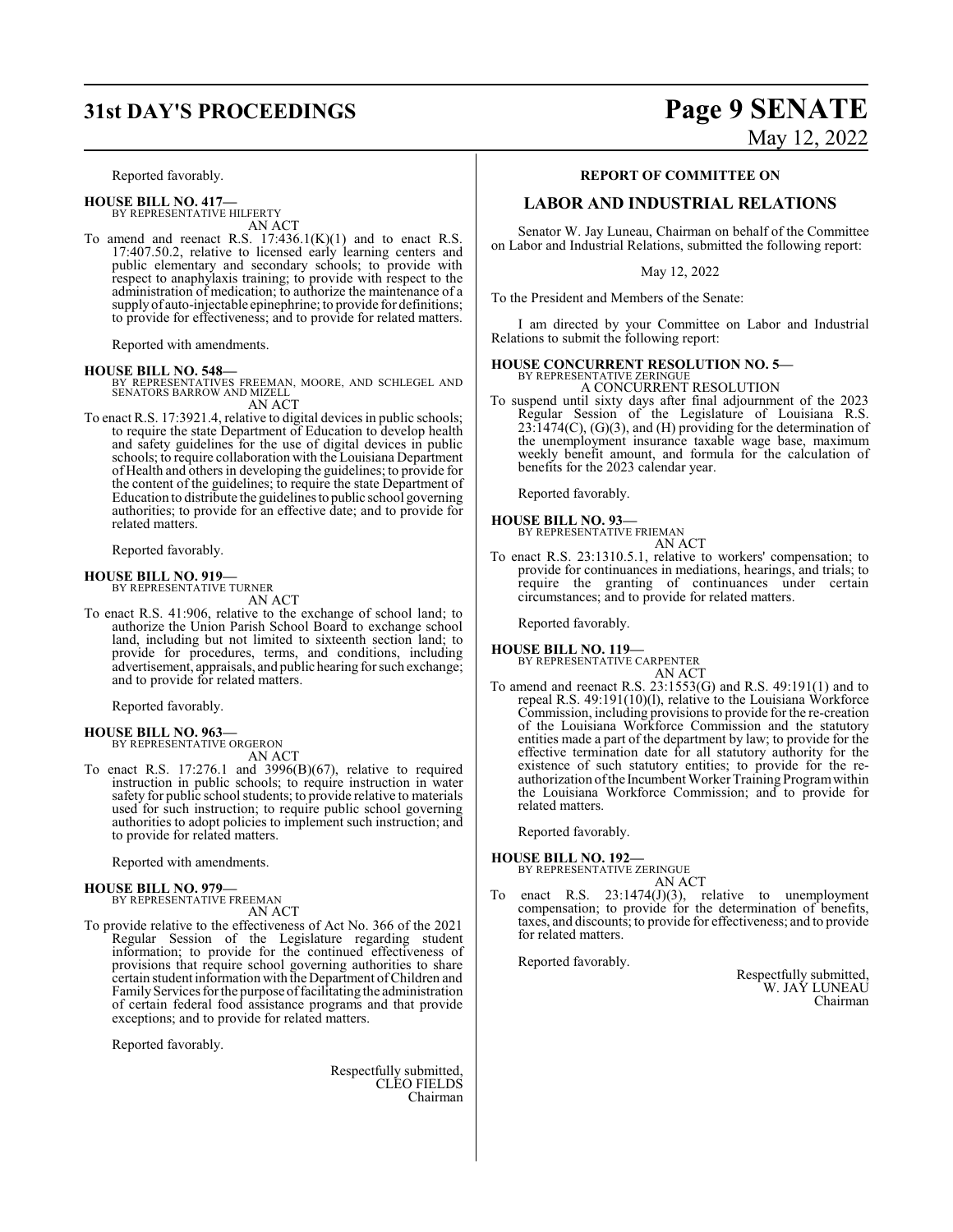## **Page 10 SENATE 31st DAY'S PROCEEDINGS**

May 12, 2022

#### **REPORT OF COMMITTEE ON**

## **LOCAL AND MUNICIPAL AFFAIRS**

Senator Gerald Boudreaux, Vice Chairman on behalf of the Committee on Local and Municipal Affairs, submitted the following report:

#### May 12, 2022

To the President and Members of the Senate:

I am directed by your Committee on Local and Municipal Affairs to submit the following report:

#### **HOUSE BILL NO. 147—**

BY REPRESENTATIVE EDMONDS AN ACT

To enact R.S. 33:4712.24, relative to St. George Fire Protection District No. 2; to authorize the governing board of the district to name facilities in honor of a living person; to provide for an effective date; and to provide for related matters.

Reported favorably.

## **HOUSE BILL NO. 148—** BY REPRESENTATIVE FREEMAN AN ACT

To enact R.S. 33:9091.27, relative to Orleans Parish; to create the Bouligny Improvement District; to provide relative to the boundaries, purpose, governance, and powers and duties of the district; to provide relative to district funding, including the authority to levy taxes or fees, subject to voter approval; to provide for an effective date; and to provide for related matters.

Reported favorably.

# **HOUSE BILL NO. 151—** BY REPRESENTATIVE EDMONDS

AN ACT

To enact R.S. 33:9097.35, relative to East Baton Rouge Parish; to create the Old Jefferson Crime Prevention and Improvement District; to provide relative to the boundaries, purpose, governance, and powers and duties of the district; to provide relative to district funding, including the imposition of a parcel fee, subject to voter approval; to provide for an effective date; and to provide for related matters.

Reported favorably.

## **HOUSE BILL NO. 152—** BY REPRESENTATIVE FIRMENT

AN ACT

To enact R.S. 40:539(C)(8)(m), relative to employees of the Colfax Housing Authority; to provide that employees of the authority shall not be in the state civil service; and to provide for related matters.

Reported favorably.

#### **HOUSE BILL NO. 153—**

BY REPRESENTATIVE FREEMAN

AN ACT

To amend and reenact R.S. 33:9091.9(D)(1), (3)(b), and (4), (E)(4), and (F)(1) and (3)(c), relative to Orleans Parish; to provide relative to the Twinbrook Security District; to provide relative to the district's governing board; to provide relative to board appointments; to provide relative the parcel fee levied within the district; to provide relative to the expiration of the fee; and to provide for related matters.

Reported favorably.

#### **HOUSE BILL NO. 216—**

BY REPRESENTATIVE ADAMS AN ACT

To enact R.S. 33:9097.35, relative to East Baton Rouge Parish; to create the Myrtle Hill Crime Prevention and Improvement District; to provide relative to the boundaries, purpose, governance, and powers and duties of the district; to provide relative to district funding, including the authority to impose a parcel fee, subject to voter approval; to provide for an effective date; and to provide for related matters.

Reported favorably.

#### **HOUSE BILL NO. 238—**

BY REPRESENTATIVE ORGERON AN ACT

To amend and reenact Section 2 of Act No. 569 of the 1976 Regular Session of the Louisiana Legislature, as amended and reenacted by Act No. 622 of the 1980 Regular Session of the Louisiana Legislature and Act 462 of the 1989 Regular Session of the Louisiana Legislature, relative to Special Education District No. 1 of the parish of Lafourche; to provide relative to the membership of the district's board of commissioners; to provide for the method of appointment; and to provide for related matters.

Reported favorably.

## **HOUSE BILL NO. 375—** BY REPRESENTATIVE DESHOTEL

AN ACT

To amend and reenact R.S. 33:385.1(B), relative to municipal officers; to provide relative to the office of chief of police of a village; to provide relative to qualifications; to provide for an effective date; and to provide for related matters.

Reported favorably.

#### **HOUSE BILL NO. 392—**

BY REPRESENTATIVE HUGHES

- AN ACT
- To amend and reenact R.S. 33:9103(D) and 9124(B), relative to communications districts; to provide relative to employees of such districts; to provide that certain employees may be considered first responders; and to provide for related matters.

Reported favorably.

#### **HOUSE BILL NO. 441—**

BY REPRESENTATIVE STEFANSKI

AN ACT

To amend and reenact R.S. 33:2554(C)(3)(introductory paragraph), relative to the municipal fire and police civil service; to provide relative to the certification and appointment of eligible persons in the police department for the city of Rayne; and to provide for related matters.

Reported favorably.

**HOUSE BILL NO. 457—** BY REPRESENTATIVES CARPENTER, FREIBERG, GLOVER, LYONS, MARCELLE, AND STAGNI

AN ACT

To enact R.S. 38:2233.4, relative to the city of Baton Rouge and the parish of East Baton Rouge; to provide relative to the procurement of goods and services; to provide relative to contracts awarded to socially and economically disadvantaged businesses; to authorize certain entities to set-aside a certain percentage of contracts to be awarded to such businesses; to provide relative to rules and regulations regarding the certification of socially and economically disadvantaged businesses; and to provide for related matters.

Reported favorably.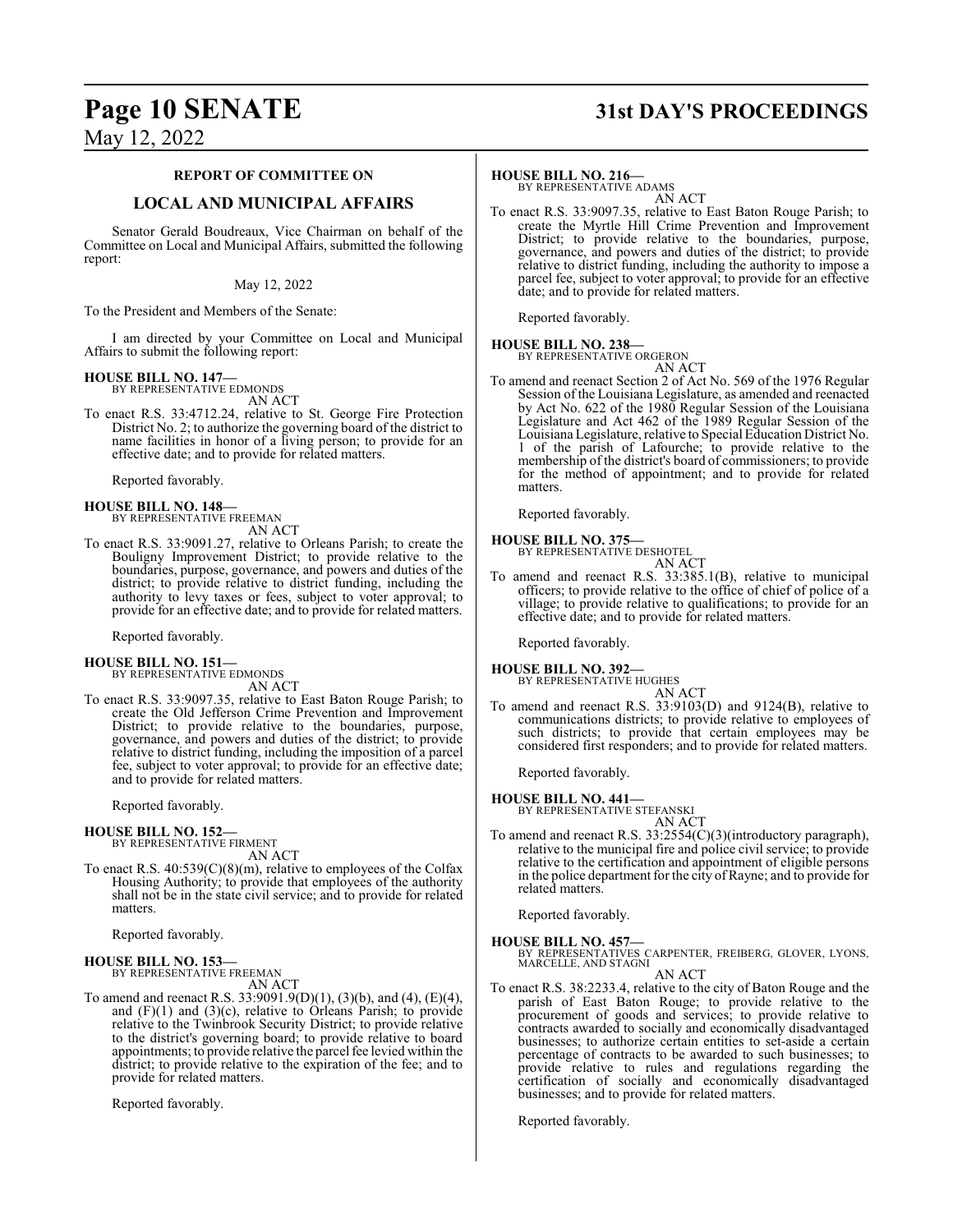## **31st DAY'S PROCEEDINGS Page 11 SENATE**

#### **HOUSE BILL NO. 563—**

BY REPRESENTATIVE BACALA AN ACT

To amend and reenact R.S. 33:154 and 172(A)(1)(a) and (D), relative to the parish of Ascension; to provide relative to municipal annexations; to requiremunicipal governing authorities to notify the parish governing authority prior to annexing property; and to provide for related matters.

Reported favorably.

## **HOUSE BILL NO. 572—** BY REPRESENTATIVE JORDAN

AN ACT

To enact R.S. 33:4763(C), relative to condemned property; to provide for an online condemned property list; to provide for public access; to provide for removal of properties from the list; and to provide for related matters.

Reported favorably.

#### **HOUSE BILL NO. 583—**

BY REPRESENTATIVE BACALA AN ACT

To enact R.S. 33:1236(35)(c), relative to Ascension Parish; to provide relative to the administrative office of the parish governing authority; to provide relative to services provided by such office to certain entities within the parish; to increase the amount the parish governing authority is authorized to charge for such services; and to provide for related matters.

Reported favorably.

#### **HOUSE BILL NO. 699—**

BY REPRESENTATIVE LACOMBE AN ACT

To amend and reenact R.S.  $33:103(C)(1)(1)$ , relative to the town of Addis; to authorize the governing authority of the town of Addis to pay members of the Addis Planning Commission a per diem; to provide for the amount of the per diem and the number of meetings for which members may be paid; to provide for an effective date; and to provide for related matters.

Reported favorably.

**HOUSE BILL NO. 713—** BY REPRESENTATIVE ZERINGUE AN ACT

To enact R.S. 33:4161.1, relative to stormwater utility systems; to authorize political subdivisions to create stormwater utility systems and adopt utility fees relative to stormwater management systems; to provide relative to definitions; and to provide for related matters.

Reported favorably.

Respectfully submitted, GERALD BOUDREAUX Vice Chairman

#### **REPORT OF COMMITTEE ON**

### **NATURAL RESOURCES**

Senator Bob Hensgens, Chairman on behalf of the Committee on Natural Resources, submitted the following report:

#### May 12, 2022

To the President and Members of the Senate:

I am directed by your Committee on Natural Resources to submit the following report:

# May 12, 2022

### **HOUSE CONCURRENT RESOLUTION NO. 18—**

BY REPRESENTATIVE MCFARLAND A CONCURRENT RESOLUTION

To create the Feral Hog Management Advisory Task Force in the Department of Wildlife and Fisheries.

Reported favorably.

## **HOUSE CONCURRENT RESOLUTION NO. 34—** BY REPRESENTATIVE BOURRIAQUE A CONCURRENT RESOLUTION

To approve the annual state integrated coastal protection plan for Fiscal Year 2023, as adopted by the Coastal Protection and Restoration Authority Board.

Reported favorably.

#### **HOUSE BILL NO. 61—**

BY REPRESENTATIVES KERNER, BOURRIAQUE, BRYANT, BUTLER,<br>CARRIER, FISHER, GREEN, ILLG, NEWELL, ORGERON, SELDERS, ST.<br>BLANC, THOMPSON, AND ZERINGUE AN ACT

To amend and reenact the heading of Part VIII of Chapter 1 of Title 30 of the Louisiana Revised Statutes of 1950, R.S. 30:101.1, 101.2(A), 101.3(1) and (4), 101.4(Section heading) and (A), 101.5(A)(1), 101.6(A)(5) and (6), and 101.9(Section heading), (A) and (C)(4), R.S. 36:354(E)(2), and R.S. 56:700.2(A)(4) and 700.6, to enact R.S. 30:101.3(7) and (8), 101.6(A)(8) and (9), 101.9(D)(5), and 101.11 through 101.15, and to repeal Part XIV of Chapter 1 of Title 56 of the Louisiana Revised Statutes of 1950, comprised of R.S 56:700.1 through 700.6, relative to the Fishermen's Gear Compensation Fund, to extend the existence of such fund; to repeal such fund after a certain date; to extend payments into the Underwater Obstruction Removal Fund; to create the Fishermen's Gear Compensation and Underwater Obstruction Removal Program and the Fishermen's Gear Compensation and Underwater Obstruction Removal Dedicated Fund Account; to provide for definitions; to provide for the transfer offunds fromthe Fishermen's Gear Compensation Fund to the Fishermen's Gear Compensation and Underwater Obstruction Removal Dedicated Fund Account; to provide for effective dates; and to provide for related matters.

Reported with amendments.

#### **HOUSE BILL NO. 332—**

BY REPRESENTATIVE BOURRIAQUE AN ACT

To amend and reenact R.S. 56:333(G)(1), relative to the frequency of mullet stock assessments; to require the Wildlife and Fisheries Commission to conduct a stock assessment on mullet every five years; and to provide for related matters.

Reported favorably.

#### **HOUSE BILL NO. 419—**

BY REPRESENTATIVE MCFARLAND AN ACT

To amend and reenact R.S.  $56:320(A)(3)$  and  $(C)(1)$ , relative to methods for taking fish; to provide for taking of bream with minnow traps; to allow hand-grabbing of catfish; and to provide for related matters.

Reported favorably.

#### **HOUSE BILL NO. 422—**

BY REPRESENTATIVE STEFANSKI AN ACT

To amend and reenact R.S.  $56:116.1(A)(6)$  and to enact R.S. 56:8(153) and 116.3(H), relative to the taking of deer by precharged pneumatic devices; to provide for definitions; to provide for methods of taking; to provide for requirements and restrictions; and to provide for related matters.

Reported favorably.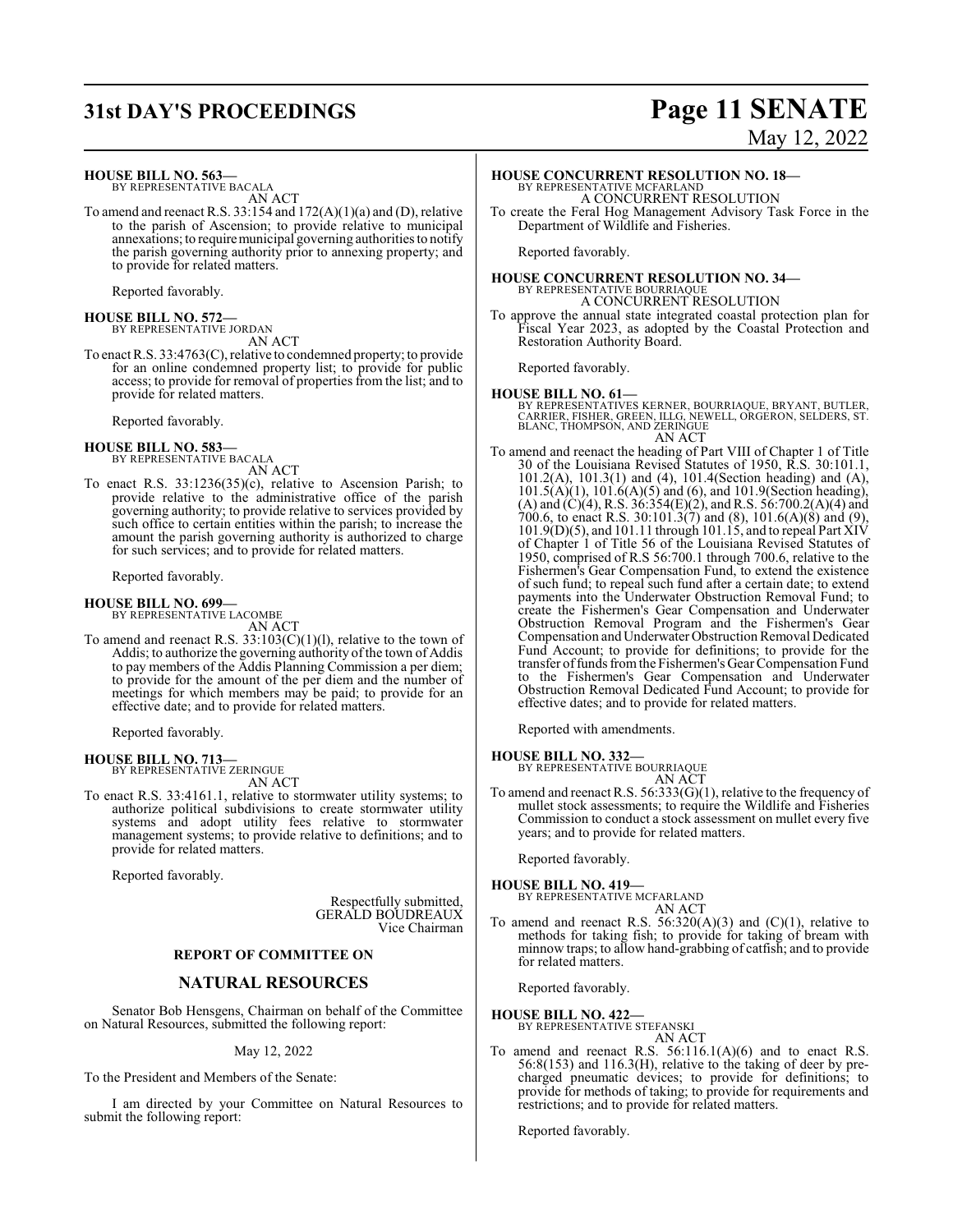## May 12, 2022

#### **HOUSE BILL NO. 689—**

BY REPRESENTATIVE SCHAMERHORN AN ACT

To amend and reenact R.S. 56:306.2(B), 306.3, 306.4(Section heading) and  $(C)(1)$ , and 306.5(A) and to enact R.S. 56:306.1 and  $306.2(A)(2)$ , relative to licenses; to create the retail seafood dealer's license; to provide for license required to buy and sell seafood; and to provide for related matters.

Reported favorably.

**HOUSE BILL NO. 718—** BY REPRESENTATIVE CHARLES OWEN AN ACT

To amend and reenact R.S. 56:3000(G), 3001, 3002, and 3004(Section heading), (A)(introductory paragraph), (2), and (3), and (B)(introductory paragraph) and to enact R.S. 56:3000(F)(4) and (5), relative to hunting and fishing licenses; to provide additional eligibility for resident recreational license rates; to provide for the cost of a Senior/Retired Military combination license; to provide for conflicts with other law; to provide for effective date and conditions of enactment; and to provide for related matters.

Reported favorably.

#### **HOUSE BILL NO. 791—** BY REPRESENTATIVE KERNER

AN ACT

To enact R.S. 56:302.9(J), relative to penalties for charter fishing without required credentials; to provide for revocation of basic and saltwater fishing privileges; and to provide for related matters.

Reported with amendments.

Respectfully submitted, BOB HENSGENS Chairman

#### **REPORT OF COMMITTEE ON**

#### **TRANSPORTATION, HIGHWAYS AND PUBLIC WORKS**

Senator Patrick McMath, Chairman on behalf of the Committee on Transportation, Highways and Public Works, submitted the following report:

#### May 12, 2022

To the President and Members of the Senate:

I am directed by your Committee on Transportation, Highways and Public Works to submit the following report:

#### **SENATE BILL NO. 445—** BY SENATOR ABRAHAM

AN ACT

To amend and reenact R.S. 48:250.4(A) relative to approval of department of transportation and development contracts with public private partnerships; to provide for the approval of contracts by the legislature; and to provide for related matters.

Reported favorably.

## **SENATE BILL NO. 457—** BY SENATOR STINE

AN ACT

To amend and reenact R.S. 48:250.4(A) relative to approval of the Department of Transportation and Development contracts with public-private partnerships; provides for the approval of contracts by the legislature; and to provide for related matters.

Reported by substitute.

# **Page 12 SENATE 31st DAY'S PROCEEDINGS**

#### **SENATE BILL NO. 474—**

BY SENATORS WOMACK AND MCMATH AN ACT

To amend and reenact R.S. 38:2212(M)(3) and (5), relative to change orders on public works contracts; to provide for time periods for change orders to be executed and paid; to provide for mandamus against public entities failing to act in accordance with law as well as the recovery ofreasonable attorney fees and interest; and to provide for related matters.

Reported with amendments.

#### **HOUSE CONCURRENT RESOLUTION NO. 19—** BY REPRESENTATIVES HODGES AND ROBBY CARTER A CONCURRENT RESOLUTION

To urge and request the Department of Transportation and Development to study the practicality and feasibility of expanding Highway 16 to a four-lane highway from Watson to the St. Helena Parish line, designing and utilizing a traffic roundabout in Livingston Parish at the intersection of Highway 447 Walker Road North and Highway 1025 Arnold Road, and to report its findings to the House and Senate Transportation, Highways and Public Works Committees prior to the convening of 2023 Regular Session.

Reported favorably.

## **HOUSE BILL NO. 97—**

BY REPRESENTATIVE MAGEE AN ACT

To amend and reenact R.S. 38:2212(C)(3), relative to the termination date applicable to provisions governing certain work not publicly bid; to extend the termination date for the restoration or rehabilitation of a levee not maintained with federal funds and not publicly bid; and to provide for related matters.

Reported favorably.

#### **HOUSE BILL NO. 154—**

BY REPRESENTATIVE TURNER AND SENATOR CATHEY AN ACT

To amend and reenact R.S. 34:851.25(A) and to enact R.S. 38:2558(11)(f), relative to the powers of the Bayou D'Arbonne Lake Watershed District; to prohibit the operation of certain motor vessels when Lake D'Arbonne is above flood stage; to prohibit the operation of certain motor vessels when the operation may cause flooding to certain structures; and to provide for related matters.

Reported favorably.

## **HOUSE BILL NO. 163—** BY REPRESENTATIVE PHELPS

AN ACT

To enact R.S. 47:463.214, relative to motor vehicle special prestige license plates; to establish the "Sickle Cell Disease Association" specialty license plate; to provide for the creation, issuance, design, fees, implementation, distribution, and rule promulgation applicable to such license plate; to provide an effective date; and to provide for related matters.

Reported favorably.

#### **HOUSE BILL NO. 221—**

BY REPRESENTATIVE MAGEE AN ACT

To amend and reenact R.S.  $38:2212.1(A)(1)(a)$  and (b), relative to certain purchases of materials or supplies paid by public funds and publicly bid; to increase the purchasing limit for materials and supplies; to increase the purchasing range requiring quotes for the purchase file; and to provide for related matters.

Reported with amendments.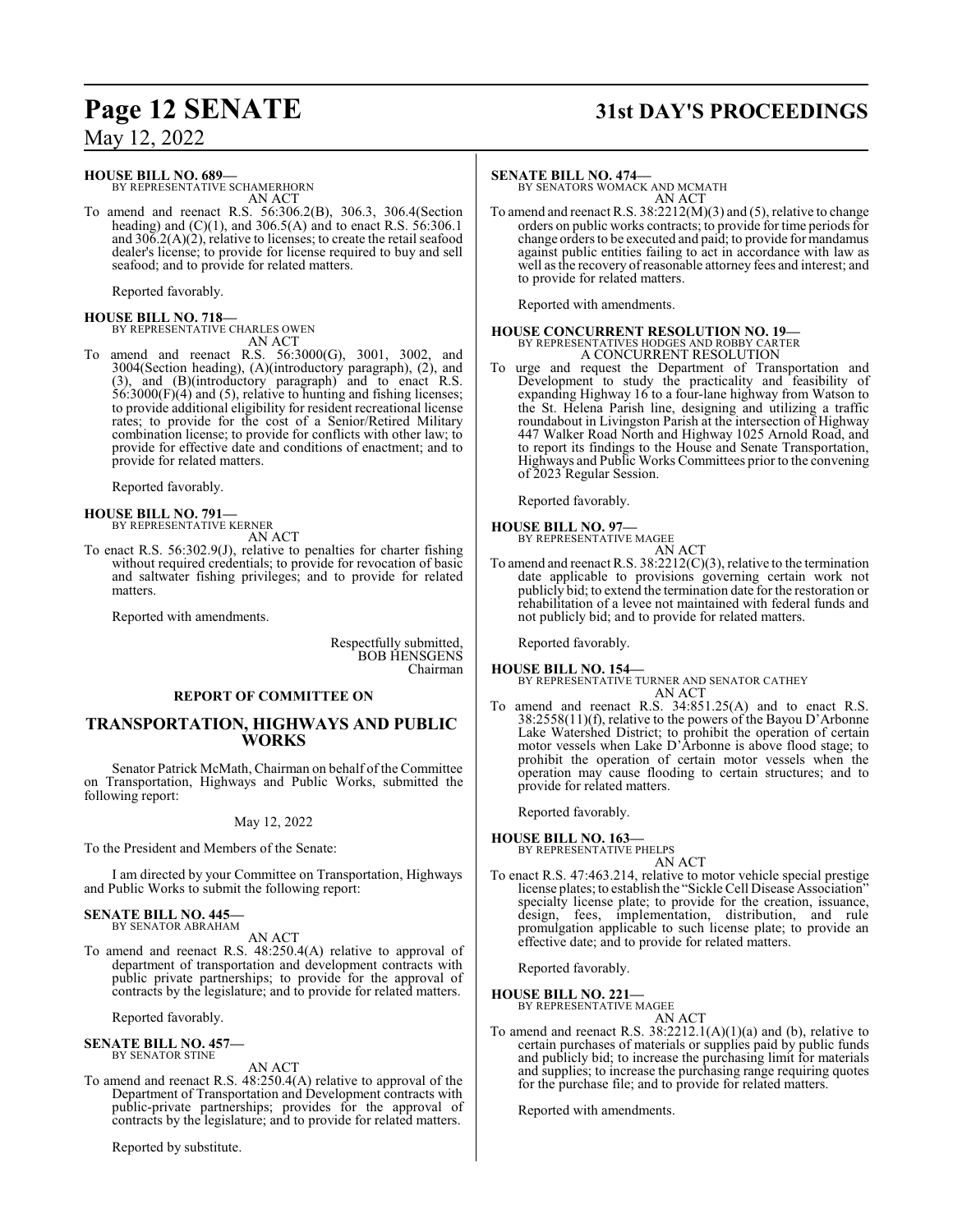# **31st DAY'S PROCEEDINGS Page 13 SENATE**

# May 12, 2022

- HOUSE BILL NO. 337—<br>
BY REPRESENTATIVES HILFERTY, ADAMS, AMEDEE, BAGLEY, BROWN, BRYANT, CARPENTER, CARRIER, CORMIER, COUSSAN,<br>
DAVIS, DEVILLIER, EDMONDS, EDMONSTON, EMERSON, GREEN,<br>
FREEMAN, FREIBERG, FRIEMAN, GAINES, GOUD AN ACT
- To amend and reenact R.S. 40:1321(S) and to enact R.S. 40:1321(T), relative to a special identification card designation for persons with autism spectrum disorder; to provide for the establishment of an autism spectrum disorder designation on a special identification card; to provide for the criteria for obtaining an autism spectrum disorder designation for new applicants or renewals; to provide penalties for persons making false statements to obtain special designation; to require the implementation of a law enforcement officer training course; to provide for the promulgation of rules and regulations; and to provide for related matters.

Reported favorably.

#### **HOUSE BILL NO. 512—**

BY REPRESENTATIVES ZERINGUE, FIRMENT, FISHER, GADBERRY, LARVADAIN, MCFARLAND, ROMERO, TARVER, THOMPSON, AND **WHITE** 

#### AN ACT

To amend and reenact R.S. 32:1306(C)(1)© and 1311(E)(2) and (3) and to repeal R.S.  $32:1306(C)(5)$ , relative to an annual commercial motor vehicle inspection; to repeal provisions relative to the annual fee or charge along with the percentage retained by the inspector and the percentage transferred to certain offices for a commercial motor vehicle inspection; to exempt commercial vehicles from the required one-year or twoyear certificates ofinspection; and to provide forrelated matters.

Reported favorably.

**HOUSE BILL NO. 604—** BY REPRESENTATIVE DAVIS

AN ACT

To amend and reenact R.S. 32:705(B)(3), relative to the transfer of ownership of a vehicle; and to provide for related matters.

Reported with amendments.

**HOUSE BILL NO. 704—** BY REPRESENTATIVES NEWELL, BOYD, LANDRY, MOORE, AND SCHLEGEL AND SENATOR BARROW AN ACT

To amend and reenact R.S. 47:463.108(A), (D), and (E) and to repeal R.S. 47:463.108(F), relative to the breast cancer awareness special prestige license plate; provides relative to monies received from the royalty fees; and to provide for related matters.

Reported favorably.

# **HOUSE BILL NO. 710—** BY REPRESENTATIVE STEFANSKI

AN ACT

To amend and reenact R.S. 38:2225.2.4(B)(5)(introductory paragraph), (E), and (F)(4) and to enact R.S.  $38:2225.2.4(B)(7)$ and  $(F)(2)(f)$ , relative to the provisions of construction management at risk project delivery method; to provide for the "selection review committee" definition to include ranking proposers; to provide for the requirements of the selection review committee members; to provide for the procedures of the selection review committee; to provide for the requirements of the request for qualifications; to exempt the selection review committee meetings from the Open Meetings Law; to provide for the procedure of a nonresponsive construction management at risk bid winner; and to provide for related matters.

Reported with amendments.

#### **HOUSE BILL NO. 855—**

BY REPRESENTATIVE THOMAS AN ACT

To amend and reenact R.S. 32:361.2(A)(3)©, relative to tinting of motor vehicle windows for a medical exemption; to provide for an exemption relative to certain diagnosed medical or physical conditions; to provide for the duration of the medical exemption applicable to window tinting; and to provide for related matters.

Reported favorably.

## **HOUSE BILL NO. 867—** BY REPRESENTATIVE MOORE

AN ACT To amend and reenact R.S.  $32:267(A)(2)$  and (E), to enact R.S. 32:267(A)(3) and (4), and to repeal R.S. 32:57.4 and 267.1, relative to the designation of highway safety corridors by the Department of Transportation and Development; to remove references to electronic enforcement; to provide for penalties; to provide for definitions; and to provide for related matters.

Reported with amendments.

Respectfully submitted, PATRICK MCMATH Chairman

#### **Senate Bills and Joint Resolutions on Second Reading Reported by Committees**

**SENATE BILL NO. 330—** BY SENATOR STINE

AN ACT

To enact Part IV of Chapter 13 of Title 22 of the Louisiana Revised Statutes of 1950, to be comprised of R.S. 22:2261 relative to adjusters; to provide a registered adjuster database; to provide for a search for adjusters; to require the Department of Insurance to establish and to maintain the registered adjuster database; to provide for procedures; and to provide for related matters.

Reported with amendments by the Committee on Insurance.

#### **SENATE COMMITTEE AMENDMENTS**

Amendments proposed by Senate Committee on Insurance to Original Senate Bill No. 330 by Senator Stine

#### AMENDMENT NO. 1

On page 1, line 16, after "**face**" change "**which photo**" to "**and the photograph**"

#### AMENDMENT NO. 2

On page 2, line 2, change ":" to "**:**"

#### AMENDMENT NO. 3

On page 2, between lines 10 and 11, insert the following: "**(c) The number of years the adjuster has adjusted property**

**claims. (d) The number of property claims the adjuster has adjusted over the past five years.**

**(e) List any certifications earned that is in relation to the adjusting of claims process.**"

#### AMENDMENT NO. 4

On page 2, delete lines 14 and 15

#### AMENDMENT NO. 5

On page 2, line 16, change "**(6)**" to "**(5)**"

AMENDMENT NO. 6

On page 2, line 17, change "**(7)**" to "**(6)**"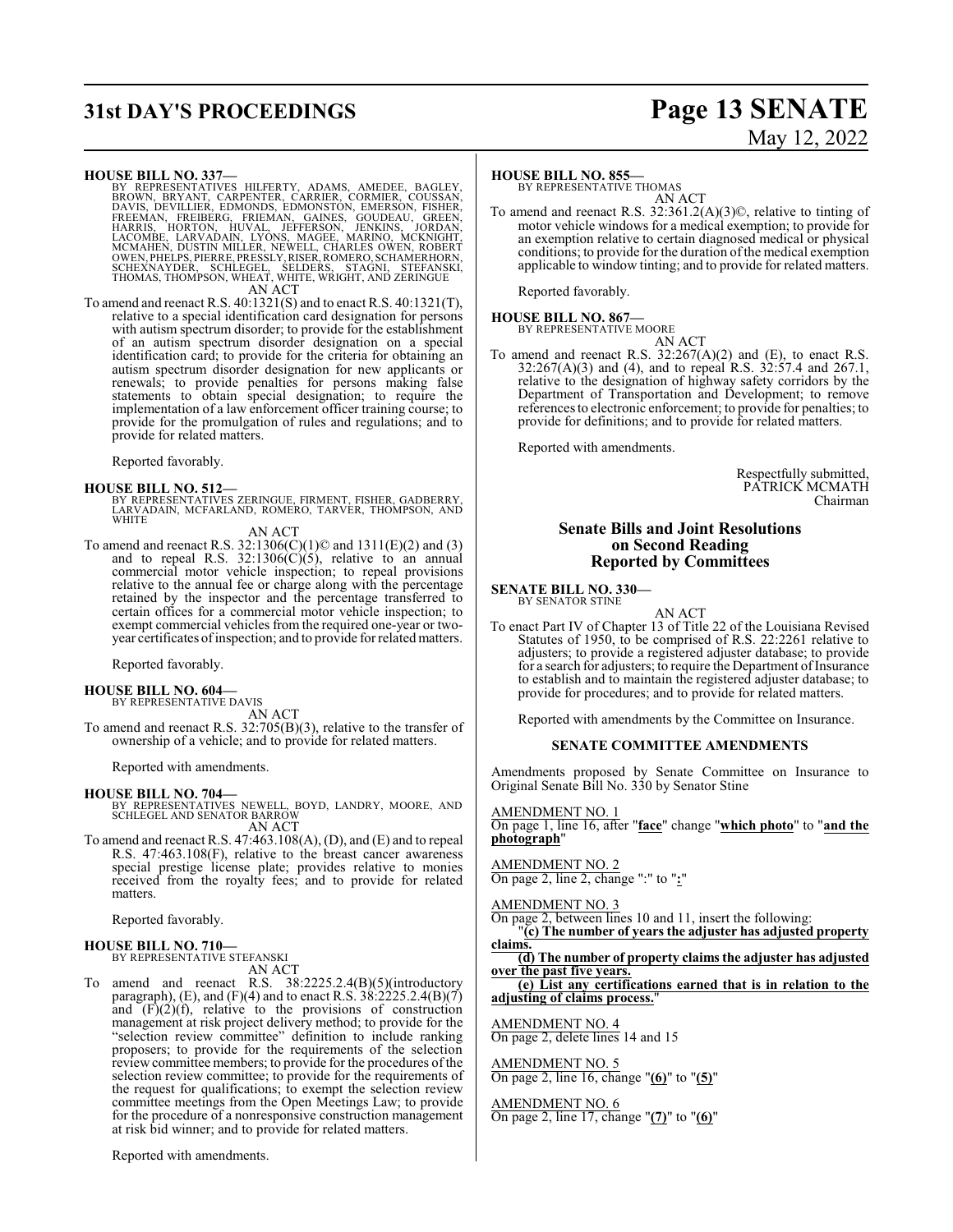# **Page 14 SENATE 31st DAY'S PROCEEDINGS**

# May 12, 2022

| <b>AMENDMENT NO. 5</b><br>On page 13, between lines 10 and 11, insert the following:        |  |  |
|---------------------------------------------------------------------------------------------|--|--|
| "(1405)<br>Zephyr Field Improvements,<br>Planning and Construction<br>(Jefferson)           |  |  |
| Payable from General Obligation Bonds<br>Priority 5<br>\$10,000,000"                        |  |  |
|                                                                                             |  |  |
| <b>AMENDMENT NO. 6</b><br>On page 13, delete lines 19 through 21, and insert the following: |  |  |
| "Priority 1<br>\$30,094,290"                                                                |  |  |
| <b>AMENDMENT NO. 7</b><br>On page 13, delete lines 27 through 30, and insert the following: |  |  |
| "Payable from Federal Funds via                                                             |  |  |
| Interagency<br>Transfers<br>2,654,233"                                                      |  |  |
| <b>AMENDMENT NO. 8</b><br>On page 15, delete line 37, and insert the following:             |  |  |
| 1,121,057<br>"Priority 1                                                                    |  |  |
| Priority 5<br>960,000<br>Total<br>2,081,057"                                                |  |  |
| <b>AMENDMENT NO. 9</b><br>On page 15, between lines 37 and 38, insert the following:        |  |  |
| " (693)<br>Native Plant Program, Planning and Construction<br>(Orleans)                     |  |  |
| Payable from General Obligation Bonds<br>Priority 5<br>1,855,000"                           |  |  |
| <b>AMENDMENT NO. 10</b><br>On page 15, delete lines 42 through 50                           |  |  |
| AMENDMENT NO. 11<br>On page 16, delete lines 30 through 33                                  |  |  |
| <b>AMENDMENT NO. 12</b><br>On page 17, delete lines 26 and 27, and insert the following:    |  |  |
| "Priority 1<br>2,748,500"                                                                   |  |  |
| <b>AMENDMENT NO. 13</b><br>On page 17, delete lines 28 through 32                           |  |  |
| <b>AMENDMENT NO. 14</b><br>On page 19, delete lines 24 and 25, and insert the following:    |  |  |
| "Priority 1<br>1,719,800<br>Priority 5<br>26,000,000"                                       |  |  |
| <b>AMENDMENT NO. 15</b><br>On page 19, delete lines 33 and 34, and insert the following:    |  |  |
| "(1051)<br>Intersection Improvements (Roundabouts)<br>Planning and Construction"            |  |  |
| <b>AMENDMENT NO. 16</b><br>On page 20, delete lines 11 and 12, and insert the following:    |  |  |
| "Priority 1<br>5,000,000<br>Priority 5<br>\$87,000,000"                                     |  |  |
|                                                                                             |  |  |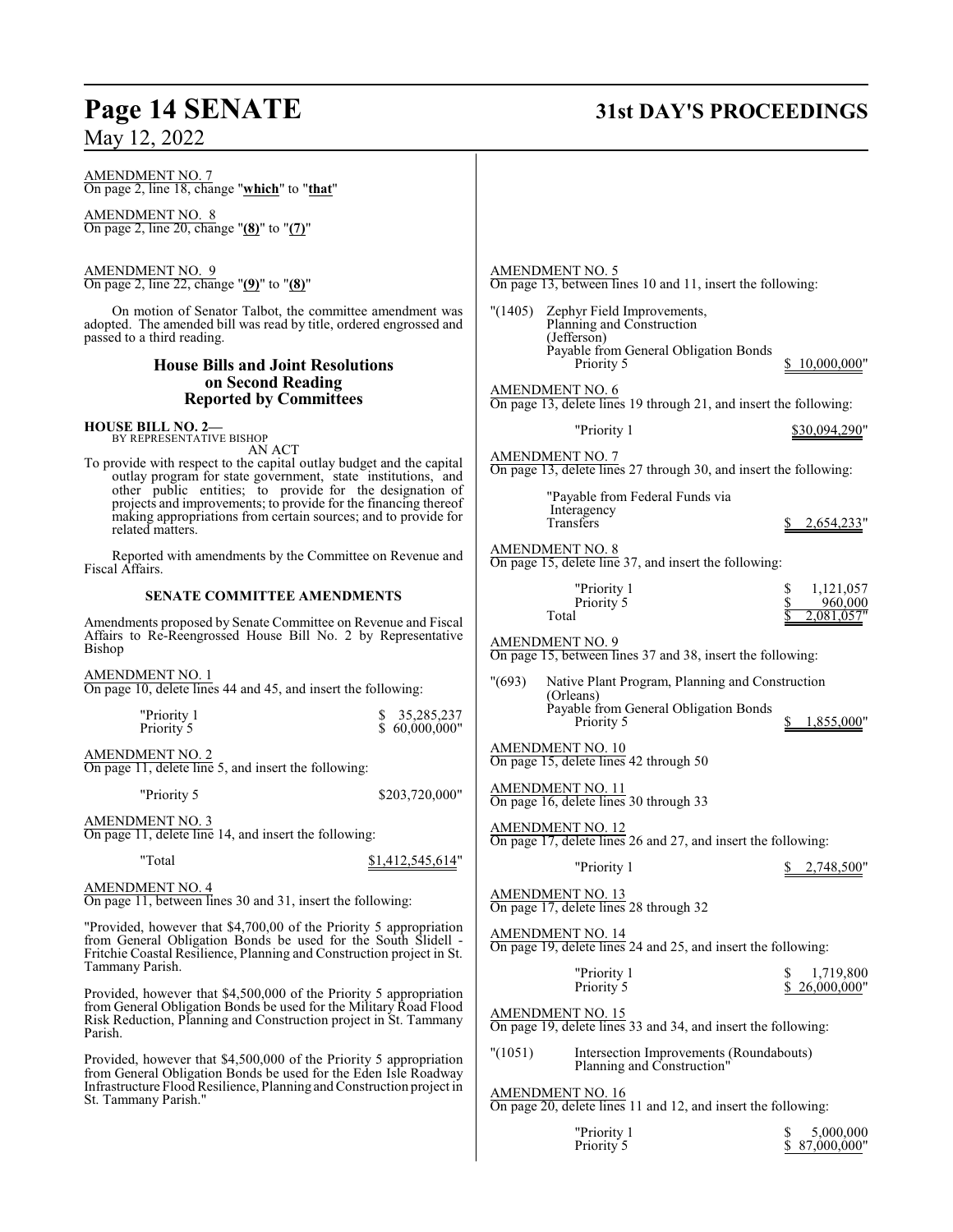# **31st DAY'S PROCEEDINGS**

# **Page 15 SENATE**<br>May 12, 2022

|         | <b>AMENDMENT NO. 17</b><br>On page 21, delete lines 25 through 27, and insert the following:                       |                                       | <b>AMENDMENT NO. 24</b><br>On page 26, delete line 27, and insert the following:             |                                                    |
|---------|--------------------------------------------------------------------------------------------------------------------|---------------------------------------|----------------------------------------------------------------------------------------------|----------------------------------------------------|
|         | "Priority 1                                                                                                        | 8,900,000"                            | "Priority 1<br>Priority 5                                                                    | \$<br>400,000<br>\$<br>4,194,000                   |
|         | <b>AMENDMENT NO. 18</b><br>On page 22, delete line 19, and insert the following:                                   |                                       | Total                                                                                        | 4,594,000"                                         |
|         | "Priority 5                                                                                                        | 2,000,000"                            | <b>AMENDMENT NO. 25</b><br>On page 27, delete lines 1 through 6                              |                                                    |
|         | <b>AMENDMENT NO. 19</b><br>On page 23, between lines 29 and 30, insert the following:                              |                                       | <b>AMENDMENT NO. 26</b><br>On page 27, delete line 11, and insert the following:             |                                                    |
| " (546) | Beaver Creek, LA Highway 106,<br>Planning and Construction<br>(Evangeline)                                         |                                       | "Priority 1<br>Priority 5<br>Total                                                           | 250,000<br>\$<br>\$<br>1,845,000<br>2.095.000"     |
|         | Payable from General Obligation Bonds<br>Priority 5                                                                | 7,200,000                             | <b>AMENDMENT NO. 27</b>                                                                      |                                                    |
|         | Pending approval of the capital outlay budget request pursuant to the<br>provisions of R.S. 39:112.                |                                       | On page 27, delete lines 37 through 39, and insert the following:<br>"Priority 5             | 2,453,200"                                         |
| (547)   | St. Landry, LA 106, Planning and Construction<br>(Evangeline)                                                      |                                       | <b>AMENDMENT NO. 28</b><br>On page 29, delete line 8, and insert the following:              |                                                    |
|         | Payable from General Obligation Bonds<br>Priority 2                                                                | 600,000<br>S                          | "Priority 5                                                                                  | \$55,175,000"                                      |
|         | Priority 5<br>Total                                                                                                | 5,400,000<br>6,000,000                | <b>AMENDMENT NO. 29</b><br>On page 30, delete lines 24 through 28                            |                                                    |
|         | Pending approval of the capital outlay budget request pursuant to the<br>provisions of R.S. 39:112.                |                                       | AMENDMENT NO. 30<br>On page 30, delete lines 34 through 36, and insert the following:        |                                                    |
| (1308)  | Interchange Improvements on La. Highways<br>in Lafayette Parish, Planning and Construction<br>(Lafayette)          |                                       | "Priority 1                                                                                  | 2,125,000"                                         |
|         | Payable from General Obligation Bonds<br>Priority 5                                                                | 5,000,000                             | <b>AMENDMENT NO. 31</b><br>On page 30, delete lines 42 and 43, and insert the following:     |                                                    |
| ( )     | I-610 Fence Removal, Replacement, and<br>Repairs, due to Hurricane Ida Damage,                                     |                                       | "Priority 5<br>Payable from Fees and Self-Generated                                          | 26,000,000<br>S                                    |
|         | Planning and Construction<br>(Orleans)<br>Payable from General Obligation Bonds                                    |                                       | Revenues<br>Total                                                                            | 16,000,000<br>60,750,000"                          |
|         | Priority 5                                                                                                         | 600,000                               | <b>AMENDMENT NO. 32</b><br>On page 31, delete line 17, and insert the following:             |                                                    |
|         | Pending submittal and approval of the capital outlay budget request<br>pursuant to the provisions of R.S. 39:112." |                                       | "Priority 1<br>Priority 5                                                                    | 1,000,000<br>6,501,650                             |
|         | <b>AMENDMENT NO. 20</b><br>On page 23, delete lines 36 and 37, and insert the following:                           |                                       | Total                                                                                        | 7,501,650"                                         |
|         | "Priority 1<br>Priority 5                                                                                          | 28,029,300<br>\$<br>\$<br>10,000,000" | <b>AMENDMENT NO. 33</b><br>On page 32, delete line 13, and insert the following:             |                                                    |
|         | <b>AMENDMENT NO. 21</b>                                                                                            |                                       | "Priority 1<br>Priority 5                                                                    | 1,000,000<br>\$<br>\$<br>3,100,000                 |
|         | On page 24, delete lines 47 and 48, and insert the following:                                                      |                                       | Total                                                                                        | 4,100,000"                                         |
|         | "Priority 1<br>Priority 5                                                                                          | 5,135,000<br>\$<br>14,650,000"        | <b>AMENDMENT NO. 34</b><br>On page 33, delete lines 33 through 35, and insert the following: |                                                    |
|         | <b>AMENDMENT NO. 22</b><br>On page 25, delete lines 42 and 43, and insert the following:                           |                                       | "Priority 1<br>Priority 5<br>Total                                                           | 2,250,000<br>\$<br>\$<br>42,250,000<br>44,500,000" |
|         | "Priority 1<br>Priority 5                                                                                          | 5,198,900<br>\$<br>\$<br>17,000,000"  | <b>AMENDMENT NO. 35</b>                                                                      |                                                    |
|         | <b>AMENDMENT NO. 23</b><br>On page 26, delete line 22, and insert the following:                                   |                                       | On page 33, delete lines 36 and 37<br><b>AMENDMENT NO. 36</b>                                |                                                    |
|         | "Priority 1                                                                                                        | \$<br>250,000                         | On page 34, delete lines 8 through 10, and insert the following:                             |                                                    |
| Total   | Priority <sup>5</sup>                                                                                              | \$<br>1,356,000<br>,606,000"          | "Priority 5                                                                                  | 1,150,000"                                         |
|         |                                                                                                                    |                                       |                                                                                              |                                                    |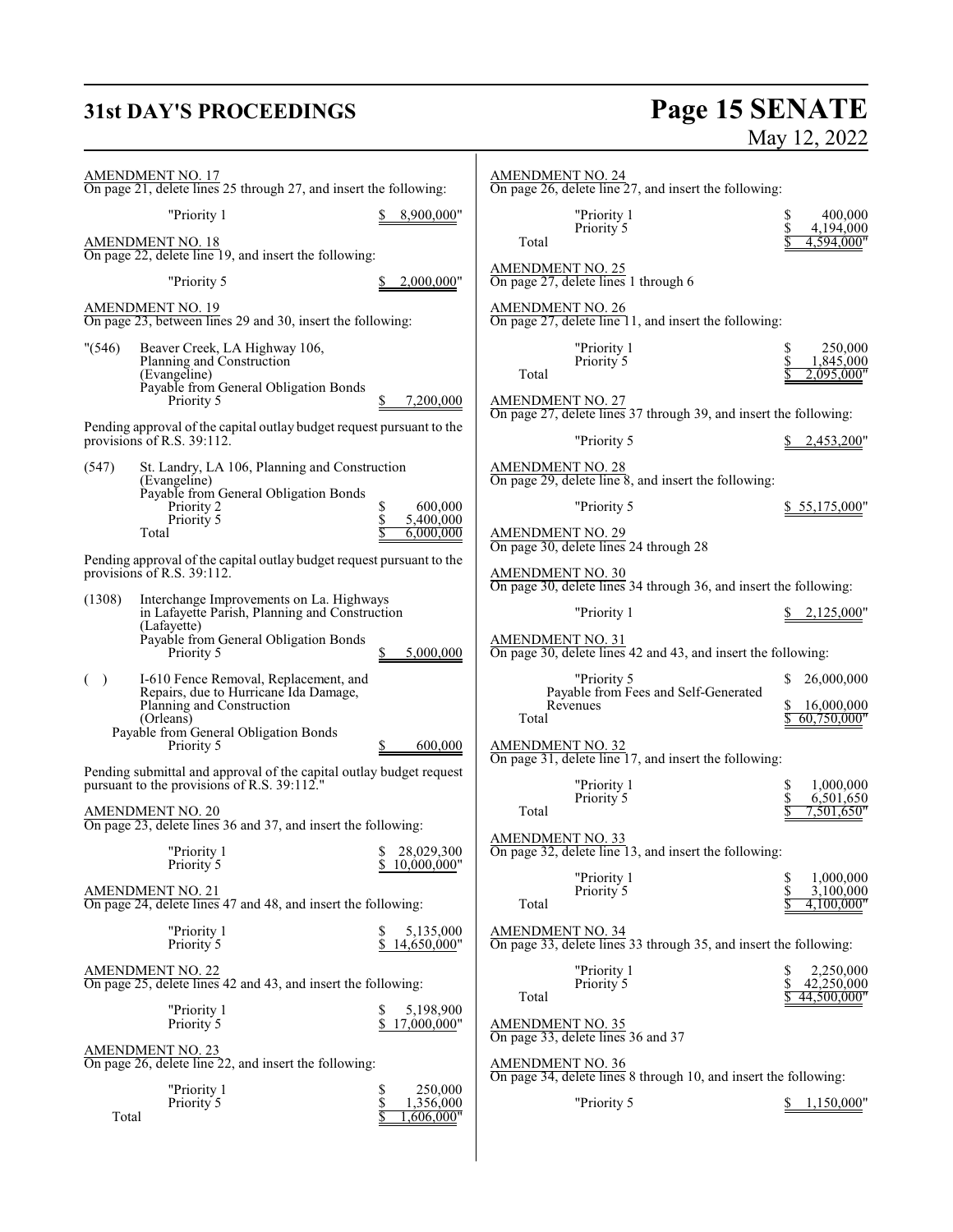# **Page 16 SENATE**<br>May 12, 2022

# **Page 16 SENATE 31st DAY'S PROCEEDINGS**

| <b>AMENDMENT NO. 37</b><br>On page 34, between lines 15 and 16, insert the following:                                                           |                                       |                           | <b>AMENDMENT NO. 48</b><br>On page 38, delete line 5, and insert the following:                                                                                                                             |                                               |
|-------------------------------------------------------------------------------------------------------------------------------------------------|---------------------------------------|---------------------------|-------------------------------------------------------------------------------------------------------------------------------------------------------------------------------------------------------------|-----------------------------------------------|
| " $($ )<br>University Cafeteria, Planning and<br>Construction<br>(Orleans)<br>Payable from General Obligation Bonds                             |                                       |                           | "Priority 1<br>Priority 5<br>Total                                                                                                                                                                          | S<br>375,000<br>\$<br>4,500,000<br>4,875,000" |
| Priority 5                                                                                                                                      | 5,000,000                             |                           | <b>AMENDMENT NO. 49</b><br>On page 38, delete lines 10 and 11, and insert the following:                                                                                                                    |                                               |
| Pending submittal and approval of the capital outlay budget request<br>pursuant to the provisions of R.S. 39:112."                              |                                       |                           | "Priority 5<br>Total                                                                                                                                                                                        | 4,000,000<br>4,500,000"                       |
| <b>AMENDMENT NO. 38</b><br>On page 34, delete lines 21 and 22, and insert the following:                                                        |                                       |                           | AMENDMENT NO. 50<br>On page 38, delete line 15, and insert the following:                                                                                                                                   |                                               |
| "Priority 1<br>\$<br>Priority <sup>5</sup>                                                                                                      | 749,961<br>3,255,000"                 |                           | "Priority 1<br>Priority 5                                                                                                                                                                                   | 6,000,000<br>S<br>12,000,000                  |
| <b>AMENDMENT NO. 39</b><br>On page 34, between lines 23 and 24, insert the following:                                                           |                                       |                           | Total                                                                                                                                                                                                       | 18,000,000"                                   |
| "(1340)<br>Gym Complex, Planning and Construction<br>(Caddo)                                                                                    |                                       |                           | AMENDMENT NO. 51<br>On page 38, delete lines 16 and 17, and insert the following:                                                                                                                           |                                               |
| Payable from General Obligation Bonds<br>Priority 5                                                                                             | 7,500,000"                            | "(8)                      | Health Care Education and Training Facility<br>and UL/LSU Health Science Education<br>Collaboration Building, Planning"                                                                                     |                                               |
| <b>AMENDMENT NO. 40</b><br>On page 35, delete lines 1 through 5                                                                                 |                                       |                           | <b>AMENDMENT NO. 52</b><br>On page 38, delete lines 28 through 30, and insert the following:                                                                                                                |                                               |
| <b>AMENDMENT NO. 41</b><br>On page 35, delete lines 9 and 10, and insert the following:                                                         |                                       |                           | "Priority 1<br>Priority 5                                                                                                                                                                                   | 7,233,427<br>\$<br>\$.<br>7,866,573           |
| "Priority 2<br>Priority 5                                                                                                                       | 4,250,000<br>15,750,000"              |                           | Payable from Fees and Self-Generated<br>Revenues<br>Total                                                                                                                                                   | 10,000,000                                    |
| <b>AMENDMENT NO. 42</b><br>On page 35, delete lines 41 through 45                                                                               |                                       |                           | <b>AMENDMENT NO. 53</b>                                                                                                                                                                                     | 25,100,000"                                   |
| <b>AMENDMENT NO. 43</b><br>On page 36, delete lines 47 and 48, and insert the following:                                                        |                                       |                           | On page 38, delete lines 42 through 44, and insert the following:<br>"Priority 5                                                                                                                            | 21,400,000                                    |
| "Priority 5<br>Total                                                                                                                            | 6,600,000<br>16.322.729"              |                           | Payable from Capital Outlay Savings<br>Fund<br>Total                                                                                                                                                        | 6,000,000<br>27,400,000"                      |
| <b>AMENDMENT NO. 44</b><br>On page 37, delete lines 5 and 6, and insert the following:                                                          |                                       |                           | AMENDMENT NO. 54<br>On page 38, after line 44, insert the following:                                                                                                                                        |                                               |
| "Payable from General Obligation Bonds<br>\$<br>Priority 5<br>Payable from State General Fund (Direct)<br>Non-Recurring Revenues<br>\$<br>Total | 5,000,000<br>5,000,000<br>10,000,000" | " $($ )                   | Kinesiology, Hospitality Management,<br>and Athletic Administration Complex,<br>Engineering, Stabilization, Equipment,<br>Planning and Construction<br>(Lafayette)<br>Payable from General Obligation Bonds |                                               |
| <b>AMENDMENT NO. 45</b><br>On page 37, delete lines 15 and 16, and insert the following:                                                        |                                       |                           | "Priority 2<br>Priority <sup>5</sup><br>Total                                                                                                                                                               | S<br>500,000<br>14,500,000<br>S<br>15,000,000 |
| "Priority 1<br>Priority 5<br>S                                                                                                                  | 7,907,680<br>29,195,000"              | 19/644                    | <b>BOSSIER PARISH COMMUNITY COLLEGE</b>                                                                                                                                                                     |                                               |
| <b>AMENDMENT NO. 46</b><br>On page 37, delete lines 28 through 31, and insert the following:                                                    |                                       | $\rightarrow$<br>$\left($ | Land Acquisition,<br>Planning and Construction                                                                                                                                                              |                                               |
| "(Tangipahoa, East Baton Rouge)<br>Payable from General Obligation Bonds                                                                        |                                       |                           | (Bossier)<br>Payable from General Obligation Bonds<br>Priority 5                                                                                                                                            | 2,500,000"<br>\$                              |
| \$<br>Priority 1<br>\$<br>Priority 5                                                                                                            | 780,000<br>9,220,000"                 |                           | <b>AMENDMENT NO. 55</b><br>On page 39, between lines 9 and 10, insert the following:                                                                                                                        |                                               |
| <b>AMENDMENT NO. 47</b><br>On page 37, delete lines 37 and 38, and insert the following:                                                        |                                       | "(247)                    | Campus Development for Louisiana Delta<br>Community College, Planning and                                                                                                                                   |                                               |
| "Priority 1<br>Priority 5<br>\$                                                                                                                 | 800,000<br>12,500,000"                |                           | Construction<br>(Union)<br>Payable from General Obligation Bonds                                                                                                                                            |                                               |
|                                                                                                                                                 |                                       |                           | Priority 5                                                                                                                                                                                                  | \$17,500,000"                                 |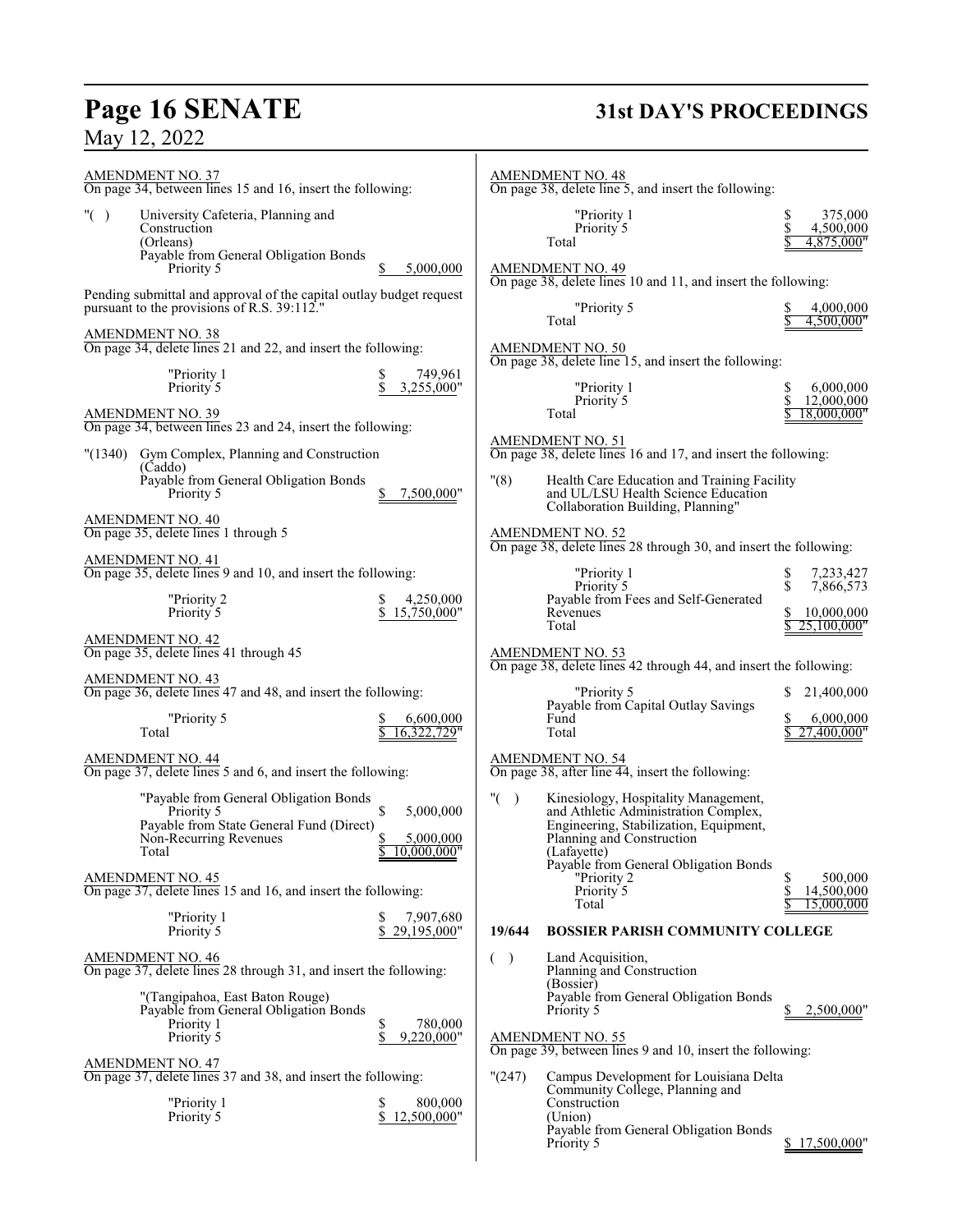# **31st DAY'S PROCEEDINGS**

# **Page 17 SENATE**<br>May 12, 2022

| AMENDMENT NO. 56<br>On page 39, delete lines 15 and 16, and insert the following:                   | AMENDMENT NO. 68<br>On page 44, between lines 11 and 12, insert the following:                                                                                |
|-----------------------------------------------------------------------------------------------------|---------------------------------------------------------------------------------------------------------------------------------------------------------------|
| "Priority 5<br>4,000,000<br>Total<br>4.150.000"                                                     | "(1206)<br>St. Bernard Transportation Corridor,<br>Planning and Construction                                                                                  |
| AMENDMENT NO. 57<br>On page 39, delete line 21, and insert the following:                           | (St. Bernard)<br>Payable from General Obligation Bonds<br>Priority 2<br>2,000,000<br>S<br>\$                                                                  |
| "Priority 5<br>8,000,000"                                                                           | Priority 5<br>48,000,000<br>50,000,000"<br>Total                                                                                                              |
| <b>AMENDMENT NO. 58</b><br>On page 39, delete lines 45 and 46, and insert the following:            | AMENDMENT NO. 69<br>On page 44, delete lines 17 through 23                                                                                                    |
| "Priority 1<br>2,495,412<br>\$<br>1,500,000"<br>Priority 5                                          | <b>AMENDMENT NO. 70</b><br>On page 44, delete lines 37 and 38, and insert the following:                                                                      |
| AMENDMENT NO. 59<br>On page 40, at the end of line 2, change "Facility" to "Property"               | "Priority 5<br>9,855,000<br>Total<br>10,822,687"                                                                                                              |
| AMENDMENT NO. 60<br>On page 40, delete lines 11 through 15                                          | AMENDMENT NO. 71<br>On page 44, after line 46, insert the following:                                                                                          |
| <b>AMENDMENT NO. 61</b><br>On page 40, delete line 39, and insert the following:                    | Globalplex Roadway Improvements at<br>"(1552)<br>Parking Area Near Building 2, Planning<br>and Construction                                                   |
| 1,000,000<br>"Priority 1<br>\$<br>Priority 5<br>9,140,000<br>Total<br>10,140,000"                   | (St. John the Baptist)<br>Payable from General Obligation Bonds<br>Priority 2<br>2,940,000                                                                    |
| <b>AMENDMENT NO. 62</b><br>On page 41, delete lines 1 and 2                                         | (1553)<br>Globalplex Roadway Improvements:<br>Parking Area Near Building 60,<br>Planning and Construction                                                     |
| AMENDMENT NO. 63<br>On page 41, between lines 2 and 3, insert the following:                        | (St. John the Baptist)<br>Payable from General Obligation Bonds<br>Priority 5<br>,290,000'                                                                    |
| "19/772 NORTHWEST LA TECH COMMUNITY COLLEGE<br><b>MANSFIELD</b>                                     | <b>AMENDMENT NO. 72</b><br>On page 45, between lines 29 and 30, insert the following:                                                                         |
| (1188)<br>Campus Nursing Lab and Student Center,<br>Planning and Construction                       | "36/P34 WEST ST. MARY PARISH PORT                                                                                                                             |
| (Desoto)<br>Payable from General Obligation Bonds<br>Priority 5<br>3,500,000"                       | (114)<br>Warehouse Facilities and Related<br>Infrastructure Improvements (Baldwin Campus),                                                                    |
| <b>AMENDMENT NO. 64</b><br>On page 42, delete lines 1 through 19                                    | Planning and Construction<br>(St. Mary)<br>Payable from General Obligation Bonds                                                                              |
| <b>AMENDMENT NO. 65</b><br>On page 42, delete lines 37 through 39, and insert the following:        | Priority 5<br>5,000,000"<br><b>AMENDMENT NO. 73</b>                                                                                                           |
| \$143,250"<br>"Priority 1                                                                           | On page 45, after line 48, insert the following:                                                                                                              |
| <b>AMENDMENT NO. 66</b><br>On page 42, between lines 39 and 40, insert the following:               | $"$ (<br>Restore Rail Connection and Crossing to Avondale<br>$\lambda$<br>Marine, Planning and Construction<br>(Jefferson)                                    |
| "36/L27 TERREBONNE LEVEE DISTRICT                                                                   | Payable from General Obligation Bonds<br>100,000<br>Priority 2<br>Priority 5<br>\$<br>3.700,000                                                               |
| Lower Dularge Flood Control,<br>(1211)<br>Planning and Construction                                 | 3,800,000<br>Total                                                                                                                                            |
| (Terrebonne)<br>Payable from General Obligation Bonds<br>Priority 5<br>5,000,000"                   | Pending submittal and late approval of the capital outlay budget<br>request pursuant to the provisions of R.S. 39:112"                                        |
| <b>AMENDMENT NO. 67</b><br>On page 43, between lines 21 and 22, insert the following:               | <b>AMENDMENT NO. 74</b><br>On page 47, between lines 23 and 24, insert the following:                                                                         |
| "36/P05 WEST CALCASIEU PORT                                                                         | "50/J08 BOSSIER PARISH                                                                                                                                        |
| (797)<br>New Property Along Gulf Intracoastal Waterway,<br>Planning and Construction<br>(Calcasieu) | (840)<br>Improvements to LA Highway 3 (Benton Road) and<br>I-220 Interchange, Planning and Construction<br>(Bossier)<br>Payable from General Obligation Bonds |
| Payable from General Obligation Bonds<br>2,000,000"<br>Priority 5                                   | Priority 5<br>3,000,000                                                                                                                                       |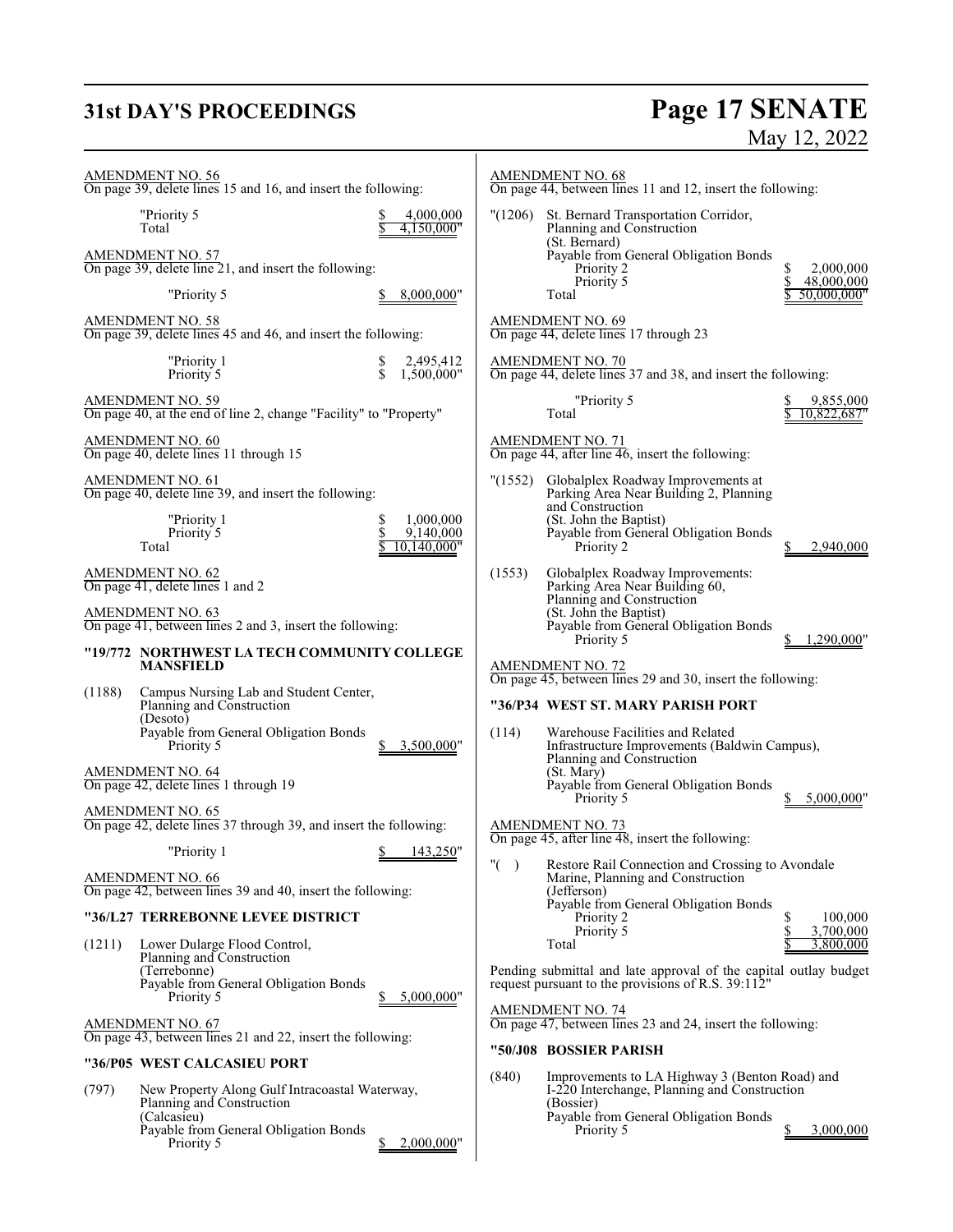# **Page 18 SENATE 31st DAY'S PROCEEDINGS**

# May 12, 2022

| 50/J10  | <b>CALCASIEU PARISH</b>                                                                                                    |                                                   |          | (Jackson)<br>Payable from General Obligation Bonds                                                                                  |          |                                      |
|---------|----------------------------------------------------------------------------------------------------------------------------|---------------------------------------------------|----------|-------------------------------------------------------------------------------------------------------------------------------------|----------|--------------------------------------|
| (49)    | Calcasieu Police Jury Gravity Sewer Trunk Mains &<br>Pumping Station South Ward 3 and South Ward 4,                        |                                                   |          | Priority 5                                                                                                                          |          | 1,989,000"                           |
|         | Planning and Construction<br>(Calcasieu)                                                                                   |                                                   |          | <b>AMENDMENT NO. 83</b><br>On page 49, delete lines 44 through 46, and insert the following:                                        |          |                                      |
|         | Payable from General Obligation Bonds<br>Priority 1<br>Priority 5<br>Total                                                 | 2,000,000<br>S<br>\$<br>12,000,000<br>14,000,000" |          | "Priority 1<br>Priority 5<br>Total                                                                                                  |          | 225,000<br>4,146,600<br>4,371,600"   |
|         | <b>AMENDMENT NO. 75</b><br>On page 48, between lines 18 and 19, insert the following:                                      |                                                   |          | <b>AMENDMENT NO. 84</b><br>On page 50, delete lines 5 and 6, and insert the following:                                              |          |                                      |
| "(1559) | Training and Recreation Center, Planning and                                                                               |                                                   |          | "Priority 1                                                                                                                         | S.       | 2,160,000"                           |
|         | Construction<br>(East Carroll)<br>Payable from General Obligation Bonds<br>Priority 5                                      | 3,000,000"                                        |          | <b>AMENDMENT NO. 85</b><br>On page 50, between lines 18 and 19, insert the following:                                               |          |                                      |
|         | AMENDMENT NO. 76<br>On page 48, delete lines 19 through 25                                                                 |                                                   | "(80)    | Jefferson Park Sport Field Renovation,<br>Planning and Construction<br>(Jefferson)                                                  |          |                                      |
|         | AMENDMENT NO. 77<br>On page 48, delete line 31, and insert the following:                                                  |                                                   |          | Payable from General Obligation Bonds<br>Priority 5                                                                                 |          | 6,840,000"                           |
|         | "Priority 1                                                                                                                | 500,000<br>S                                      |          | <b>AMENDMENT NO. 86</b><br>On page 50, between lines 31 and 32, insert the following:                                               |          |                                      |
|         | Priority 5<br>Total                                                                                                        | \$<br>1,500,000<br>2.000.000"                     | " $(89)$ | Bucktown Harbor Boardwalk and Kayak Launch,<br>Planning and Construction                                                            |          |                                      |
|         | <b>AMENDMENT NO. 78</b><br>On page 48, delete lines 32 through 45                                                          |                                                   |          | (Jefferson)<br>Payable from General Obligation Bonds<br>Priority 5                                                                  |          | 1,575,000"                           |
|         | <b>AMENDMENT NO. 79</b><br>On page 48, between lines 45 and 46, insert the following:                                      |                                                   |          | <b>AMENDMENT NO. 87</b><br>On page 50, delete lines 37 through 39, and insert the following:                                        |          |                                      |
| " (607) | Erosion Control and Bank Stabilization at<br>Big Creek Bridge and Looney Canal,<br>Planning and Construction<br>(Franklin) |                                                   |          | "Priority 1<br>Priority 2<br>Total                                                                                                  | \$<br>\$ | 5,358,247<br>2,000,000<br>7,358,247" |
|         | Payable from General Obligation Bonds<br>Priority 5                                                                        | 600,000                                           |          | AMENDMENT NO. 88<br>On page 52, delete line 22, and insert the following:                                                           |          |                                      |
| (608)   | Dr. Rogers Road Improvements,<br>Planning and Construction<br>(Franklin)                                                   |                                                   |          | "Priority 5                                                                                                                         |          | 500,000"                             |
|         | Payable from General Obligation Bonds<br>Priority 5                                                                        | 600,000"                                          |          | <b>AMENDMENT NO. 89</b><br>On page 52, between lines 37 and 38, insert the following:                                               |          |                                      |
|         | <b>AMENDMENT NO. 80</b><br>On page 48, delete lines 49 and 50, and insert the following:                                   |                                                   | "(120)   | Bucktown Harbor Marsh Restoration and Living<br>Shoreline, Planning and Construction<br>(Jefferson)                                 |          |                                      |
|         | "Payable from General Obligation Bonds"<br>Priority 5<br>Payable from State General Fund (Direct)                          | 1,000,000                                         |          | Payable from General Obligation Bonds<br>Priority 5                                                                                 |          | 9,000,000"                           |
|         | Non-Recurring Revenues<br>Total                                                                                            | \$<br>605,000<br>,605,000"                        |          | <b>AMENDMENT NO. 90</b><br>On page 52, after line 48, insert the following:                                                         |          |                                      |
|         | <b>AMENDMENT NO. 81</b><br>On page 49, between lines 14 and 15, insert the following:                                      |                                                   |          | "50/J27 JEFFERSON DAVIS PARISH                                                                                                      |          |                                      |
| "(227)  | Parish Jail Improvements,<br>Planning and Construction<br>(Iberia)<br>Payable from General Obligation Bonds<br>Priority 5  |                                                   | (1371)   | Regional Storage Facility,<br>Planning and Construction<br>(Jefferson Davis)<br>Payable from General Obligation Bonds<br>Priority 5 |          | 3,200,000"                           |
|         | <b>AMENDMENT NO. 82</b><br>On page 49, between lines 33 and 34, insert the following:                                      | 840,000"                                          |          | <b>AMENDMENT NO. 91</b><br>On page 53, delete line 13, and insert the following:                                                    |          |                                      |
|         | "50/J25 JACKSON PARISH                                                                                                     |                                                   |          | "Priority 1<br>Priority 5                                                                                                           | \$<br>\$ | 975,250<br>1,000,000                 |
| (1227)  | Lakeshore Drive Rehabilitation and<br>Improvements, Planning and Construction                                              |                                                   |          | Total                                                                                                                               |          | 1,975,250'                           |
|         |                                                                                                                            |                                                   |          |                                                                                                                                     |          |                                      |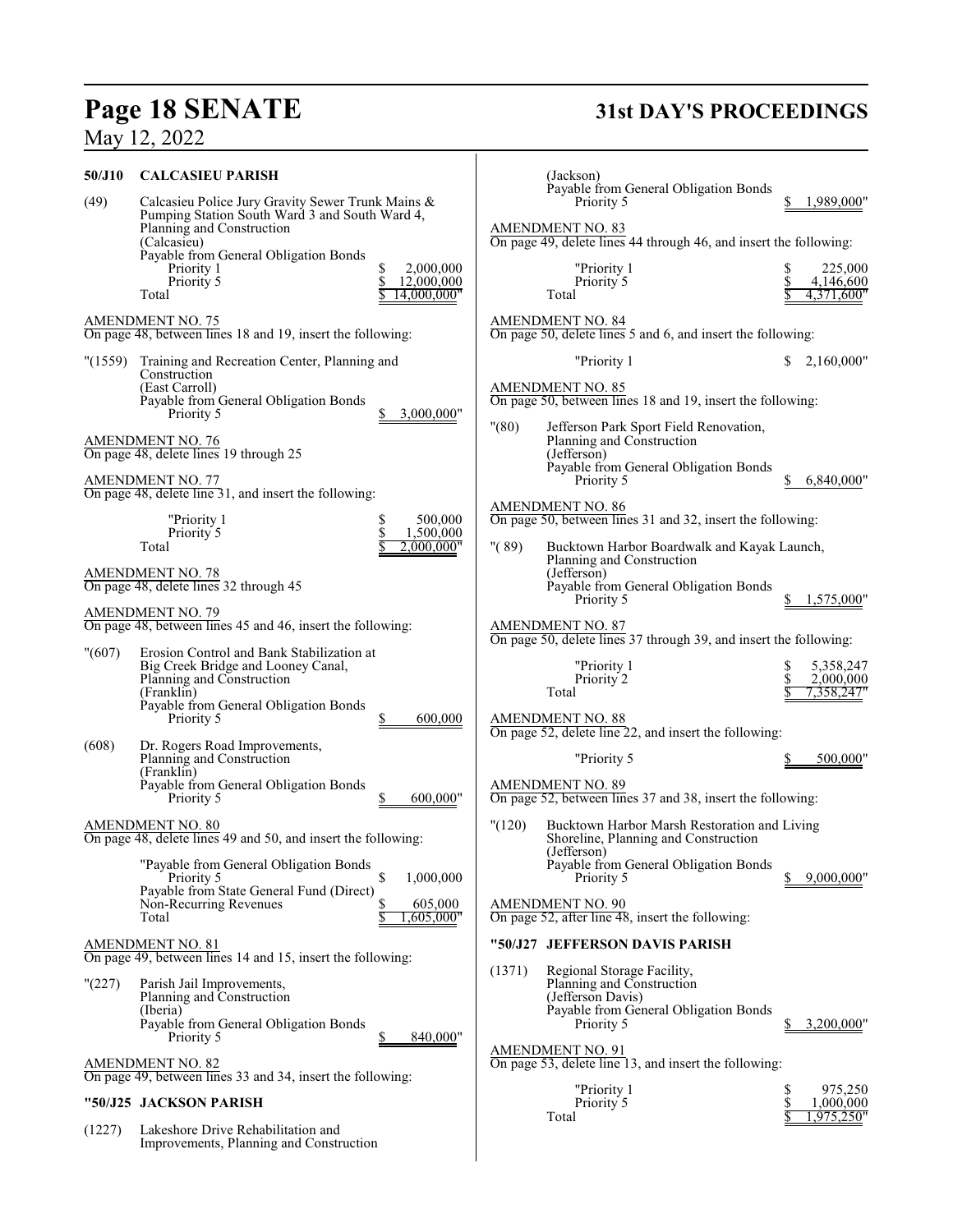# **31st DAY'S PROCEEDINGS Page 19 SENATE** May 12, 2022

| <b>AMENDMENT NO. 92</b><br>On page 53, delete lines 28 through 30, and insert the following:                                                                                                                                                                         | AMENDMENT NO. 101<br>On page 57, between lines 29 and 30, insert the following:                                                                                                                                                                               |  |  |
|----------------------------------------------------------------------------------------------------------------------------------------------------------------------------------------------------------------------------------------------------------------------|---------------------------------------------------------------------------------------------------------------------------------------------------------------------------------------------------------------------------------------------------------------|--|--|
| "Priority 5<br>10,000,000<br>13,000,000"<br>Total<br><b>AMENDMENT NO. 93</b>                                                                                                                                                                                         | "(895)<br>Audubon Library, Planning and<br>Construction<br>(St. Helena)<br>Payable from General Obligation Bonds                                                                                                                                              |  |  |
| On page 53, between lines 35 and 36, insert the following:<br>(324)<br>Veterans Drive Roadway Improvements (Phase III),<br>Planning and Construction<br>(Lafayette)                                                                                                  | Priority 1<br>1,163,600"<br><b>AMENDMENT NO. 102</b><br>On page 58, after line 50, insert the following:                                                                                                                                                      |  |  |
| Payable from General Obligation Bonds<br>Priority 2<br>950,000"<br><b>AMENDMENT NO. 94</b><br>On page 53, delete lines 39 through 41, and insert the following:                                                                                                      | "(277)<br>Highway 94, Water System Improvements,<br>Planning and Construction<br>(St. Martin)<br>Payable from General Obligation Bonds<br>1,000,000<br>Priority 5                                                                                             |  |  |
| "Priority 2<br>1,000,000<br>S<br>\$<br>23,000,000<br>Priority 5<br>Total<br>24,000,000"                                                                                                                                                                              | Water System Improvements, Waterworks<br>(933)<br>District No. 4, Planning and Construction<br>(St. Martin)<br>Payable from General Obligation Bonds                                                                                                          |  |  |
| <b>AMENDMENT NO. 95</b><br>On page 54, delete lines 25 through 28, and insert the following:<br>"Priority 5<br>\$<br>5,505,000<br>Payable from State General Fund (Direct)<br>Non-Recurring Revenues<br>250,000<br>5,755,000"<br>Total                               | Priority 5<br>2,400,000<br>(936)<br>Expansion/Renovation of Central Office<br>Complex, Planning and Construction<br>(St. Martin)<br>Payable from General Obligation Bonds<br>Priority 5<br>900,000"                                                           |  |  |
| <b>AMENDMENT NO. 96</b><br>On page 55, delete line 24, and insert the following:                                                                                                                                                                                     | AMENDMENT NO. 103<br>On page 59, between lines 20 and 21, insert the following:                                                                                                                                                                               |  |  |
| "Priority 1<br>\$<br>384,137<br>\$<br>3,580,000<br>Priority 5<br>3,964,137"<br>Total<br><b>AMENDMENT NO. 97</b>                                                                                                                                                      | " (508)<br>New Central Fire Station for St. Mary<br>Parish Fire Protection District No. 11 in<br>the Four Corners Community,<br>Planning and Construction<br>(St. Mary)                                                                                       |  |  |
| On page 55, after line 47, insert the following:<br>"(875)<br>Portage Canal Drainage Project,<br>Planning and Construction<br>(Pointe Coupee)<br>Payable from General Obligation Bonds<br>Priority 5<br>2,000,000"                                                   | Payable from General Obligation Bonds<br>Priority 5<br>900,000<br>(520)<br>Reconstruction and Overlay of Deslignes Road<br>(Parish Rd. 126), Planning and Construction<br>(St. Mary)<br>Payable from General Operating Funds<br>1,500,000"<br>Priority 5<br>S |  |  |
| <b>AMENDMENT NO. 98</b><br>On page 56, between lines 5 and 6, insert the following:                                                                                                                                                                                  | AMENDMENT NO. 104<br>On page 60, between lines 10 and 11, insert the following:                                                                                                                                                                               |  |  |
| Watershed Drainage Improvements<br>(1382)<br>Bayou Grosse Tete, Bayou Cholpe, Bayou<br>Choctaw, False River Outfall Channel, and Johnson<br>Bayou, Planning and Construction<br>(Pointe Coupee)<br>Payable from General Obligation Bonds<br>2,000,000"<br>Priority 5 | Emerald Forrest Boulevard to LA 59,<br>" (431)<br>Design, Planning and Construction<br>(St. Tammany)<br>Payable from General Obligation Bonds<br>Priority 5<br>\$13,000,000"                                                                                  |  |  |
| <b>AMENDMENT NO. 99</b><br>On page 56, between lines 33 and 34, insert the following:                                                                                                                                                                                | <b>AMENDMENT NO. 105</b><br>On page 60, between lines 21 and 22, insert the following:<br>" (557)<br>Sharp Road Improvements and Sidewalk,                                                                                                                    |  |  |
| "(805)<br>Sabine Parish Arena Complex,<br>Planning and Construction<br>(Sabine)<br>Payable from General Obligation Bonds<br>1,000,000"<br>Priority 5                                                                                                                 | Planning and Construction<br>(St. Tammany)<br>Payable from General Obligation Bonds<br>Priority 5<br>6,125,000"                                                                                                                                               |  |  |
| AMENDMENT NO. 100<br>On page 56, delete lines 39 through 41, and insert the following:                                                                                                                                                                               | AMENDMENT NO. 106<br>On page 60, line 25, delete "(St. Tammany)"<br>and insert<br>"(Tangipahoa)"                                                                                                                                                              |  |  |
| "Priority 1<br>2,500,000<br>S<br>\$<br>3,465,000<br>Priority 5<br>5,965,000"<br>Total                                                                                                                                                                                | AMENDMENT NO. 107<br>On page 60, between lines 29 and 30, insert the following:<br>" (463)<br>Region 9 Emergency Distribution Center<br>and Public Works, Planning and                                                                                        |  |  |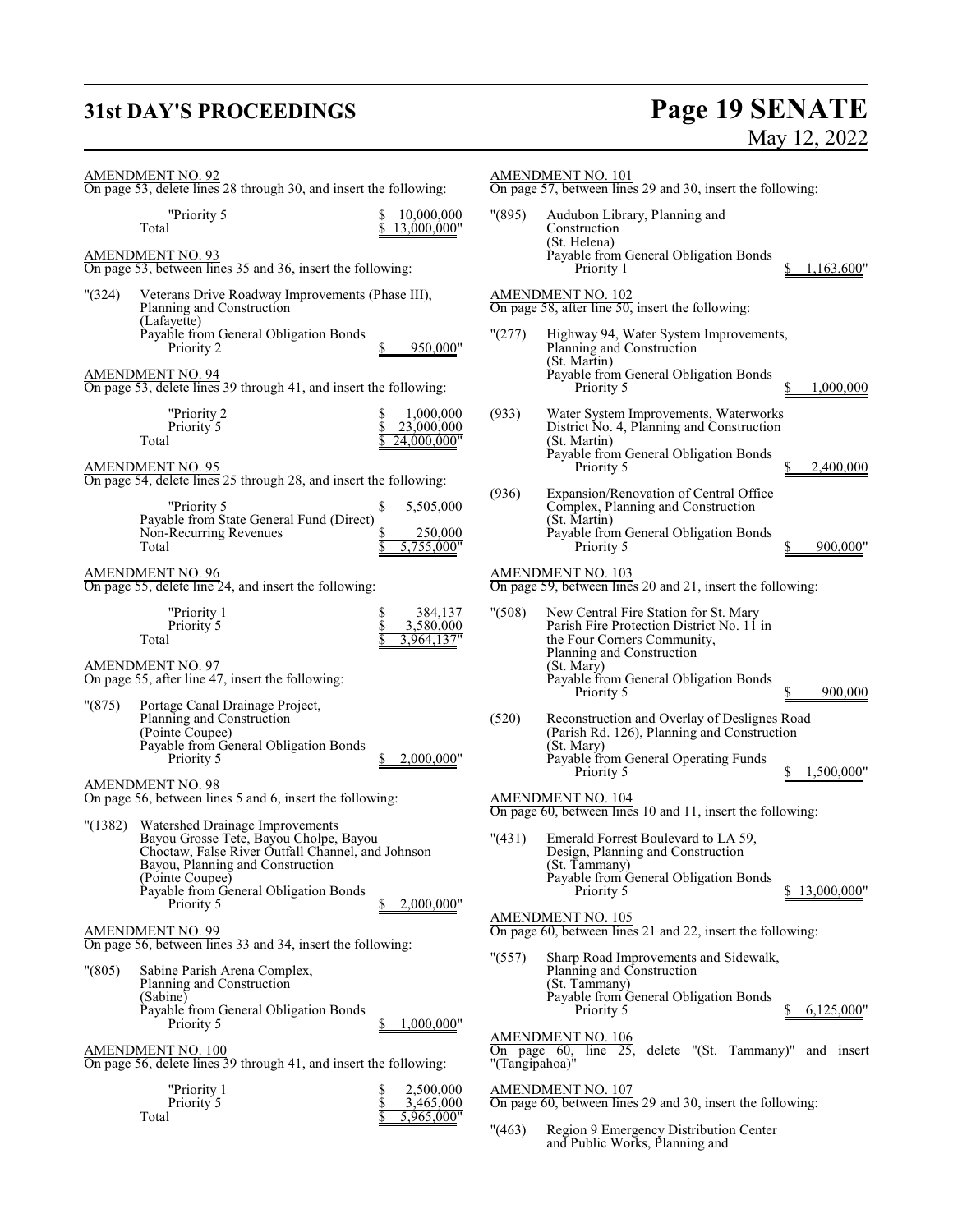# **Page 20 SENATE**<br>May 12, 2022

# **31st DAY'S PROCEEDINGS**

|                          | Construction<br>(Tangipahoa)                                                                                                                                                           |                    | Priority 5                                                                                                                                                        | 1,875,000                 |
|--------------------------|----------------------------------------------------------------------------------------------------------------------------------------------------------------------------------------|--------------------|-------------------------------------------------------------------------------------------------------------------------------------------------------------------|---------------------------|
|                          | Payable from General Obligation Bonds<br>Priority 5<br>6,000,000"                                                                                                                      |                    | Pending submittal and approval of the capital outlay budget request<br>pursuant to the provisions of R.S. 39:112                                                  |                           |
| <b>AMENDMENT NO. 108</b> | On page 61, delete lines 28 through 31, and insert the following:<br>"Priority 5<br>\$<br>5,775,000<br>Payable from State General Fund<br>(Direct) Non-Recurring Revenues<br>2,125,000 | (1560)             | Drainage Improvements and Upgrades,<br>Planning and Construction<br>(East Baton Rouge)<br>Payable from General Obligation Bonds<br>Priority 5                     | 2,600,000                 |
| Total                    | 7.900.000"                                                                                                                                                                             |                    | Pending submittal and approval of the capital outlay budget request<br>pursuant to the provisions of R.S. 39:112"                                                 |                           |
| <b>AMENDMENT NO. 109</b> | On page 61, delete line 46, and insert the following:                                                                                                                                  |                    | AMENDMENT NO. 116<br>On page 65, between lines 18 and 19, insert the following:                                                                                   |                           |
|                          | "Priority 5<br>4,000,000"                                                                                                                                                              |                    | "50/M16 BALL                                                                                                                                                      |                           |
| AMENDMENT NO. 110        | On page 61, after line 46, insert the following:                                                                                                                                       | (660)              | Curtis Park Sewer Rehabilitation,<br>Planning and Construction                                                                                                    |                           |
| "(1199)                  | Terrebonne Basin Watershed (HNC @)<br>Bayou Grand Cailliou)<br>Pump Station - Phase 1 & 2, Planning<br>and Construction                                                                |                    | (Rapides)<br>Payable from General Obligation Bonds<br>Priority 5                                                                                                  | 700,000"                  |
|                          | (Terrebonne)<br>Payable from General Obligation Bonds<br>6,000,000"<br>Priority 5                                                                                                      |                    | <b>AMENDMENT NO. 117</b><br>On page $65$ , delete line $34$ , and insert the following:                                                                           |                           |
| AMENDMENT NO. 111        |                                                                                                                                                                                        |                    | "Priority 5                                                                                                                                                       | 9,500,000"                |
|                          | On page 62, between lines 19 and 20, insert the following:                                                                                                                             |                    | <b>AMENDMENT NO. 118</b><br>On page 65, between lines 42 and 43, insert the following:                                                                            |                           |
| " (991)                  | Creation of Vernon Lake Cultural Center,<br>Recreation and Tourism Park,<br>Planning and Construction<br>(Vernon)<br>Payable from State General Obligation Bonds<br>Priority 5         | "(51)<br>260,000"  | Chaneyville Fire Distrect No. 7<br>Reames Road Fire Station, Planning<br>and Construction<br>(East Baton Rouge)<br>Payable from General Obligation Bonds          |                           |
| <b>AMENDMENT NO. 112</b> | On page 64, between lines 16 and 17, insert the following:                                                                                                                             |                    | Prioity 5<br><b>AMENDMENT NO. 119</b>                                                                                                                             | 300,000"                  |
|                          | "50/M02 ABITA SPRINGS                                                                                                                                                                  |                    | On page 66, between lines 23 and 24, insert the following:                                                                                                        |                           |
| (750)                    | Wastewater Treatment System Improvement and<br>Consolidation, Planning and Construction<br>(St. Tammany)<br>Payable from General Obligation Bonds<br>Priority 5<br>2,590,000"          | (380)              | "50/M29 BOSSIER CITY<br>Louisiana Technology Research Institute,<br>Planning and Construction<br>(Bossier)<br>Payable from General Obligation Bonds<br>Priority 5 | 1.000.000"                |
| AMENDMENT NO. 113        | On page $64$ , after line $47$ , insert the following:                                                                                                                                 |                    | $\frac{\text{AMENDMENT NO. 120}}{\text{On page 66, delete line 29}}$ , and insert the following:                                                                  |                           |
|                          | "50/M10 ARNAUDVILLE                                                                                                                                                                    |                    | Priority 1                                                                                                                                                        | \$<br>35,000              |
| (603)                    | Water System - Automated Meter Reading<br>System, Planning and Construction<br>(St. Landry)                                                                                            |                    | Priority 5<br>Total                                                                                                                                               | \$<br>310,000<br>345,000" |
|                          | Payable from General Obligation Bonds<br>Priority 5<br>\$                                                                                                                              | 300,000"           | AMENDMENT NO. 121<br>On page 68, between lines 21 and 22, insert the following:                                                                                   |                           |
|                          | AMENDMENT NO. 114<br>On page 65, delete lines 1 through 10                                                                                                                             | "(1437)            | Covington Wastewater Collection System<br>Upgrade, Planning and Construction<br>(St. Tammany)                                                                     |                           |
| AMENDMENT NO. 115        | On page 65, between lines 10 and 11, insert the following:                                                                                                                             |                    | Payable from General Obligation Bonds<br>Priority 5                                                                                                               | 104,500"                  |
| "50/M14 BAKER            |                                                                                                                                                                                        |                    | <b>AMENDMENT NO. 122</b><br>On page $68$ , after line $47$ , insert the following:                                                                                |                           |
| (1556)                   | Sidewalk Construction for Underdeveloped<br>Streets and Culverts, Planning and                                                                                                         |                    | "50/M63 DENHAM SPRINGS                                                                                                                                            |                           |
|                          | Construction<br>(East Baton Rouge)<br>Payable from General Obligation Bonds                                                                                                            | $\rightarrow$<br>€ | Demco Drive, Planning and Construction<br>(Livingston)                                                                                                            |                           |
|                          |                                                                                                                                                                                        |                    |                                                                                                                                                                   |                           |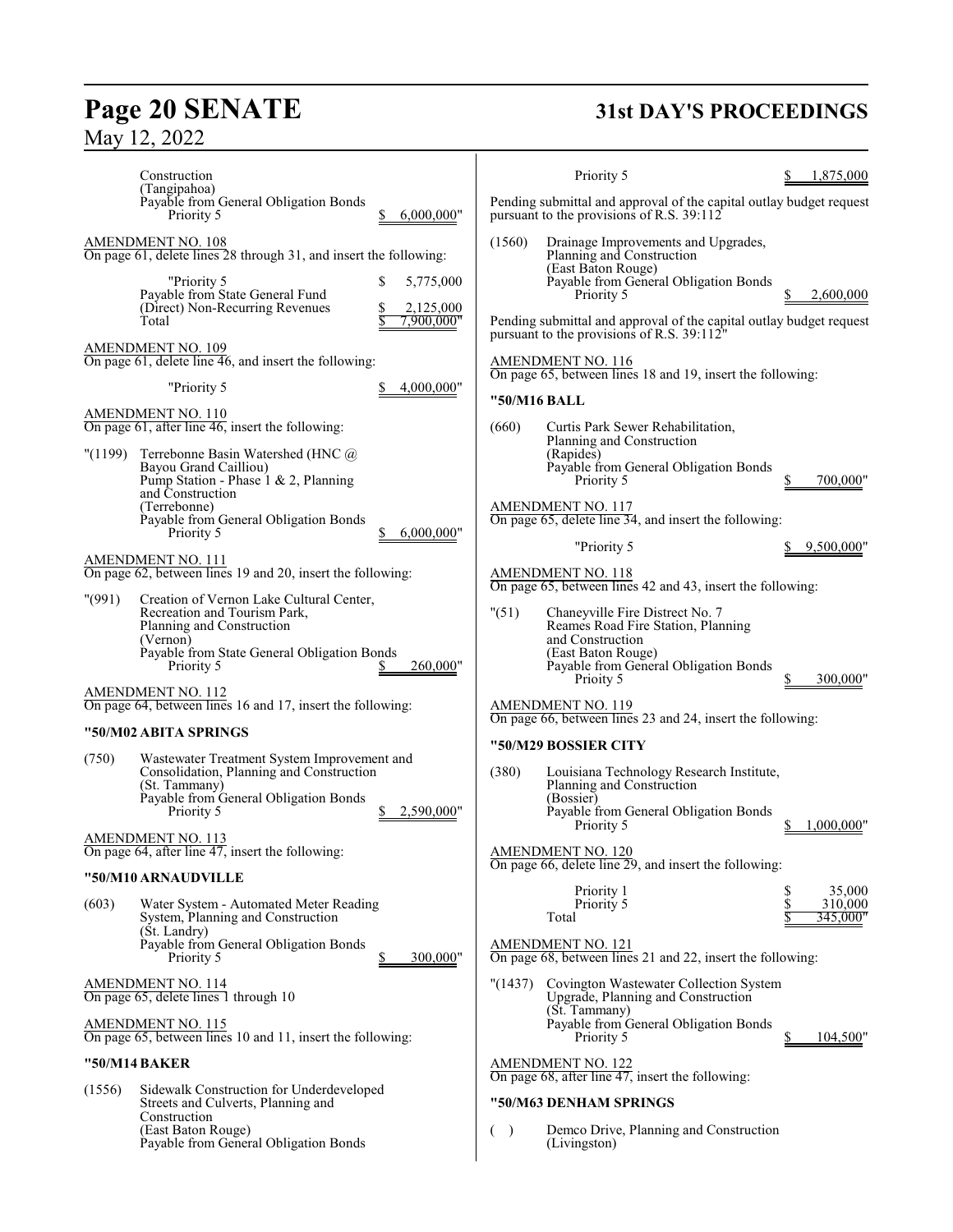# **31st DAY'S PROCEEDINGS**

# **Page 21 SENATE**<br>May 12, 2022

| Payable from General Obligation Bonds<br>4,000,000<br>Priority 5                                                               | <b>AMENDMENT NO. 130</b><br>On page 73, delete lines 44 through 46, and insert the following:                                                                  |
|--------------------------------------------------------------------------------------------------------------------------------|----------------------------------------------------------------------------------------------------------------------------------------------------------------|
| Pending submittal and approval of the capital outlay budget request<br>pursuant to the provisions of R.S. 39:112 <sup>th</sup> | "Priority 1<br><u>105,465</u> "                                                                                                                                |
| <b>AMENDMENT NO. 123</b><br>On page 69, delete line 13 and 14, and insert the following:                                       | <b>AMENDMENT NO. 131</b><br>On page 75, between lines 1 and 2, insert the following:                                                                           |
| "Priority 5<br>2,500,000<br>Total<br>.,703,462"<br>AMENDMENT NO. 124<br>On page 72, delete line 20, and insert the following:  | "(937)<br>Susan Park Drainage Improvements,<br>Planning and Construction<br>(Jefferson)<br>Payable from General Obligation Bonds<br>900,000"<br>Priority 5     |
| 1,200,000<br>"Priority 1<br>\$<br>Priority 5<br>2,705,000                                                                      | AMENDMENT NO. 132<br>On page 75, delete lines 46 and 47, and insert the following:                                                                             |
| Total<br>3,905,000"<br><b>AMENDMENT NO. 125</b><br>On page 72, between lines 36 and 37, insert the following:                  | "(1500)<br>Relocation of Public Works Campus,<br>Planning and Construction<br>(Calcasieu)<br>Payable from General Obligation Bonds<br>Priority 5<br>9,000,000" |
| "50/MA9<br><b>GRAND COTEAU</b>                                                                                                 | AMENDMENT NO. 133                                                                                                                                              |
| (527)<br>Wastewater System Improvements,<br>Planning and Construction                                                          | On page $76$ , delete line $6$ , and insert the following:                                                                                                     |
| (St. Landry)<br>Payable from General Obligation Bonds                                                                          | "Priority 1<br>2,477,500<br>\$<br>\$<br>Priority 5<br>4,000,000                                                                                                |
| Priority 5<br>225,000"<br>\$                                                                                                   | Total<br>6,477,500"                                                                                                                                            |
| <b>AMENDMENT NO. 126</b><br>On page 72, after line 42, insert the following:                                                   | <b>AMENDMENT NO. 134</b><br>On page 76, between lines 13 and 14, insert the following:                                                                         |
| "50/MB4GREENWOOD                                                                                                               | " (524)<br>Leesville Municipal Airport Hangar<br>Construction, Planning and Construction                                                                       |
| (1088)<br>New Municipal Complex,<br>Planning and Construction<br>(Caddo)                                                       | (Vernon)<br>Payable from General Obligation Bonds<br>Priority 5<br>250,000"                                                                                    |
| Payable from General Obligation Bonds<br>1,470,000"<br>Priority 5                                                              | <b>AMENDMENT NO. 135</b>                                                                                                                                       |
| AMENDMENT NO. 127<br>On page 73, between lines 7 and 8, insert the following:                                                  | On page 77, delete line 18, and insert the following:<br>"Priority 1<br>145,000<br>\$                                                                          |
| "(1136) Downtown Drainage Improvements,                                                                                        | \$<br>Priority 5<br>2,800,000<br>Total<br>2,945,000"                                                                                                           |
| Planning and Construction<br>(Jefferson)<br>Payable from General Obligation Bonds<br>1,000,000"<br>Priority 5                  | AMENDMENT NO. 136<br>On page 79, delete lines 19 through 21, and insert the following:                                                                         |
| <b>AMENDMENT NO. 128</b>                                                                                                       | "Priority 1<br>250,000<br>\$<br>Priority 5<br>1,750,000                                                                                                        |
| On page 73, between lines 18 and 19, insert the following:                                                                     | 2,000,000"<br>Total                                                                                                                                            |
| "50/MC3 HAUGHTON                                                                                                               | <b>AMENDMENT NO. 137</b><br>On page 81, between lines 9 and 10, insert the following:                                                                          |
| (1053)<br>Additional Water Supply Wells and<br>Elevated Tank, Planning and Construction                                        | "50/MM5<br><b>OLLA</b>                                                                                                                                         |
| (Bossier)<br>Payable from General Obligation Bonds<br>\$<br>120,000<br>Priority 1<br>Priority 5<br>\$<br>2,150,000             | Roadway Reconstruction, Church Street,<br>(1370)<br>Planning and Construction<br>(LaSalle)                                                                     |
| 2.270.000"<br>Total                                                                                                            | Payable from General Obligation Bonds<br>225,000"<br>Priority 5                                                                                                |
| <b>AMENDMENT NO. 129</b><br>On page 73, between lines 26 and 27, insert the following:                                         | AMENDMENT NO. 138<br>On page 81, delete lines 25 through 27, and insert the following:                                                                         |
| "50/MC6<br><b>HENDERSON</b>                                                                                                    | "Priority 1<br>451,000"                                                                                                                                        |
| (199)<br>Henderson Sewer System Improvements,<br>Planning and Construction                                                     | <b>AMENDMENT NO. 139</b>                                                                                                                                       |
| (St. Martin)<br>Payable from General Obligation Bonds                                                                          | On page 81, between lines 33 and 34, insert the following:                                                                                                     |
| Priority 5<br>,000,000"                                                                                                        | "(669)<br>Consolidated Municipal and Court Complex,<br>Planning and Construction                                                                               |
|                                                                                                                                |                                                                                                                                                                |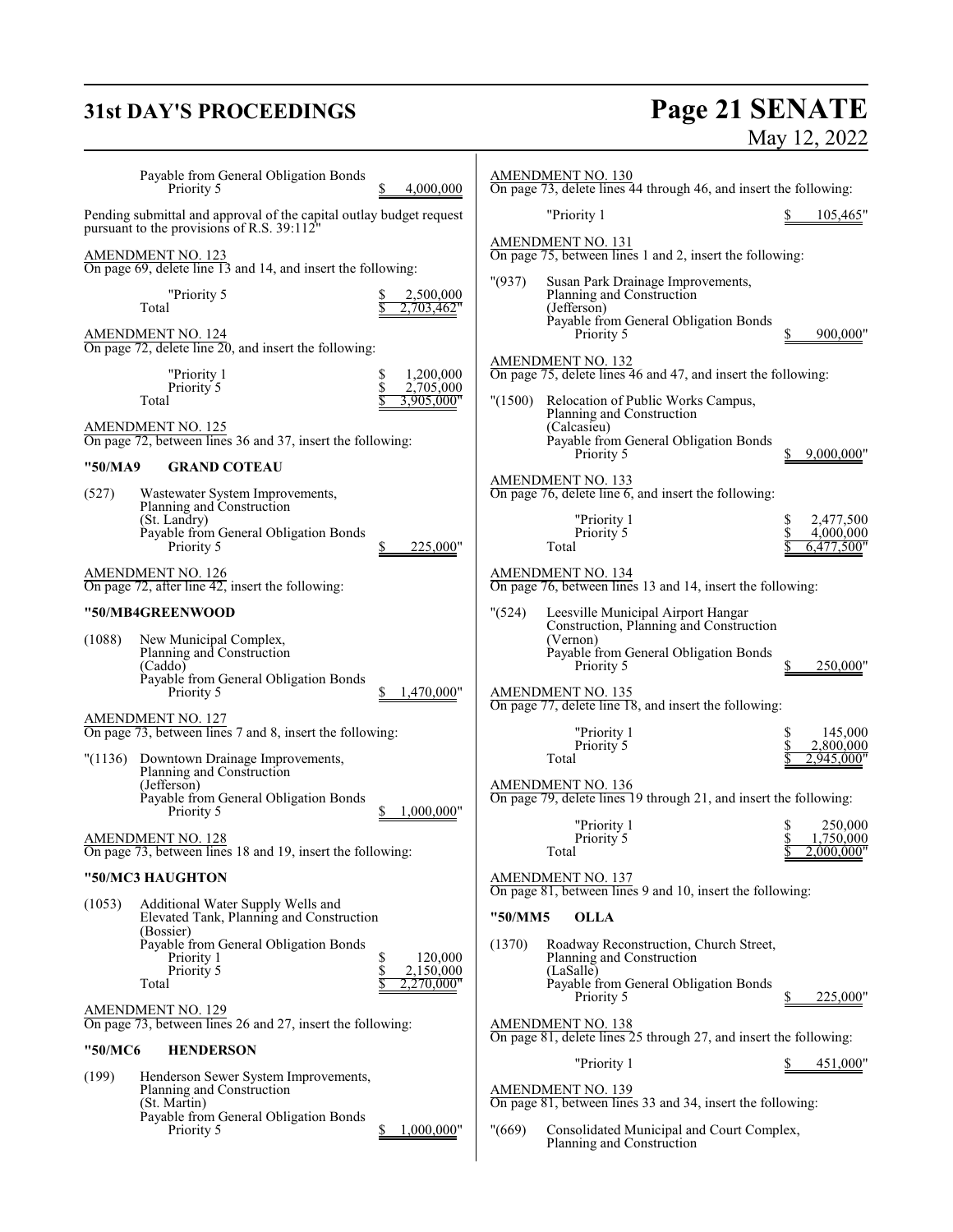# **Page 22 SENATE**<br>May 12, 2022

# **31st DAY'S PROCEEDINGS**

| (Rapides)<br>Payable from General Obligation Bonds<br>11.090.000"<br>Priority 5               | (St. Landry)<br>Payable from General Obligation Bonds<br>400.000"<br>Priority 5                                                             |
|-----------------------------------------------------------------------------------------------|---------------------------------------------------------------------------------------------------------------------------------------------|
| AMENDMENT NO. 140<br>On page 81, delete lines 39 and 40, and insert the following:            | AMENDMENT NO. 150<br>On page 87, between lines 18 and 19S, insert the following:                                                            |
| "Priority 1<br>\$<br>1,075,000<br>\$<br>Priority 5<br>800,000"                                | "50/MV2WEST MONROE                                                                                                                          |
| <u>AMENDMENT NO. 141</u><br>On page 83, delete line $25$ , and insert the following:          | New Drago Street Sanitary Sewer Lift<br>(1012)<br>Station, Planning and Construction<br>(Ouachita)<br>Payable from General Obligation Bonds |
| 200,000<br>"Priority 2<br>S<br>Priority 5<br>1,060,000<br>260.000"<br>Total                   | Priority 5<br>1,213,614<br>(1071)<br>Mid-City Drainage Improvements,                                                                        |
| AMENDMENT NO. 142<br>On page 83, between lines 32 and 33, insert the following:               | Planning and Construction<br>(Ouachita)<br>Payable from General Obligation Bonds                                                            |
| "50/MQ4 ST. JOSEPH                                                                            | 5,000,000<br>Priority 5                                                                                                                     |
| (1579)<br>St. Joseph's Community House, Planning<br>and Construction<br>(Tensas)              | (1075)<br>Sunshine Heights Drainage Improvements,<br>Planning and Construction<br>(Ouachita)<br>Payable from General Obligation Bonds       |
| Payable from General Obligation Bonds<br>690,000"<br>Priority 5                               | Priority 5<br>1,375,000"<br>AMENDMENT NO. 151                                                                                               |
| AMENDMENT NO. 143<br>On page 83, between lines 38 and 39, insert the following:               | On page 88, between lines 29 and 30, insert the following:                                                                                  |
| "(885)<br>SLCC Sewer Extension,                                                               | "50/MV9WISNER                                                                                                                               |
| Planning and Construction<br>(St. Martin)<br>Payable from General Obligation Bonds            | (1259)<br>Street Improvements,<br>Planning and Construction<br>(Franklin)                                                                   |
| Priority 5<br>500,000"                                                                        | Payable from General Obligation Bonds<br>750,000"<br>Priority 5                                                                             |
| AMENDMENT NO. 144<br>On page 84, delete lines 7 and 8, and insert the following:              | AMENDMENT NO. 152<br>On page 88, delete line 34, and insert the following:                                                                  |
| "Priority 5<br>2,275,000<br>Total<br>2,525,000"                                               | "Priority 1<br>5,644,485<br>Priority 5<br>3,355,515                                                                                         |
| <b>AMENDMENT NO. 145</b><br>On page 84, delete lines 14 through 16, and insert the following: | 9,000,000"<br>Total                                                                                                                         |
| "Priority 5<br>3,373,650"                                                                     | <b>AMENDMENT NO. 153</b><br>On page 88, delete lines 38 and 39, and insert the following:                                                   |
| AMENDMENT NO. 146<br>On page 84, delete lines 46 through 48, and insert the following:        | 1,850,000<br>"Priority 1<br>\$<br>Priority 5<br>2,035,000"                                                                                  |
| 1,742,810<br>"Priority 1<br>S<br>Priority 5<br>500,000<br>.242.810"<br>Total                  | <b>AMENDMENT NO. 154</b><br>On page 88, between lines 40 and 41, insert the following:                                                      |
| AMENDMENT NO. 147<br>On page 85, between lines 14 and 15, insert the following:               | "(706)<br>Highway 92 Improvements,<br>Planning and Construction<br>(Lafayette)                                                              |
| "50/MS5 SPRINGHILL                                                                            | Payable from General Obligation Bonds<br>Priority 5<br>4,900,000                                                                            |
| (459)<br>Wastewater Treatment Plant Rehabilitation,<br>Planning and Construction<br>(Webster) | (707)<br>Langlinais Road Extension,<br>Planning and Construction<br>(Lafayette)                                                             |
| Payable from General Obligation Bonds<br>600,000"<br>Priority 5                               | Payable from General Obligation Bonds<br>4,930,000<br>Priority 5                                                                            |
| <u>AMENDMENT NO. 148</u><br>On page 85, delete lines 31 through 36                            | (719)<br>Chemin Metairie Parkway Widening,<br>Planning and Construction                                                                     |
| <b>AMENDMENT NO. 149</b><br>On page 85, after line 47, insert the following:                  | (Lafayette)<br>Payable from General Obligation Bonds<br>Priority 5<br>4,480,000"                                                            |
| "(377)<br>Sunset Police and Fire Emergency Facility,<br>Planning and Construction             |                                                                                                                                             |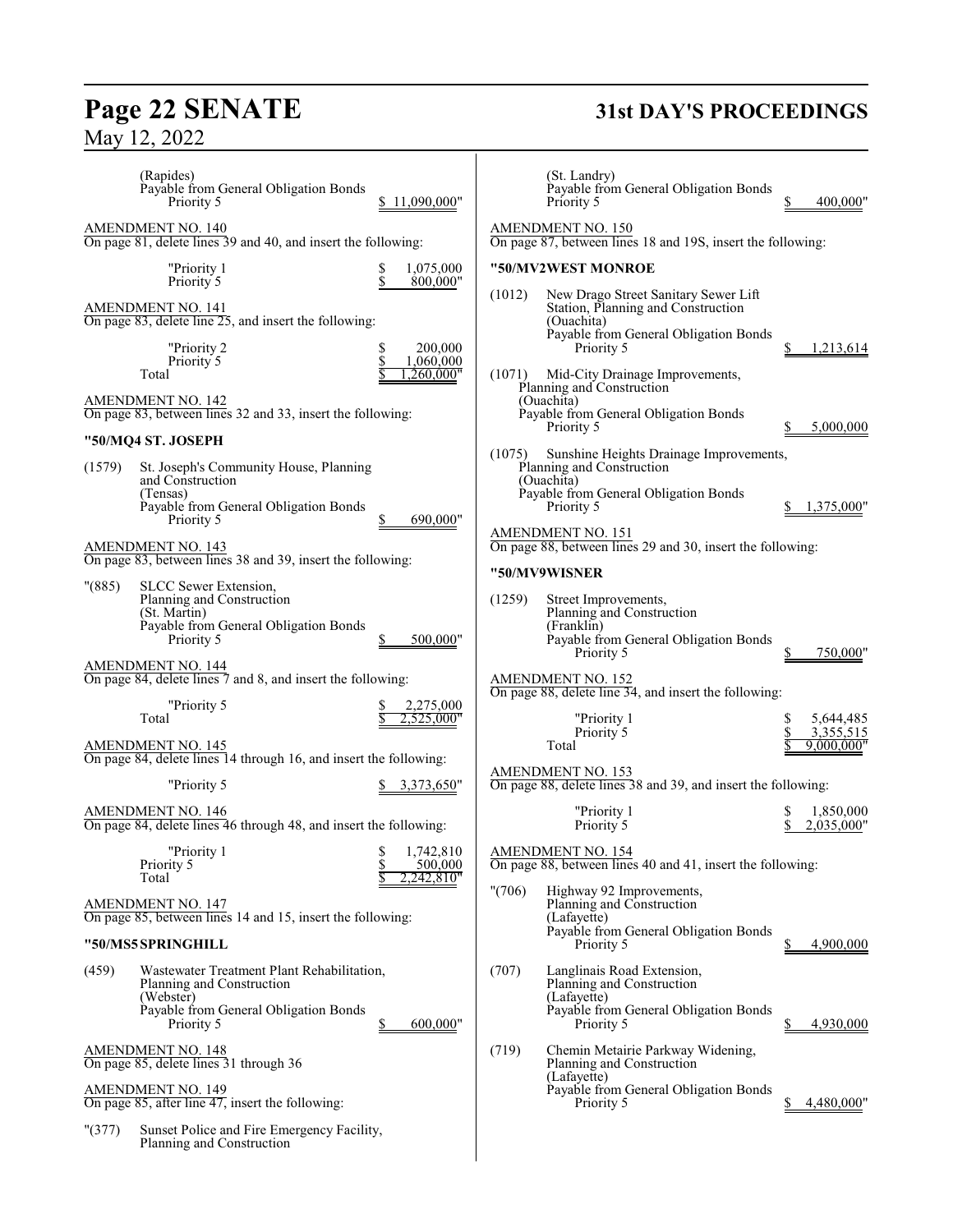# **31st DAY'S PROCEEDINGS**

# **Page 23 SENATE**<br>May 12, 2022

|        | AMENDMENT NO. 155<br>On page 88, delete line 46, and insert the following:                        |        | Priority 5                                                                             | 600,000"                        |
|--------|---------------------------------------------------------------------------------------------------|--------|----------------------------------------------------------------------------------------|---------------------------------|
|        | "Priority 1<br>\$<br>2,000,000                                                                    |        | <b>AMENDMENT NO. 165</b><br>On page 95, delete lines 11 and 12                         |                                 |
|        | \$<br>700,000<br>Priority 5<br>Total<br>,700,000"                                                 |        | <b>AMENDMENT NO. 166</b><br>On page 95, delete lines 34 and 35                         |                                 |
|        | <b>AMENDMENT NO. 156</b><br>On page 88, delete lines 47 and 48                                    |        | AMENDMENT NO. 167<br>On page 95, after line 44, insert the following:                  |                                 |
|        | <b>AMENDMENT NO. 157</b><br>On page 89, between lines 9 and 10, insert the following:             |        | "50/NFE CAJUNDOME                                                                      |                                 |
|        | "50/N03 AUDUBON NATURE INSTITUTE, INC.                                                            | (1118) | Cajundome and Convention Center Indoor                                                 |                                 |
| (625)  | Audubon Facility Renovations and<br>Improvements: Áudubon Zoo, Planning                           |        | Air Quality Improvements, Planning and<br>Construction<br>(Lafayette)                  |                                 |
|        | and Construction<br>(Orleans)                                                                     |        | Payable from General Obligation Bonds<br>Priority 5                                    | 6,364,182"                      |
|        | Payable from General Obligation Bonds<br>Priority 5<br>9,500,000"                                 |        | AMENDMENT NO. 168<br>On page 96, delete lines 12 through 14, and insert the following: |                                 |
|        | AMENDMENT NO. 158<br>On page 89, delete line 14, and insert the following:                        |        | "Priority 2                                                                            | 4,000,000                       |
|        | 1,000,000<br>"Priority 1<br>\$                                                                    |        | Priority 5<br>Total                                                                    | \$<br>40,000,000<br>44,000,000" |
|        | \$<br>Priority 5<br>24,000,000<br>25.000.000"<br>Total                                            |        | <b>AMENDMENT NO. 169</b><br>On page 96, delete line 28, and insert the following:      |                                 |
|        | <b>AMENDMENT NO. 159</b><br>On page 89, delete lines 37 and 38                                    |        | "Priority 2<br>Priority 5                                                              | \$<br>1.500.000<br>4,500,000    |
|        | <b>AMENDMENT NO. 160</b><br>On page 91, delete lines 31 and 32, and insert the following:         | Total  |                                                                                        | 6,000,000"                      |
|        | "Priority 1<br>1,225,000<br>\$<br>\$<br>Priority 5<br>2,750,000"                                  |        | AMENDMENT NO. 170<br>On page 97, between lines 22 and 23, insert the following:        |                                 |
|        | AMENDMENT NO. 161                                                                                 |        | "50/NH7 CEMETERY MAINTENANCE ZACHARY                                                   |                                 |
|        | On page 91, delete line 39, and insert the following:                                             | (397)  | Public Cemetery Maintenance,<br>Planning and Construction                              |                                 |
|        | "Priority 5<br>1.000.000"<br>AMENDMENT NO. 162                                                    |        | (East Baton Rouge)<br>Payable from General Obligation Bonds<br>Priority 5              | \$<br>3,750,000"                |
|        | On page 92, between lines 26 and 27, insert the following:                                        |        |                                                                                        |                                 |
|        | "50/NAAPOINTE COUPEE COUNCIL ON AGING                                                             |        | AMENDMENT NO. 171<br>On page 97, delete line 35, and insert the following:             |                                 |
| (454)  | Senior Center, Planning and Construction<br>(Pointe Coupee)                                       |        | "Priority 5                                                                            | 500,000"                        |
|        | Payable from General Obligation Bonds<br>¢<br>395,400"<br>Priority 5                              |        | <b>AMENDMENT NO. 172</b><br>On page 98, delete lines 14 through 20                     |                                 |
|        | <b>AMENDMENT NO. 163</b><br>On page 93, between lines 22 and 23, insert the following:            |        | <b>AMENDMENT NO. 173</b><br>On page 98, between lines 20 and 21, insert the following: |                                 |
|        | "50/NBJ JONESVILLE FIRE DISTRICT                                                                  |        | "50/NJA CECILIA WATER CORPORATION                                                      |                                 |
| (1317) | New Fire Station at U.S. Hwy. 84 and 3rd Street,<br>Planning and Construction<br>(Catahoula)      | (1347) | Water System Improvements,<br>Planning and Construction<br>(St. Martin)                |                                 |
|        | Payable from General Obligation Bonds<br>800,000"<br>Priority 5<br>\$                             |        | Payable from General Obligation Bonds<br>Priority 5                                    | 495,000                         |
|        | AMENDMENT NO. 164                                                                                 |        | 50/NJL BASTION COMMUNITY OF RESILIENCE                                                 |                                 |
|        | On page 94, between lines 24 and 25, insert the following:<br>"50/NCR LAFAYETTE PARISH WATERWORKS | (1565) | Veterans Wellness Facility in New Orleans,<br>Planning and Construction                |                                 |
| (1087) | <b>DISTRICT NORTH</b><br>Electronic Meter Program, Planning and                                   |        | (Orleans)<br>Payable from General Obligation Bonds<br>Priority 2                       | S<br>100,000                    |
|        | Construction<br>(Lafayette)<br>Payable from General Obligation Bonds                              |        | Priority 5<br>Total                                                                    | \$<br>1,900,000<br>2,000,000    |
|        |                                                                                                   |        |                                                                                        |                                 |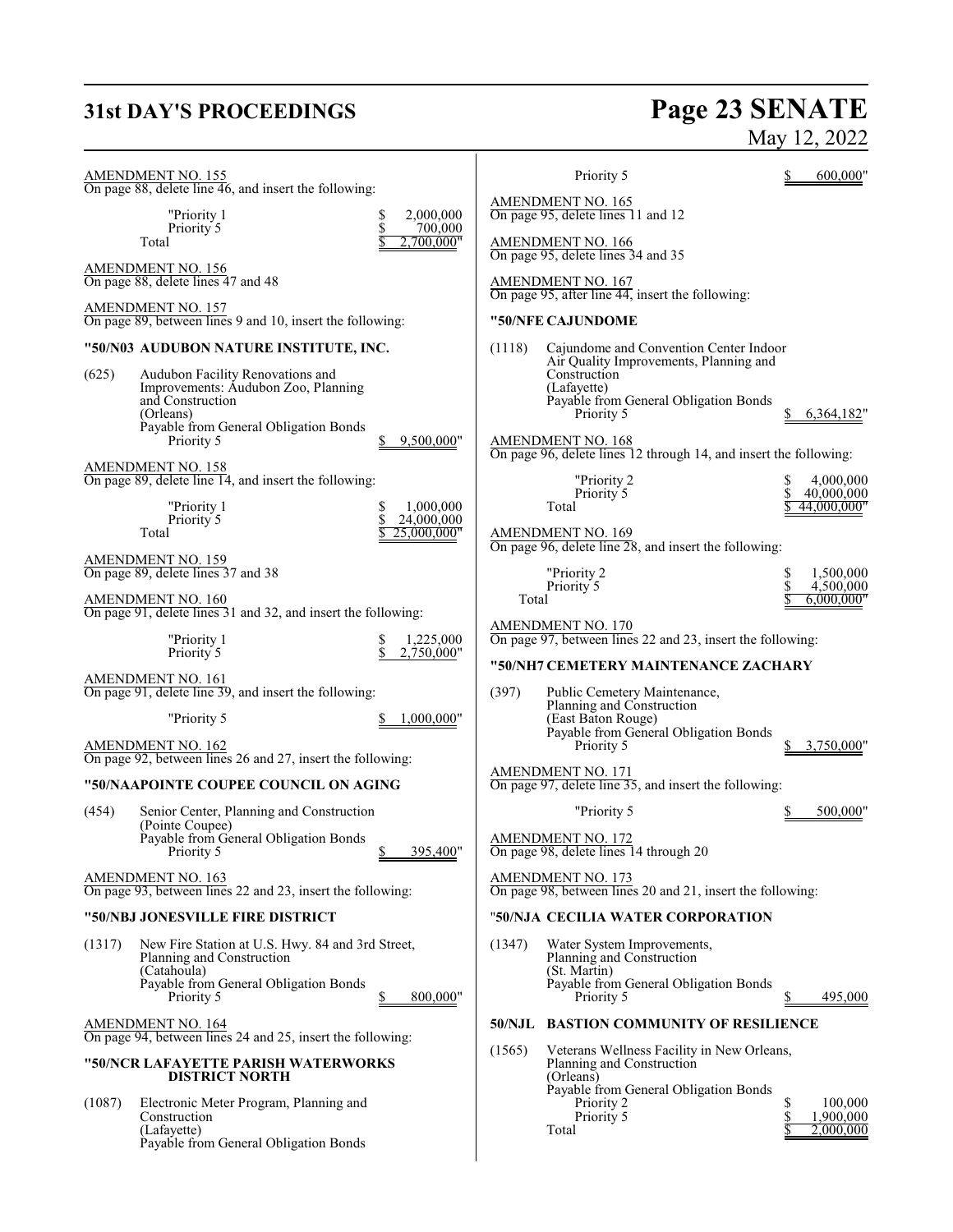# **Page 24 SENATE 31st DAY'S PROCEEDINGS**

## May 12, 2022

On motion of Senator Allain, the committee amendment was adopted. The amended bill was read by title and recommitted to the

Committee on Finance.

| Pending submittal and approval of the capital outlay budget request<br>pursuant to the provisions of R.S. 39:112                                                                                                                                                                                                                                                                                                                                                                                          | "Payable from General Obligation Bonds<br>S<br>680,000<br>Priority 5<br>Payable from State General Fund (Direct)                                                                                                                                                                                                                                                                                                                                                                                                                                                                                                                                                                                                                                                                                                                                                                                                                                                                                                                                                                                                                                                                                      |
|-----------------------------------------------------------------------------------------------------------------------------------------------------------------------------------------------------------------------------------------------------------------------------------------------------------------------------------------------------------------------------------------------------------------------------------------------------------------------------------------------------------|-------------------------------------------------------------------------------------------------------------------------------------------------------------------------------------------------------------------------------------------------------------------------------------------------------------------------------------------------------------------------------------------------------------------------------------------------------------------------------------------------------------------------------------------------------------------------------------------------------------------------------------------------------------------------------------------------------------------------------------------------------------------------------------------------------------------------------------------------------------------------------------------------------------------------------------------------------------------------------------------------------------------------------------------------------------------------------------------------------------------------------------------------------------------------------------------------------|
| 50/NKQ THIBODAUX REGIONAL HEALTH SYSTEM                                                                                                                                                                                                                                                                                                                                                                                                                                                                   | Non-Recurring Revenues<br>340,000                                                                                                                                                                                                                                                                                                                                                                                                                                                                                                                                                                                                                                                                                                                                                                                                                                                                                                                                                                                                                                                                                                                                                                     |
| Emergency Power System Replacement and Upgrade,<br>( )<br>Planning and Construction<br>(Lafourche)<br>Payable from General Obligation Bonds<br>3,000,000<br>Priority 5                                                                                                                                                                                                                                                                                                                                    | .020.000"<br>Total<br>AMENDMENT NO. 183<br>On page 103, between lines 20 and 21, insert the following:<br>"50/NZRLOWER<br><b>CAMERON</b><br>HOSPITAL<br><b>SERVICE</b>                                                                                                                                                                                                                                                                                                                                                                                                                                                                                                                                                                                                                                                                                                                                                                                                                                                                                                                                                                                                                                |
| Pending approval of the capital outlay budget request pursuant to the<br>provisions of R.S.<br>39:112"<br>AMENDMENT NO. 174<br>On page 98, between lines 36 and 37, insert the following:                                                                                                                                                                                                                                                                                                                 | <b>DISTRICT</b><br>(681)<br>Hospital Facility and Equipment Upgrade,<br>Planning and Construction<br>(Cameron)<br>Payable from General Obligation Bonds<br>Priority 5<br>4,700,000"                                                                                                                                                                                                                                                                                                                                                                                                                                                                                                                                                                                                                                                                                                                                                                                                                                                                                                                                                                                                                   |
| "50/NMB CALCASIEU PARISH WATERWORKS<br><b>DISTRICT 1, WARD 1</b>                                                                                                                                                                                                                                                                                                                                                                                                                                          | <b>AMENDMENT NO. 184</b><br>On page 103, delete lines 29 and 30                                                                                                                                                                                                                                                                                                                                                                                                                                                                                                                                                                                                                                                                                                                                                                                                                                                                                                                                                                                                                                                                                                                                       |
| (392)<br>New Water Treatment Plant C,<br>Planning and Construction<br>(Calcasieu)                                                                                                                                                                                                                                                                                                                                                                                                                         | AMENDMENT NO. 185<br>On page 104, delete lines 32 through 36, and insert the following:                                                                                                                                                                                                                                                                                                                                                                                                                                                                                                                                                                                                                                                                                                                                                                                                                                                                                                                                                                                                                                                                                                               |
| Payable from General Obligation Bonds<br>Priority 5<br>4,750,000"<br>AMENDMENT NO. 175<br>On page 99, delete lines 25 through 27, and insert the following:                                                                                                                                                                                                                                                                                                                                               | "Priority 5<br>43,000,000<br>Payable from Interagency Transfers<br>\$<br>16,871,000<br>\$<br>Payable from Revenue Bonds<br>46,000,000<br>\$<br>40,446,819<br>Payable from Federal Funds<br>Total<br>\$146.317.819"                                                                                                                                                                                                                                                                                                                                                                                                                                                                                                                                                                                                                                                                                                                                                                                                                                                                                                                                                                                    |
| "Priority 1<br>2,100,000<br>\$<br>\$<br>2,000,000<br>Priority 5<br>Total<br>4.100.000"                                                                                                                                                                                                                                                                                                                                                                                                                    | <b>AMENDMENT NO. 186</b><br>On page 117, at the beginning of line 7, after $P$ )" and before<br>"Notwithstanding" insert "(1)"                                                                                                                                                                                                                                                                                                                                                                                                                                                                                                                                                                                                                                                                                                                                                                                                                                                                                                                                                                                                                                                                        |
| AMENDMENT NO. 176<br>On page 99, delete line 42, and insert the following:<br>6,000,000<br>"Priority 1<br>\$<br>\$<br>Priority 5<br>20,000,000<br>Total<br>26,000,000"<br>AMENDMENT NO. 177<br>On page 100, between lines 5 and 6, insert the following:<br>"50/NRUEAST BATON ROUGE COUNCIL ON AGING<br>(1349)<br>Lotus Village at the Lakes Senior Community,<br>Planning, Development and Construction<br>(East Baton Rouge)<br>Payable from General Obligation Bonds<br>7,184,000"<br>Priority 5<br>\$ | <b>AMENDMENT NO. 187</b><br>On page 117, between lines 17 and 18, insert the following:<br>'(2) Notwithstanding anything contained in this Act or any other<br>provision of law, Lafayette Parish is authorized to execute contracts<br>for the Bayou Vermilion Flood Control project prior to execution of<br>a cooperative endeavor agreement, the granting of a line of credit or<br>the sale of bonds. The appropriation for this project may be used to<br>pay any obligation incurred or to reimburse any expenditure made<br>pursuant to such contracts unless the Commissioner of<br>Administration is advised by bond counsel to the state that such may<br>violate federal tax law. The office of facility planning and control<br>shall consult with bond counsel to the State relative to any federal tax<br>issues.<br>(3) Notwithstanding anything contained in this Act or any other<br>provision of law, Lafayette Parish is authorized to execute contracts<br>for the Parish Government Complex, Parish Courthouse project prior<br>to execution of a cooperative endeavor agreement, the granting of a<br>line of credit, or the sale of bonds. The appropriation for this project |
| AMENDMENT NO. 178<br>On page 100, delete lines 26 through 28, and insert the following:<br>3,450,000"<br>"Priority 1<br>AMENDMENT NO. 179                                                                                                                                                                                                                                                                                                                                                                 | may be used to pay any obligation incurred or to reimburse any<br>expenditure made pursuant to such contracts unless the<br>Commissioner of Administration is advised by bond counsel to the<br>state that such may violate federal tax law. The office of facility<br>planning and control shall consult with bond counsel to the State<br>relative to any federal tax issues."                                                                                                                                                                                                                                                                                                                                                                                                                                                                                                                                                                                                                                                                                                                                                                                                                      |
| On page 100, delete lines 29 and 30<br>AMENDMENT NO. 180<br>On page 102, delete lines 26 and 27, and insert the following:<br>"Priority 5<br>3,200,000<br>7,700,000"<br>Total<br><b>AMENDMENT NO. 181</b>                                                                                                                                                                                                                                                                                                 | AMENDMENT NO. 188<br>On page 119, between lines 17 and 18, insert the following:<br>"(T) Notwithstanding anything contained in this Act, any prior<br>Capital Outlay Act to the contrary, any other provisions of law, or the<br>provisions of R.S. $39:112(E)(2)$ , the Livingston Parish Emergency<br>Response and Evacuation Center, Planning and Construction project<br>for the Livingston Parish Sheriff's Office shall be exempt from all<br>local match requirements."                                                                                                                                                                                                                                                                                                                                                                                                                                                                                                                                                                                                                                                                                                                        |

AMENDMENT NO. 181 On page 102, delete line 28, and insert the following:

## **"50/NYVNOTRE DAME HEALTH SYSTEM"**

AMENDMENT NO. 182

On page 102, delete lines 41 and 42, and insert the following: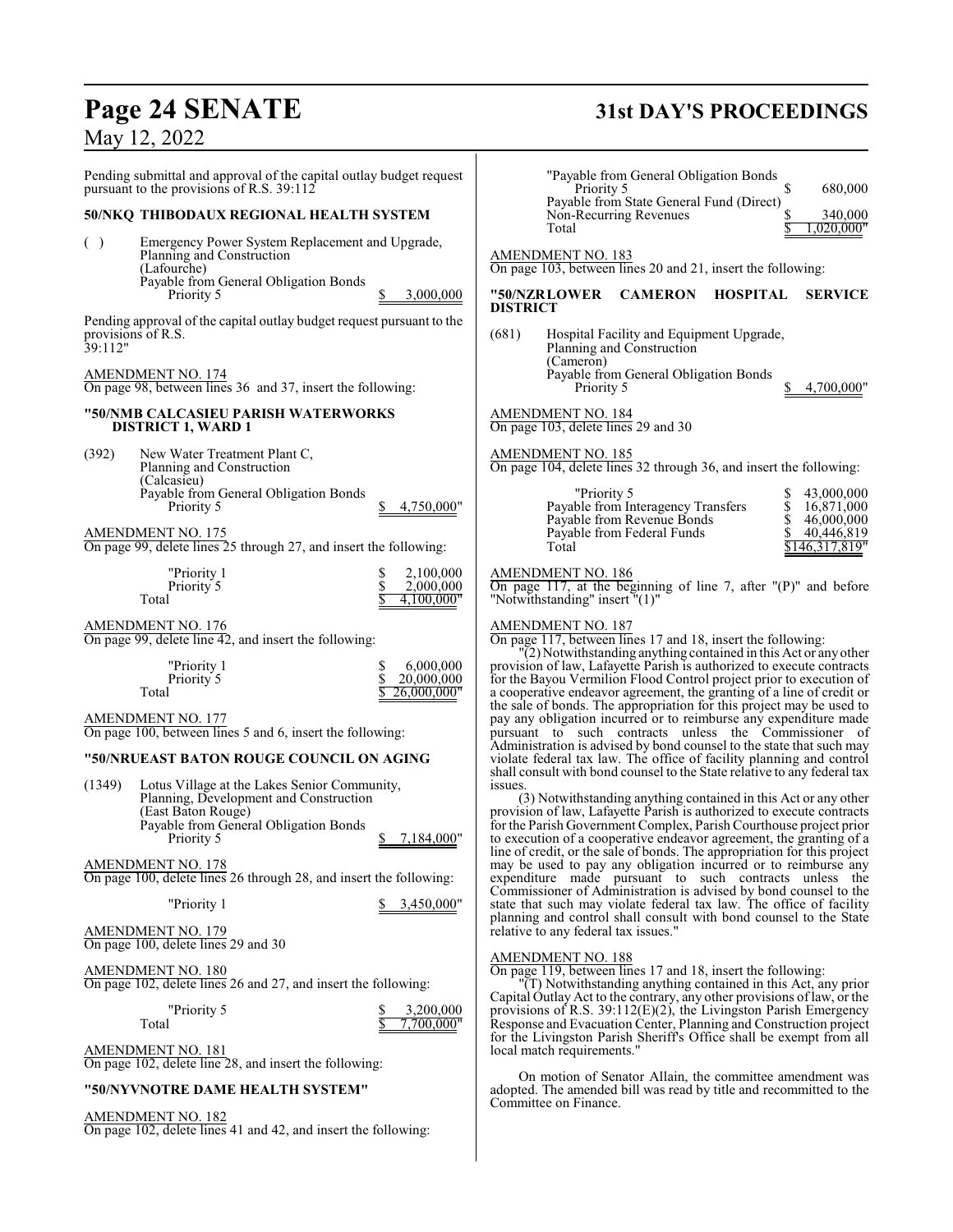# **31st DAY'S PROCEEDINGS Page 25 SENATE**

#### **HOUSE BILL NO. 12—**

BY REPRESENTATIVE FRIEMAN AN ACT

To amend and reenact R.S. 29:724(B)(2) and 768(B), relative to emergency declarations; to provide for legislative termination of all or part of an emergency declaration; to provide procedures for terminations; to provide for an effective date; and to provide for related matters.

Reported favorably by the Committee on Senate and Governmental Affairs. The bill was read by title and referred to the Legislative Bureau.

#### **HOUSE BILL NO. 55—** BY REPRESENTATIVE BUTLER

AN ACT

To amend and reenact R.S. 40:1250.31(A)(1), relative to the medical assistance program of this state known as Medicaid; to provide for Medicaid coverage of dental care for certain persons with developmental or intellectual disabilities; to extend Medicaid coverage for dental care to certain Medicaid enrollees who reside in intermediate care facilities for people with developmental disabilities; to provide for an effective date; and to provide for related matters.

Reported favorably by the Committee on Health and Welfare. The bill was read by title and recommitted to the Committee on Finance.

#### **HOUSE BILL NO. 83—**

- BY REPRESENTATIVES SCHLEGEL, BOYD, BRASS, BRYANT,<br>WILFORD CARTER,DUPLESSIS,EDMONSTON,FISHER,LARVADAIN,<br>MARCELLE,MARINO,STAGNI,VILLIO,AND WILLARD AN ACT
- To enact R.S. 22:1338, relative to homeowner's insurance policies; to provide certain means by which a policy requirement for loss of use benefits is satisfied; and to provide for related matters.

Reported with amendments by the Committee on Insurance.

#### **SENATE COMMITTEE AMENDMENTS**

Amendments proposed by Senate Committee on Insurance to Reengrossed House Bill No. 83 by Representative Schlegel

#### AMENDMENT NO. 1

On page 1, line 2, change "R.S. 22:1338" to "R.S. 22:1273"

#### AMENDMENT NO. 2

On page 1, line 2, change "relative to homeowner's insurance policies;" to "relative to presumption of coverage;"

#### AMENDMENT NO. 3

On page 1, line 6, change "R.S. 22:1338" to "R.S. 22:1273"

#### AMENDMENT NO. 4

On page 1, delete lines 7 through 17, and on page 2, delete lines 1 through 5, and insert the following:

#### "§1273. Presumption of coverage; civil authority prohibited use

A. For losses that arise due to a catastrophic event in which a state of disaster or emergency is declared by civil officials, for those areas within the declaration, if a civil authority prohibits the insured from using their residential premises and during that time, direct damage to a neighboring premises results from a covered peril, the civil authority prohibited use coverage shall be afforded as provided in the policy. The requirement that a civil authority prohibit use is satisfied if either of the following occur:

(1) A civil authority issues an order of evacuation for the area in which the dwelling is located as a result of a peril covered by the policy

(2) A civil authority declares through public safety announcements that the area in which the dwelling is located should be evacuated as a result of a peril covered by the policy.

#### B. For purposes ofthis Section, insurers shall interpret, in globo, all actions of a civil authority, without regard to whether formal orders of evacuation were issued.

Section 2. This Act shall become effective on January 1, 2023; if vetoed by the governor and subsequently approved by the legislature, this Act shall become effective on the day following such approval by the legislature or January 1, 2023, whichever is later."

On motion of Senator Talbot, the committee amendment was adopted. The amended bill was read by title and referred to the Legislative Bureau.

#### **HOUSE BILL NO. 90—**

BY REPRESENTATIVES MARCELLE, ADAMS, BAGLEY, COX,<br>FREIBERG, TRAVIS JOHNSON, LANDRY, LARVADAIN, DUSTIN<br>MILLER,NEWELL,AND SELDERS AND SENATOR BARROW AN ACT

To amend and reenact R.S. 36:251(C)(1) and to enact R.S. 36:258(E) and Part I-B of Chapter 11 of Title 40 of the Louisiana Revised Statutes of 1950, to be comprised of R.S. 40:2031 and 2032, relative to the composition of the Louisiana Department of Health; to create within the department an office on women's health; to provide for the purposes, duties, and functions of the office; and to provide for related matters.

Reported favorably by the Committee on Health and Welfare. The bill was read by title and recommitted to the Committee on Finance.

#### **HOUSE BILL NO. 143—** BY REPRESENTATIVE BUTLER



To amend and reenact R.S. 44:4.1(B)(31) and R.S. 46:2592 and to enact R.S. 46:2594 through 2597, relative to executive branch agency compliance with the Americans with Disabilities Act; to provide for mandatory agency policies, training, plans, and reporting related to the Americans with Disabilities Act; to provide for an effective date; and to provide for related matters.

Reported favorably by the Committee on Senate and Governmental Affairs. The bill was read by title and referred to the Legislative Bureau.

**HOUSE BILL NO. 189—** BY REPRESENTATIVES BAGLEY, TRAVIS JOHNSON, AND MCMAHEN AN ACT

To amend and reenact the heading of Part I-A of Chapter 11-A of Title 37 of the Louisiana Revised Statutes of 1950 and R.S. 37:1026.1, 1026.2, 1026.3(4), 1026.4, 1026.6(A) and (B)(6), 1026.7(8), and 1026.8, relative to medication attendant services; to provide for applicable facilities; to provide for definitions; to provide for authorizations and prohibitions of medication attendants; to provide for the promulgation of rules and regulations; to provide for applicant qualifications for the Medication administration course; to provide for registration information; and to provide for related matters.

Reported favorably by the Committee on Health and Welfare. The bill was read by title and referred to the Legislative Bureau.

#### **HOUSE BILL NO. 197—**

BY REPRESENTATIVE TURNER

#### AN ACT

To amend and reenact R.S. 40:1087.1(B)(6) and (I), relative to the comprehensive sports injury management program for student athletics; to provide for definitions; to provide for the applicability of certain policies and practices of the program; to provide for exemption; and to provide for related matters.

Reported favorably by the Committee on Health and Welfare. The bill was read by title and referred to the Legislative Bureau.

# May 12, 2022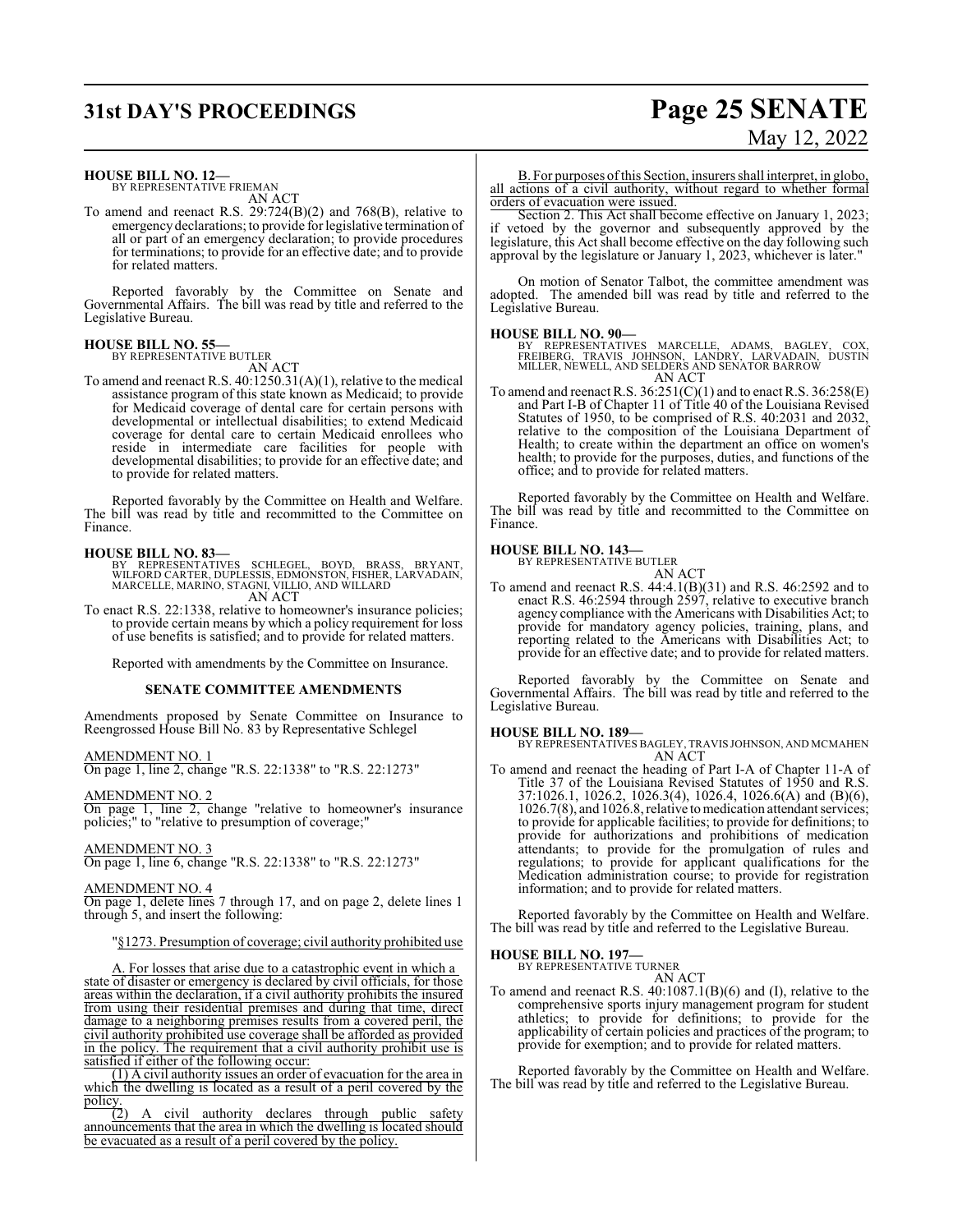## May 12, 2022

#### **HOUSE BILL NO. 202—**

BY REPRESENTATIVE MIKE JOHNSON AN ACT

To amend and reenact R.S. 18:1491.1(B)(5) and to enact R.S. 18:1491.1(F), relative to campaign finance disclosure; to provide relative to the registration of political committees; to require political committees to include specified information on the statement of organization; to provide for the duties of the supervisory committee relative thereto; to provide for an effective date; and to provide for related matters.

Reported favorably by the Committee on Senate and Governmental Affairs. The bill was read by title and referred to the Legislative Bureau.

## **HOUSE BILL NO. 203—** BY REPRESENTATIVE MAGEE

AN ACT

To enact R.S. 40:50(D), relative to the state registrar of vital records; to require the issuance of a death certificate within a certain time; and to provide for related matters.

Reported favorably by the Committee on Health and Welfare. The was read by title and referred to the Legislative Bureau.

#### **HOUSE BILL NO. 249—** BY REPRESENTATIVE WRIGHT

AN ACT

To amend and reenact R.S.  $44:4.1(B)(21)$  and to enact R.S. 34:3499.2, relative to certain port facility records; to provide for the confidentiality of blueprints, floor plans, and interior renderings of such facilities and of blueprints, plans, and renderings of port infrastructure; to provide for an effective date; to provide for a public record exception; and to provide for related matters.

Reported favorably by the Committee on Senate and Governmental Affairs. The bill was read by title and referred to the Legislative Bureau.

**HOUSE BILL NO. 275—** BY REPRESENTATIVE BAGLEY

AN ACT

To amend and reenact R.S. 49:191(1) and to repeal R.S. 49:191(10)(d), relative to the Department of Children and Family Services, including provisions to provide for the recreation of the Department of Children and Family Services and the statutory entities made a part of the department by law; to provide for the effective termination date for all statutory authority for the existence of such statutory entities; and to provide for related matters.

Reported favorably by the Committee on Health and Welfare. The bill was read by title and referred to the Legislative Bureau.

#### **HOUSE BILL NO. 286—** BY REPRESENTATIVE TURNER

AN ACT

To enact R.S. 46:460.61(F) through (H), relative to the Medicaid managed care program of this state; to provide with respect to healthcare provider credentialing requirements in Medicaid managed care; to establish requirements relative to credentialing of certain providers who are affiliated with certain healthcare facilities; to provide for indemnification of the Louisiana Department of Health in certain instances; and to provide for related matters.

Reported favorably by the Committee on Health and Welfare. The bill was read by title and referred to the Legislative Bureau.

#### **HOUSE BILL NO. 304—**

BY REPRESENTATIVE FRIEMAN AN ACT

To enact Subpart B-2 of Part II of Chapter 6 of Title 22 of the Louisiana Revised Statutes of 1950, to be comprised of R.S. 22:1845.1, relative to payment of claims for physical therapy

services provided through telehealth; to prohibit maximum amounts of coverage and other conditions for coverage relative to telehealth services that are inapplicable to in-person services; to authorize enforcement and rulemaking; to provide for definitions; to provide for exceptions; to provide for effectiveness; and to provide for related matters.

Reported favorably by the Committee on Insurance. The bill was read by title and referred to the Legislative Bureau.

#### **HOUSE BILL NO. 305—**

BY REPRESENTATIVE GADBERRY

AN ACT

To enact R.S. 37:701(I), relative to the Louisiana Professional Engineering and Land Surveying Board; to provide for the incidental practice of engineering by architects; to provide for the scope of practice for architects engaging in incidental engineering work; to provide for certain conditions; and to provide for related matters.

Reported favorably by the Committee on Commerce, Consumer Protection, and International Affairs. The bill was read by title and referred to the Legislative Bureau.

#### **HOUSE BILL NO. 307—**

BY REPRESENTATIVE ILLG AND SENATOR SMITH AN ACT

To enact R.S. 22:1023.2, relative to health insurance coverage for a living organ donor; to provide for definitions; to prohibit the denial or conditioning of certain insurance policies based on the policyholder's status as a living organ donor; and to provide for related matters.

Reported with amendments by the Committee on Insurance.

#### **SENATE COMMITTEE AMENDMENTS**

Amendments proposed by Senate Committee on Insurance to Engrossed House Bill No. 307 by Representative Illg

AMENDMENT NO. 1

On page 1, line 10, after "disability" insert "income"

AMENDMENT NO. 2

On page 1, line 17, after "disability" insert "income"

On motion of Senator Talbot, the committee amendment was adopted. The amended bill was read by title and referred to the Legislative Bureau.

**HOUSE BILL NO. 312—**<br>BY REPRESENTATIVES DUSTIN MILLER, ADAMS, BOYD,<br>CARPENTER, CARRIER, WILFORD CARTER, DUPLESSIS, FISHER,<br>GAINES, GLOVER, HORTON, ILLG, LANDRY, LARVADAIN, LYONS,<br>MCFARLAND, NEWELL, PIERRE, SCHLEGEL, SELDE

#### AN ACT

To amend and reenact the heading of Part XIII of Chapter 11 of Title 40 of the Louisiana Revised Statutes of 1950 and R.S. 40:2199(A)(1) and to enact R.S. 40:2199.11 through 2199.19, relative to licensed healthcare facilities; to establish duties and requirements of licensed healthcare facilities with respect to addressing and preventing workplace violence; to require the posting of certain cautionary signage at licensed healthcare facilities; to require and provide with respect to healthcare workplace violence prevention plans; to require reporting of acts ofworkplace violence occurring at licensed healthcare facilities; to prohibit retaliation by certain employers in connection with reporting of healthcare workplace violence; to require the Louisiana Department of Health to maintain on its website public information regarding healthcare workplace violence; to authorize enforcement actions by the department; to require promulgation of administrative rules; to provide for definitions; to provide for organization and designation of laws by the Louisiana State LawInstitute; and to provide for related matters.

## **Page 26 SENATE 31st DAY'S PROCEEDINGS**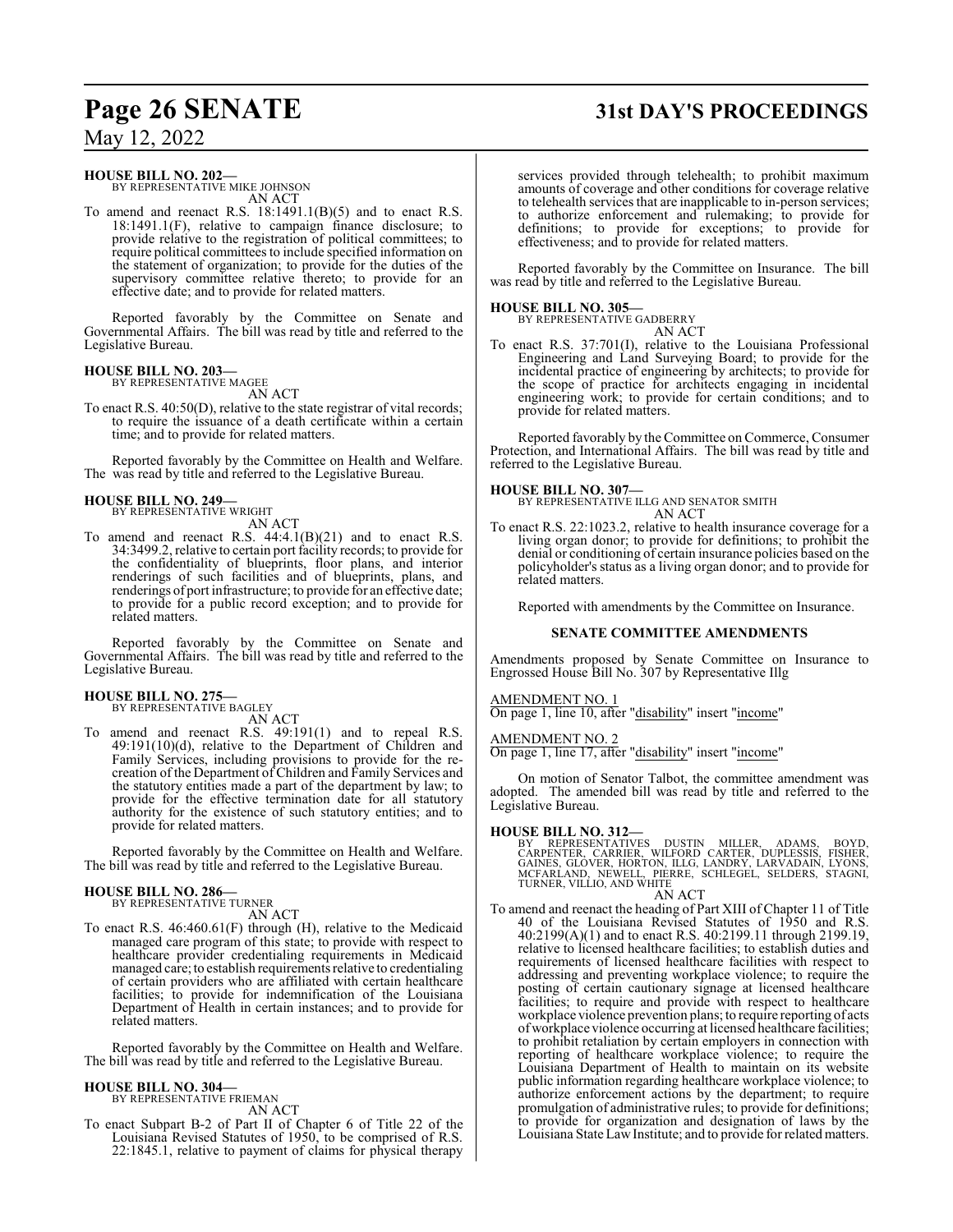## **31st DAY'S PROCEEDINGS Page 27 SENATE**

#### Reported with amendments by the Committee on Health and Welfare.

#### **SENATE COMMITTEE AMENDMENTS**

Amendments proposed by Senate Committee on Health and Welfare to Reengrossed House Bill No. 312 by Representative Dustin Miller

#### AMENDMENT NO. 1

On page 3, delete lines 20 through 22, and insert the following:

 $\Gamma(2)(a)$  For a regulated entity with five or fewer providers, the sign shall be at least eight and one-half inches tall by eleven inches wide and written in the English language with letters that may be less than one square inch in size.

(b) For a regulated entity with more than five providers, the sign shall be at least eighteen inches tall by eighteen inches wide and written in the English language with letters not less than one square inch in size.

#### AMENDMENT NO. 2

On page 4, between lines 4 and 5, insert the following:

"(3) A checklist of items for regulated entities to consider when developing a workplace violence prevention plan.

On motion of Senator Fred Mills, the committee amendment was adopted. The amended bill was read by title and referred to the Legislative Bureau.

#### **HOUSE BILL NO. 314—**

BY REPRESENTATIVES TURNER AND BAGLEY AN ACT

To amend and reenact R.S. 28:2(introductory paragraph) and (28), 51.1(A)(3)(b) and (d), 70(A), and 915(F)(3), R.S. 37:752(3),(6), (7), and (9)(c) and (d)(ii),  $753(A)$  and (I),  $761(A)(2)$  and (4), 764(A)(4) and (5), 771.1(A) and (B)(1), 786.1(A)(introductory paragraph) and (1), 792(B) and (C)(1), 793(G)(2), 796(A),  $(B)(7)$ , and  $(D)$ , 796.1(A), 911(Section heading), 925(C), 929(3), 966, 971, 976, 1007(A)(2)(c), 1012, 1015(A) and (C), 1016, 1017(A), 1176(A)(3), 1218(1) and (3), 1218.1(A),  $1285(A)(25)$ ,  $1360.24(A)(introductory paragraph)$  and  $(3)$  and (B), 1360.26, 1360.31(C)(4) and (D), 1360.37(C), 1515(A)(1), 2352(introductory paragraph), (3), (8), and (9), 2353(A)(2) and  $(3)(a)$  and  $(C)(introducing paragramh), (2), (4), and (5),$  $2355(B)$ ,  $2356(B)$ , (F), and (H),  $2356.1(E)$ ,  $2356.2(C)(1)$ , 2356.3(A)(2), 2357(A) and (B)(1), 2359(A), (C)(1), and (F), 2360, 2361(D) and (E), 2362, 2363(A), 2365(A), (B), and (C)(introductory paragraph), (2), and (3), 2366, 2367, 2441, 2442(introductory paragraph) and (6)(r) and (t), 2447, 2449(A) and (C) through (E), 2449.1(C)(introductory paragraph) and (E), 2453(introductory paragraph) and  $(2)$ , 2457 $(4)$ ,  $(5)$ ,  $(7)$ ,  $(8)$ , and (10), 2462, 2464, 2465(A), (B), and (C)(1), 3003(introductory paragraph) and  $(4)(a)$ , and  $3071(B)(1)$  and  $(2)$ , R.S.  $39:98.3(B)(2)$  and  $(3)$ ,  $98.4(B)(3)(a)$  and  $(b)$ ,  $1536(A)(2)$ , 1543(D), and 1658, R.S. 40:4(A)(introductory paragraph) and (1)(a) and (b)(ii) and (iii),  $5(\text{A})(19)$  and  $(21)(\text{a})$ ,  $5.5(\text{B})$ , (C)(introductory paragraph) and (1) through (3), and (E), 5.5.2(D), 5.8(introductory paragraph) and (6)(introductory paragraph) and (a), 31.13(1), 39.1(A)(introductory paragraph),  $50(\overline{C})$ ,  $75(A)$ ,  $654(Section$  heading),  $961(introductor)$ paragraph),  $(23)$ , and  $(27)(b)(i)$ , 966 $(A)(\overline{3})$ , the heading of Part X-B of Chapter 4 of Title 40 of the Louisiana Revised Statutes of 1950, R.S. 40:1021(introductory paragraph), 1024(B), 1046(Section heading), 1047(A)(introductory paragraph) and (4), 1061.17(B)(3)(a)(iii), 1122.1(B)(2), 1123.3(B)(2), 1133.15, 1139.6(introductory paragraph) and (8), 1168.3(Section heading), 1203.1(4)(a), (e), (f), (h), (n), and (z), 1203.3(D)(2), 1223.3, 1249.2(introductory paragraph) and (5), 1249.3(A)(4),  $2012.2, 2012.3, 2017.10, 2018.3(B)(1)(h),$  $2018.6(B)$ (introductory paragraph), (3)(b) and (i), and (C)(2)(a) and  $(3)(i)$ ,  $2109(E)(2)$ ,  $2113.2$ ,  $2120.33(introductor)$  paragraph) and (a). and (7)(introductory paragraph) and (a),  $2166.5(B)(12)(e)$ (introductory paragraph) and (ii), 2180.25(B)(2)(introductory paragraph), (m)(introductory paragraph) and (v), and (q),  $2193.1(B)(5)$ (introductory paragraph), and 2321, R.S. 46:236.1.2(A)(introductory

# May 12, 2022

paragraph),  $450.3$ (introductory paragraph) and  $(C)(2)$ ,  $450.5(A)$ through (C) and (D)(introductory paragraph), (1), and (3),  $450.6(A)$  and  $(B)(1)$ ,  $460.3$ ,  $977$ ,  $1906(C)$ ,  $1933(B)$ , 1952(introductory paragraph), 2169.1(7), 2626(H)(1)(d),  $2741(A), 2742(C), 2757(\overline{C})(1)$ (introductory paragraph) and (e), 2761, and 2891, and Children's Code Articles 301 and 1150(2)(b) and to repeal R.S. 37:796(F) and 2465(D), R.S. 40:5.5(F) and (G), 1249.1(A) and (B), and 1249.2(1), R.S.  $46:2757(C)(2)$ , and Section 4 of Act No. 449 of the 2006 Regular Session, relative to various provisions of Titles 28, 37, 39, 40, and 46 of the Louisiana Revised Statutes of 1950, the Louisiana Children's Code, and uncodified law; to make technical corrections in provisions relative to behavioral health, human services, administration of the Louisiana Department of Health, administration of the Department of Children and Family Services, healthcare institutions and services, professions and occupations, boards and commissions, public health, food and drugs, public welfare and assistance, child welfare, and other matters within or relating to the purview of the legislative committees on health and welfare; to make corrective changes including corrections in legal citations and in names of organizations, programs, publications, institutions, agencies, boards, commissions, departments, and offices and officers of departments; to remove references to agencies, other legal entities, and programs that have been repealed or no longer exist; to repeal obsolete findings and references to outdated information; to designate undesignated statutory provisions; and to provide for related matters.

Reported favorably by the Committee on Health and Welfare. The bill was read by title and referred to the Legislative Bureau.

- **HOUSE BILL NO. 334—** BY REPRESENTATIVES DUPLESSIS, ADAMS, HUGHES, TRAVIS JOHNSON, LARVADAIN, MCMAHEN, AND SELDERS AN ACT
- To amend and reenact R.S. 40:1203.3(A)(introductory paragraph) and to enact R.S. 40:1203.3(E), relative to employment of nonlicensed persons with certain healthcare providers; to define and provide with respect to the role of peer support specialists in behavioral health settings; to authorize the employment by licensed behavioral health services providers of peer support specialists who have been convicted of certain offenses; to provide conditions for the employment of such persons; to provide for administrative rulemaking by the Louisiana Department of Health; and to provide for related matters.

Reported favorably by the Committee on Health and Welfare. The bill was read by title and referred to the Legislative Bureau.

## **HOUSE BILL NO. 335—** BY REPRESENTATIVE DUPLESSIS

AN ACT To amend and reenact R.S.  $28:2(13)$  and  $69(B)(2)$ , to enact R.S. 28:2(40), and to repeal R.S. 28:68(C), relative to behavioral health; to provide for a definition of the term "psychiatric deterioration"; to amend the definition of "gravely disabled"; to provide for certain regulations regarding a Physician's Report to Court or an affidavit from certain mental health professionals; and to provide for related matters.

Reported favorably by the Committee on Health and Welfare. The bill was read by title and referred to the Legislative Bureau.

#### **HOUSE BILL NO. 339—**

BY REPRESENTATIVE COUSSAN AN ACT

To amend and reenact R.S. 22:1836(A)(introductory paragraph) and (2)(introductory paragraph) and to enact R.S.  $22:1836(A)(3)$ , relative to health insurance; to prohibit a coordination of benefits provision that permits a plan to delay or deny payment for rendered healthcare services solely on the basis of the insured's failure to provide existence of an additional health benefit plan; to provide for effectiveness; to provide for technical changes; and to provide for related matters.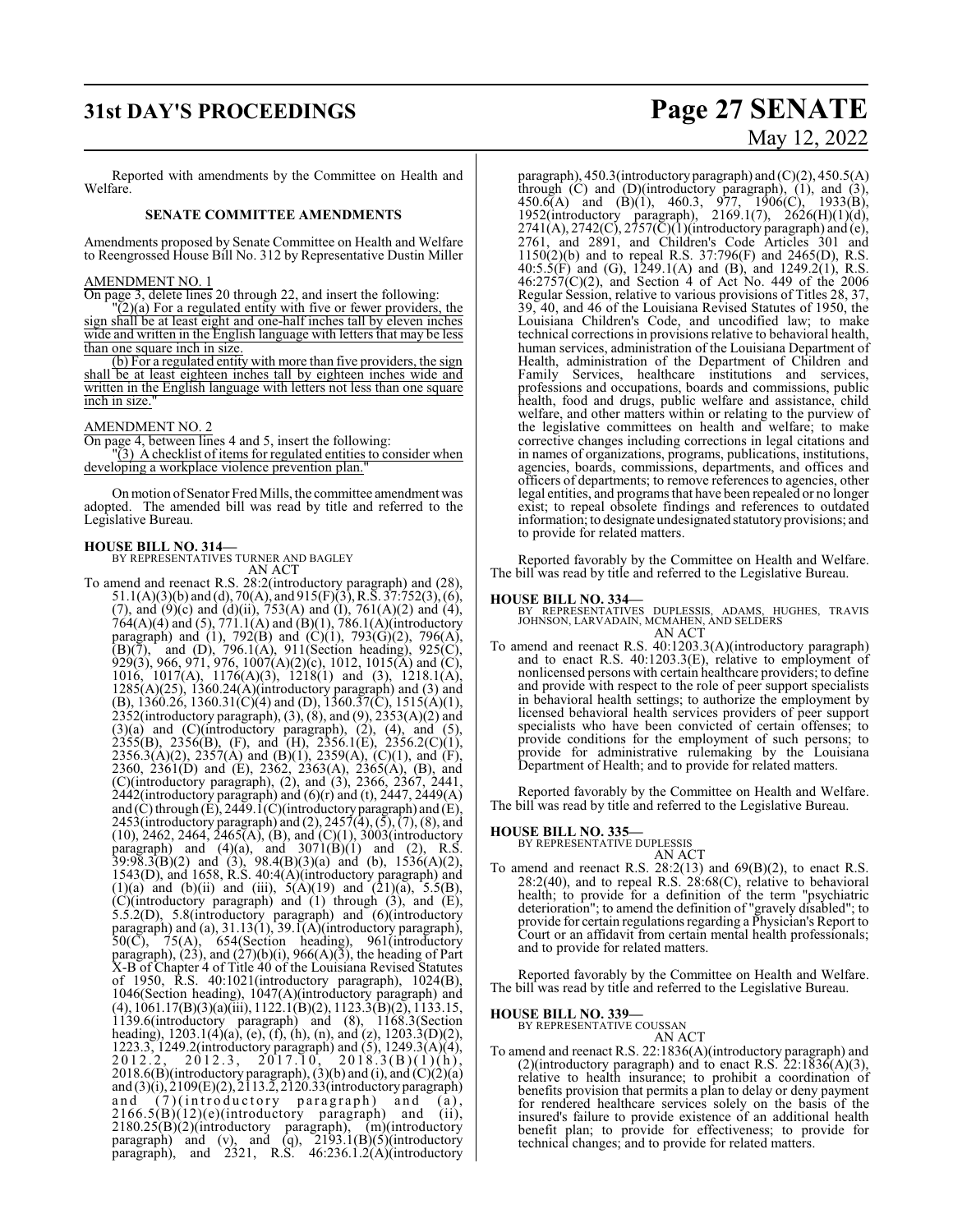## **Page 28 SENATE 31st DAY'S PROCEEDINGS**

May 12, 2022

Reported with amendments by the Committee on Insurance.

#### **SENATE COMMITTEE AMENDMENTS**

Amendments proposed by Senate Committee on Insurance to Reengrossed House Bill No. 339 by Representative Coussan

## AMENDMENT NO. 1

On page 2, after line 5, insert the following:

"Section 2. The provisions of this Act shall become effective on January 1, 2023."

On motion of Senator Talbot, the committee amendment was adopted. The amended bill was read by title and referred to the Legislative Bureau.

## **HOUSE BILL NO. 347—** BY REPRESENTATIVE TURNER

- AN ACT
- To amend and reenact R.S. 40:1241(A), relative to the Louisiana Medical Assistance Program; to provide for recognition of hospitals with affiliation agreements with the Commission on Osteopathic College Accreditation; to provide for recognition of certain facilities as major teaching hospitals; and to provide for related matters.

Reported favorably by the Committee on Health and Welfare. The bill was read by title and referred to the Legislative Bureau.

#### **HOUSE BILL NO. 497—**

BY REPRESENTATIVES TURNER, ROBBY CARTER, AND COX AN ACT

To amend and reenact R.S. 37:1250, relative to regulation of pharmacists and pharmacies by the Louisiana Board of Pharmacy; to provide relative to facilities which engage solely in the distribution of drugs or other products necessary for home kidney dialysis for patients with end stage renal disease; to exempt such facilities from the provisions of the Louisiana Pharmacy Practice Act; and to provide for related matters.

Reported favorably by the Committee on Health and Welfare. The bill was read by title and referred to the Legislative Bureau.

#### **HOUSE BILL NO. 515—**

BY REPRESENTATIVE MIKE JOHNSON AN ACT

To amend and reenact R.S. 12:1333(A) and to enact R.S. 12:1333(E) and 1333.1, relative to succession proceedings involving limited liability companies; to provide for death of board members; to allow for inheritance of interest in a single-person limited liability company; to allow the succession representative to exercise the rights of the deceased member; to provide for membership of the heir or legatee; to provide definitions; and to provide for related matters.

Reported favorably by the Committee on Commerce, Consumer Protection, and International Affairs. The bill was read by title and referred to the Legislative Bureau.

#### **HOUSE BILL NO. 521—** BY REPRESENTATIVE HUVAL

AN ACT

To amend and reenact R.S. 22:572, relative to catastrophe response plans for insurance; to provide for the requirements for catastrophe response plans; to provide for filing with and review of plans by the commissioner; to provide for confidentiality; to provide for enforcement and penalties; and to provide for related matters.

Reported favorably by the Committee on Insurance. The bill was read by title and referred to the Legislative Bureau.

#### **HOUSE BILL NO. 528—**

BY REPRESENTATIVE DAVIS AN ACT

To amend and reenact R.S. 49:191(1) and to repeal R.S.  $49:191(10)(n)$ , relative to certain agencies within the office of the governor, including provisions to provide for the re-creation of such agencies; to provide for the effective termination date for all statutory authority for the existence of such statutory entities; and to provide for related matters.

Reported favorably by the Committee on Senate and Governmental Affairs. The bill was read by title and referred to the Legislative Bureau.

#### **HOUSE BILL NO. 571—**

BY REPRESENTATIVE GADBERRY

AN ACT To amend and reenact R.S. 40:1730.26(3), relative to the State Uniform Construction Code; to provide for the adoption of the State Uniform Construction Code within five years from publication of the appropriate code; to provide for an extension to the time period in which the code is required to be adopted; to provide for limitations relative to the length and number of extensions to the adoption of the code; to limit the extension to no more than one year; to limit the authority of the council relative to the number of times an extension may be granted; to provide for a definition; and to provide for related matters.

Reported favorably by the Committee on Commerce, Consumer Protection, and International Affairs. The bill was read by title and referred to the Legislative Bureau.

#### **HOUSE BILL NO. 606—**

BY REPRESENTATIVE GEYMANN AN ACT

To enact Part V of Chapter 2 of Title 24 of the Louisiana Revised Statutes of 1950, to be comprised of R.S. 24:141, relative to legislative oversight; to create the Joint Recovery Oversight Committee; to provide for its membership, powers, duties, and functions; to require reports by the commissioner of administration and the director of the Governor's Office of Homeland Security and Emergency Preparedness to the joint committee; to provide for related functions and duties of the Joint Legislative Committee on the Budget; to provide for an effective date; and to provide for related matters.

Reported favorably by the Committee on Senate and Governmental Affairs. The bill was read by title and referred to the Legislative Bureau.

**HOUSE BILL NO. 642—** BY REPRESENTATIVE FIRMENT

AN ACT

To enact R.S. 42:1121(I), relative to post service restrictions; to provide an exemption to allow certain transactions for district offices for public defender services subject to certain conditions; and to provide for related matters.

Reported favorably by the Committee on Senate and Governmental Affairs. The bill was read by title and referred to the Legislative Bureau.

**HOUSE BILL NO. 652—**

BY REPRESENTATIVE HILFERTY

AN ACT To amend and reenact R.S. 33:4090(A) and to enact R.S. 33:4159.1 and 4159.2, relative to the Sewerage and Water Board of New Orleans; to provide that the board is recognized as a public utility; to provide relative to the powers and duties granted to the New Orleans City Council with respect to the board; to provide relative to costs associated with sewer and water connections; and to provide for related matters.

Reported with amendments by the Committee on Senate and Governmental Affairs.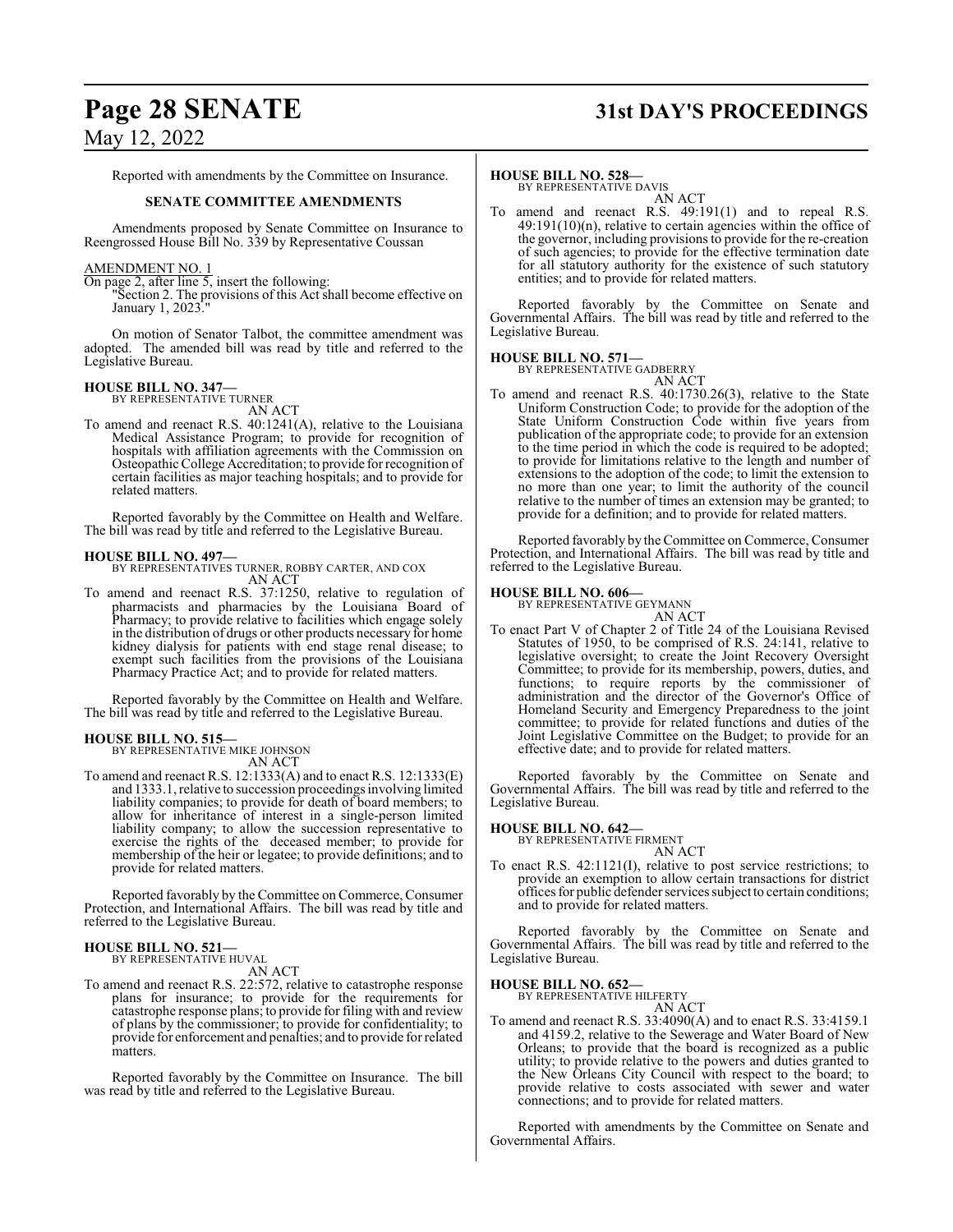# **31st DAY'S PROCEEDINGS Page 29 SENATE** May 12, 2022

#### **SENATE COMMITTEE AMENDMENTS**

Amendments proposed by Senate Committee on Senate and Governmental Affairs to Reengrossed House Bill No. 652 by Representative Hilferty

#### AMENDMENT NO. 1

On page 1, line 3, after "Orleans;" delete the remainder of the line and on line 4 delete "the recognized as a public utility;"

#### AMENDMENT NO. 2

On page 2, line 8, change "Public utility; regulation; city council" to "Regulation; city council"

#### AMENDMENT NO. 3

On page 2, line 9, after "A." delete the remainder of the line and delete line 10 and on line  $\Pi$ , delete "recognized as a public utility."

#### AMENDMENT NO. 4

On page 2, line 13, change "board" to "Sewerage and Water Board of New Orleans, referred to in this Section as the 'board'"

#### AMENDMENT NO. 5

On page 3, line 27, after "council" delete the remainder of the line, delete lines 28 and 29, and on page 4, delete lines 1 through 4 and insert: "may establish, by ordinance, procedures regarding the billing policies of the board, including reducing or modifying a bill received by a customer, or waiving late charges or accrued interest, subject to the authority established by the billing ordinance as set forth in Paragraph (2) of this Subsection.

#### AMENDMENT NO. 6

On page 4, between lines 4 and 5, insert:

"(2) The city council shall establish a billing ordinance working group to review and opine on ordinances before any such ordinance<br>may be considered by the Public Works, Sanitation, and may be considered by the Public Works, Sanitation, Environmental Committee of the city council, including evaluating the necessity of such an ordinance. This working group shall convene within ninety days of the effective date of this Section to establish procedural guidelines and within thirty days of the filing of an ordinance that impacts any aspect of the Sewerage and Water Board of New Orleans billing process or policies. The findings of this working group shall be made part of the official record before consideration of any such ordinance drafted pursuant to this Section.

(3) The billing ordinance review working group shall be comprised of the following members:

(a) The chairman of the New Orleans City Council Budget, Audit, and Board of Review Committee, or his designee.

(b) The chairman of the New Orleans City Council Public Works, Sanitation, and Environment Committee, or his designee.

(c) The chairman of the New Orleans City Council Governmental Affairs Committee, or his designee.

(d) A member of the House of Representatives residing in Orleans Parish, or his designee, appointed by the New Orleans City Council president.

(e) A member of the Senate residing in Orleans Parish, or his designee, appointed by the New Orleans City Council president.

(f) The executive director of the Sewerage and Water Board of New Orleans, or his designee.

(g) The president of the Sewerage and Water Board of New Orleans, or his designee.

#### AMENDMENT NO. 7

On page 4, line 5, change " $(3)$ " to " $(4)$ "

### AMENDMENT NO. 8

On page 4, line 8, change "B." to "B. (1)"

#### AMENDMENT NO. 9

On page 4, between lines 12 and 13, insert:

"(2) For purposes of this Section, a catastrophic failure shall be defined as an impact to board-owned-and-operated equipment or assets that result in a diminished level of service to more than ten

thousand customers and an emergency declaration by the board's general superintendent."

AMENDMENT NO. 10 On page 4, delete lines 13 through 16.

AMENDMENT NO. 11 On page 4, line 17, change "<u>D.</u>" to "C."

On motion of Senator Hewitt, the committee amendment was adopted. The amended bill was read by title and referred to the Legislative Bureau.

## **HOUSE BILL NO. 661—** BY REPRESENTATIVE HILFERTY

AN ACT

To enact R.S. 29:736(E), relative to state buildings; to exempt state buildings and facilities from locally declared disasters and emergencies; and to provide for related matters.

Reported favorably by the Committee on Senate and Governmental Affairs. The bill was read by title and referred to the Legislative Bureau.

## **HOUSE BILL NO. 664—** BY REPRESENTATIVE FRIEMAN

# AN ACT

To amend and reenact R.S. 22:33(A)(introductory paragraph),  $88(F)(7)$  and (I)(1)(introductory paragraph), 255, 258, 462(G), 550.12(A)(introductory paragraph), 651(K), 691.5(E)(1)(b), 691.8(B)(2), 691.13(B) and (C), 1472(B), 1550.1(D), 1571(H), 1627(A)(introductory paragraph) and (B), 1781.5, 1835(A),  $2057(E)$ ,  $2059(A)(2)$ ,  $2089(A)(2)$ , and  $2331$  and to enact R.S. 22:691.13(G), relative to hearings arising out of the Louisiana Insurance Code; to provide for an opportunity for a public hearing for certain acquisitions; to remove the requirement for a hearing by the commissioner prior to taking certain actions; and to provide for related matters.

Reported favorably by the Committee on Insurance. The bill was read by title and referred to the Legislative Bureau.

#### **HOUSE BILL NO. 682—**

BY REPRESENTATIVE BROWN

AN ACT To enact R.S. 22:1679, relative to a claims adjuster database; to require the Department of Insurance to create and maintain a database of claims adjusters working in this state; to provide requirements for each profile in the database; to provide for accessibility by the public; and to provide for related matters.

Reported with amendments by the Committee on Insurance.

#### **SENATE COMMITTEE AMENDMENTS**

Amendments proposed by Senate Committee on Insurance to Reengrossed House Bill No. 682 by Representative Brown

AMENDMENT NO. 1 On page 1, line 18, after "licensed" insert "or registered"

AMENDMENT NO. 2

On page 2, delete line 3, and insert the following: "(7) The information set forth in R.S. 22:43(B) for any complaints filed against the claim adjuster."

#### AMENDMENT NO. 3

On page 2, below line 10, insert "Section 2. This Act shall become effective on January 1, 2023."

On motion of Senator Talbot, the committee amendment was adopted. The amended bill was read by title and recommitted to the Committee on Finance.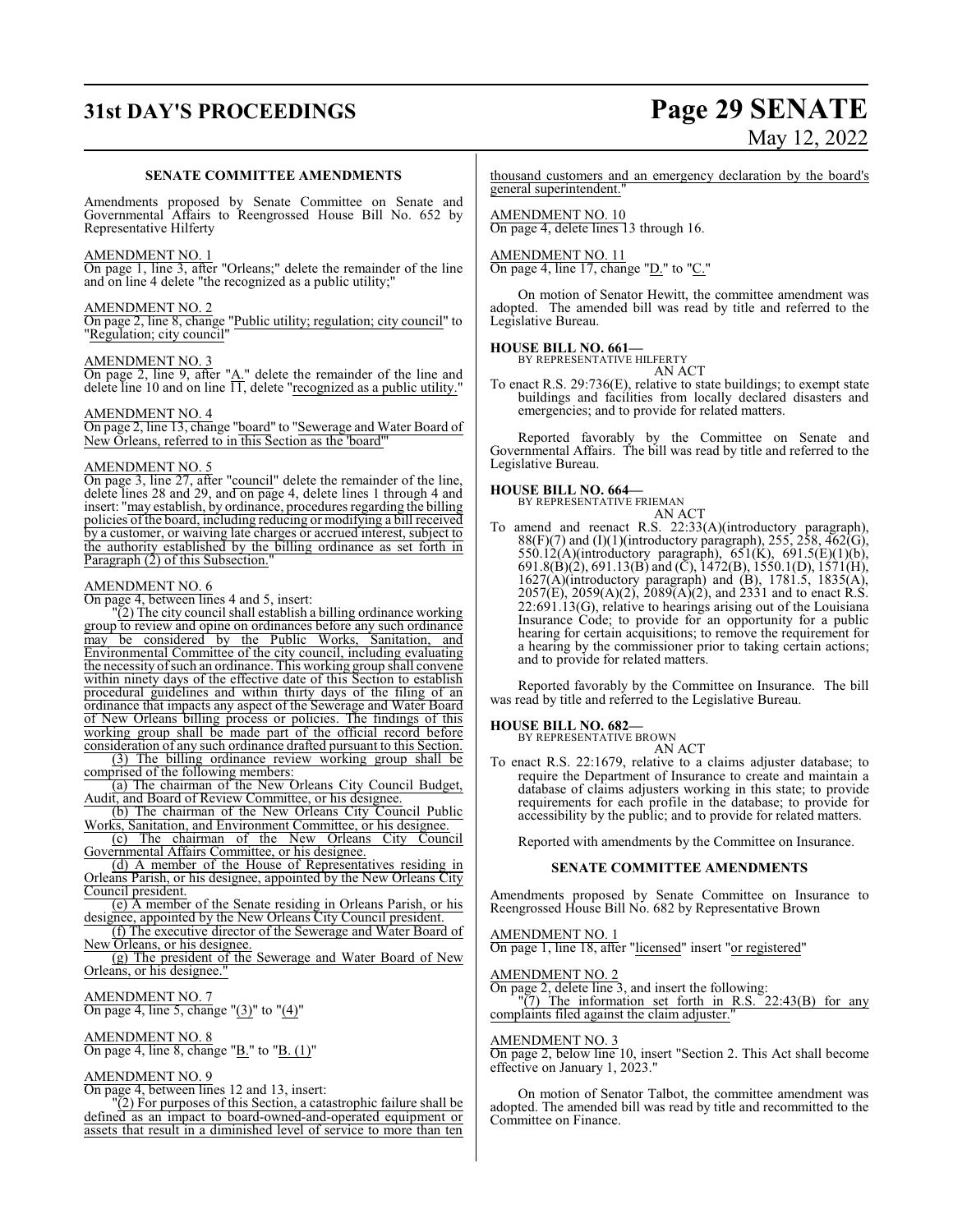## May 12, 2022

#### **HOUSE BILL NO. 701—**

BY REPRESENTATIVES HILFERTY AND GAROFALO AN ACT

To amend and reenact R.S. 29:727(D) and 737(C), relative to emergency preparedness; to provide relative to declarations of states of emergency declared by local officials; to provide for the duration of states of emergency; to provide for approval of an extension of a declaration of emergency under certain circumstances; and to provide for related matters.

Reported favorably by the Committee on Senate and Governmental Affairs. The bill was read by title and referred to the Legislative Bureau.

#### **HOUSE BILL NO. 708—** BY REPRESENTATIVE MCFARLAND

AN ACT

To enact R.S. 51:3061(3) and (4) and 3062(6) and (7), relative to the Louisiana Renewable Energy Development Act; to provide for legislative findings; to define the term"biomass"; and to provide for related matters.

Reported with amendments by the Committee on Commerce, Consumer Protection, and International Affairs.

#### **SENATE COMMITTEE AMENDMENTS**

Amendments proposed by Senate Committee on Commerce, Consumer Protection and International Affairs to Engrossed House Bill No. 708 by Representative McFarland

#### AMENDMENT NO. 1

On page 1, line 2, change "and  $(7)$ ," to ",  $(7)$ , and  $(8)$ ,"

#### AMENDMENT NO. 2

On page 1, line 6, change "and  $(7)$ ," to ",  $(7)$ , and  $(8)$ "

#### AMENDMENT NO. 3

On page 1, line 12, after "neutral." insert "When paired with carbon capture technologies, known as bioenergy with carbon capture and storage, it may be considered carbon negative.

#### AMENDMENT NO. 4

On page 1, line 15, after "neutral." insert "When paired with carbon capture technologies, known as bioenergy with carbon capture and storage, it may be considered carbon negative.

#### AMENDMENT NO. 5

On page 3, after line 2, insert the following:

"(8) "Bioenergy with carbon capture and storage" means the process of capturing and permanently storing carbon dioxide from biomass energy generation.

On motion of Senator Ward, the committee amendment was adopted. The amended bill was read by title and referred to the Legislative Bureau.

#### **HOUSE BILL NO. 770—**

BY REPRESENTATIVE ST. BLANC AN ACT

To enact Chapter 23 of Title 25 of the Louisiana Revised Statutes of 1950, to be comprised of R.S. 25:1011 through 1016, and R.S.36:4(S), relative to boards and commissions; to establish the Louisiana Governor's Mansion Commission; to provide for the membership and powers, duties, and functions of the commission; to authorize the commission to establish advisory committees; and to provide for related matters.

Reported favorably by the Committee on Senate and Governmental Affairs. The bill was read by title and referred to the Legislative Bureau.

## **Page 30 SENATE 31st DAY'S PROCEEDINGS**

#### **HOUSE BILL NO. 784—**

BY REPRESENTATIVES DUPLESSIS, ADAMS, HUGHES, TRAVIS JOHNSON, LARVADAIN, MCMAHEN, DUSTIN MILLER, PRESSLY, SELDERS, AND STAGNI

AN ACT To enact Part XIII of Chapter 5-B of the Louisiana Revised Statutes of 1950, to be comprised of R.S. 40:1125.1 through 1125.4, relative to perinatal mental health policy; to provide for furnishing of certain information by hospitals and birthing centers that provide labor and delivery services; to provide for perinatal mood disorder screening; to provide for treatment; to provide for collaborative care; and to provide for related matters.

Reported with amendments by the Committee on Health and Welfare.

#### **SENATE COMMITTEE AMENDMENTS**

Amendments proposed by Senate Committee on Health and Welfare to Engrossed House Bill No. 784 by Representative Duplessis

#### AMENDMENT NO. 1

On page 1, line 18, after "about" delete "postpartum depression" and insert "perinatal mood and anxiety disorders"

#### AMENDMENT NO. 2

On page 1, line 19, after "including" delete "its" and insert "the"

On motion of Senator Fred Mills, the committee amendment was adopted. The amended bill was read by title and referred to the Legislative Bureau.

#### **HOUSE BILL NO. 803—**

BY REPRESENTATIVE GADBERRY

AN ACT To amend and reenact R.S. 40:1730.28(A)(3)(e) and (f) and (7), the heading of Part IV-B of Chapter 8 of Title 40 of the Louisiana Revised Statutes of 1950, 1730.41 through 1730.45, and  $1730.49(D)$  and  $(E)(1)(introductory paragraph)$ , (a), and (2), to enact R.S. 40:1730.22(F), 1730.28(A)(8), 1730.28.4, and 1730.28.5, and to repeal R.S. 40:1730.46 through 1730.48, relative to building codes; to provide for a short title; to provide for definitions; to provide for the heading of Part IV-B of Chapter 8, of Title 40 of the Louisiana Revised Statutes of 1950; to provide for energy conservation standards; to provide for applicable alterations and repairs; to provide for training and technical assistance; to create the energy code commission; and to provide for related matters.

Reported with amendments by the Committee on Commerce, Consumer Protection, and International Affairs.

#### **SENATE COMMITTEE AMENDMENTS**

Amendments proposed by Senate Committee on Commerce, Consumer Protection and International Affairs to Reengrossed House Bill No. 803 by Representative Gadberry

AMENDMENT NO. 1 On page 1, line 2, change "Part IV-B" to "Part IV-C"

AMENDMENT NO. 2 On page 1, line 6, after "R.S. 40:" insert "1730.28(A)(3)(g) and"

#### AMENDMENT NO. 3

On page 1, line 7, change "Part IV-B" to "Part IV-C" and after "Chapter 8" delete the comma ","

AMENDMENT NO. 4 On page 1, line 13, change "Part IV-B" to "Part IV-C"

#### AMENDMENT NO. 5

On page 3, delete lines 13 through 24 and insert: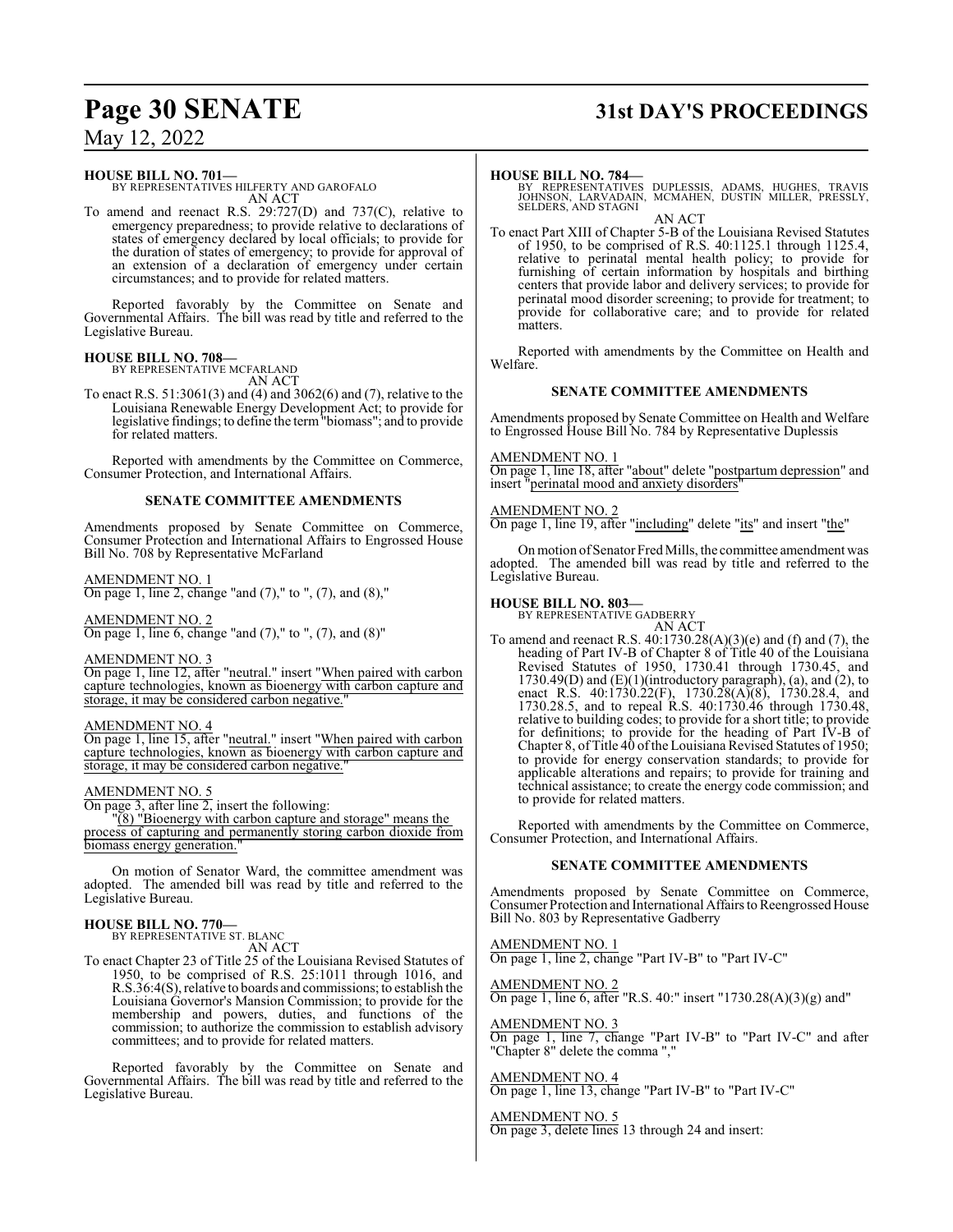## **31st DAY'S PROCEEDINGS Page 31 SENATE**

# May 12, 2022

 $\frac{1}{(1)}$  The president of the Louisiana Home Builders Association  $\overrightarrow{AB}$ ) or his designee.  $(LHBA)$  or his

(2) The president of the Building Officials Association of Louisiana, Inc. or his designee.

(3) The president of AIA Louisiana or his designee.

(4) The president of the New Orleans ASHRAE Chapter or his designee

(5) The president of the Apartment Association of Louisiana, Inc. or his designee.

(6) The president ofthe Greater New Orleans Housing Alliance or his designee.

(7) The chairman of the Associated Builders and Contractors of Louisiana or his designee.

(8) The general president of the Laborers' International Union of North America or his designee.

(9) The state president of the HVACR Association of Louisiana or his designee.

(10) The president of the Louisiana Associated General

Contractors, Inc. or his designee. (11) The chairman of the Louisiana Chemical Association or his designee.

(12) The president of the Louisiana REALTORS or his designee.

(13) A designee of the Southeast Louisiana Coalition of the Air Conditioning Industry who is a RESNET HERS rater designated by the president of the Southeast Louisiana Coalition of the Air Conditioning Industry."

#### AMENDMENT NO. 6

On page 3, delete lines 27 and 28 and on page 4, delete lines 1 through 5 and insert:

 $\sqrt[T]{(1)}$  The secretary of the Department of Natural Resources or his designee.

(2) The director of the facilities planning and control department, division of administration, or his designee.

(3) The chairman of the Technical Committee of the Louisiana State Uniform Construction Code Council, Department of Public Safety and Corrections, or his designee.

The names of the members chosen or designated as provided in Subsections A and B of this Section shall be submitted to the chairman of the council on or before August 1, 2022."

#### AMENDMENT NO. 7

On page 4, delete lines 6 through 9 and insert the following:

"(D) The commission shall cease to exist and have no authority upon the adoption of the 2021 International Energy Conservation Code as provided by R.S. 40:1730.28(7) pursuant to the council's authority to promulgate rules in accordance with the Administrative Procedure Act, R.S. 49:950 et seq.

### AMENDMENT NO. 8

On page 5, delete lines 8 through 10

#### AMENDMENT NO. 9

On page 5, line 11, change "(4)" to "(3)"

AMENDMENT NO. 10 On page 9, line 13, delete "R.S. 40:1730.46" and insert "R.S. 40:1730.28(A)(3)(g) and 1730.46"

On motion of Senator Ward, the committee amendment was adopted. The amended bill was read by title and referred to the Legislative Bureau.

#### **HOUSE BILL NO. 826—**

BY REPRESENTATIVE BAGLEY AN ACT

To amend and reenact R.S. 40:1223.3(3) and to enact R.S. 37:3386.3(B)(3), relative to healthcare services delivered through telehealth; to provide for powers and duties of the Addictive Disorder Regulatory Authority; to provide relative to telehealth services delivered by certain professionals who are licensed, certified, or registered by the authority and other behavioral health providers; to authorize the promulgation of certain rules by the authority; to revise the definition of

"healthcare provider" within the Louisiana Telehealth Access Act; and to provide for related matters.

Reported favorably by the Committee on Health and Welfare. The bill was read by title and referred to the Legislative Bureau.

**HOUSE BILL NO. 870—**

BY REPRESENTATIVE LACOMBE

AN ACT

To enact R.S. 22:1296.1, relative to automobile insurance; to provide for the application of certain insurance coverages to an insured when operating a vehicle not owned by the insured; to provide certain requirements for such coverages to apply to the insured's conduct; to provide for a determination as to which insurance is primary; to provide legislative intent; and to provide for related matters.

Reported favorably by the Committee on Insurance. The bill was read by title and referred to the Legislative Bureau.

# **HOUSE BILL NO. 902—** BY REPRESENTATIVE VILLIO

AN ACT

To enact R.S. 49:160.2, relative to state symbols; to provide for the official state steam locomotive; to provide relative to the 2-8-2 Mikado class of steam locomotives; and to provide for related matters.

Reported favorably by the Committee on Senate and Governmental Affairs. The bill was read by title and referred to the Legislative Bureau.

#### **HOUSE BILL NO. 1005—**

BY REPRESENTATIVES LARVADAIN, COX, JORDAN, AND PHELPS AN ACT

To amend and reenact R.S. 22:47(14) and (18), relative to surety insurance; to repeal a prohibition against private deposit insurance in excess of that provided by certain insurers; to provide for excess share insurance; to reclassify certain forms of surety insurance; to provide for licensure; to provide for effectiveness; and to provide for related matters.

Reported favorably by the Committee on Insurance. The bill was read by title and referred to the Legislative Bureau.

#### **Rules Suspended**

Senator Price asked for and obtained a suspension of the rules to advance to:

### **Senate Resolutions on Second Reading Reported by Committees**

**SENATE RESOLUTION NO. 90—** BY SENATOR FESI

A RESOLUTION

To urge and request the Commissioner of Insurance to study the issue of notice of insurance policy renewals for property, casualty, and liability policies.

Reported favorably by the Committee on Insurance.

The resolution was read by title. On motion of Senator Fesi, the Senate Resolution was adopted.

#### **SENATE RESOLUTION NO. 99—** BY SENATOR TALBOT

A RESOLUTION

To urge and request the commissioner of Insurance to study the issue of notice of cancellation or nonrenewal of a property insurance policy that provides coverage for property damaged by a named storm or windstorm.

Reported favorably by the Committee on Insurance.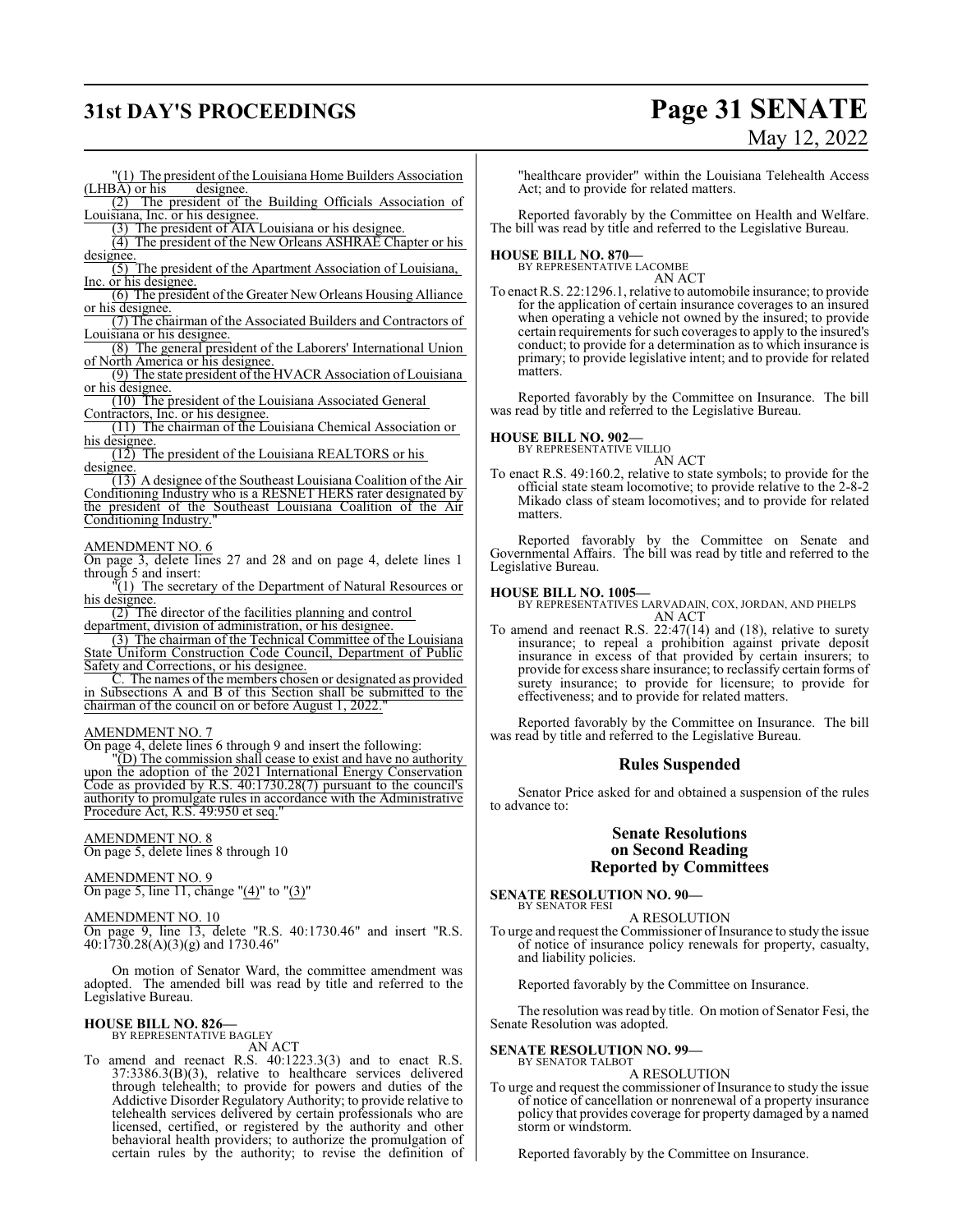## May 12, 2022

The resolution was read by title. On motion of Senator Talbot, the Senate Resolution was adopted.

#### **SENATE RESOLUTION NO. 104—** BY SENATOR FRED MILLS

A RESOLUTION

To urge and request the Louisiana Department of Health to study and report on the desirability and feasability of extending eligibility for the use of a pooled trust to Medicaid enrollees over the age of sixty-five.

Reported favorably by the Committee on Health and Welfare.

The resolution was read by title. On motion of Senator Fred Mills, the Senate Resolution was adopted.

### **Rules Suspended**

Senator Luneau asked for and obtained a suspension of the rules to advance to:

## **Senate Bills and Joint Resolutions on Third Reading and Final Passage**

#### **SENATE BILL NO. 158—** BY SENATOR LUNEAU

AN ACT

To amend and reenact R.S. 37:1360.21, 1360.22(1), (5), (7), (8), and (9), 1360.23, the introductory paragraph of 1360.24(A), 1360.24(A)(3), (4), and (5), (B), 1360.26, 1360.27, 1360.28, 1360.29, 1360.30, 1360.31(A), (B), (C)(1), (2), and (3), 1360.32, the introductory paragraph of 1360.33, 1360.33(5) and (6), the introductory paragraph of 1360.34, 1360.34(4) and (5), 1360.35, 1360.36, and 1360.38(A), to enact R.S. 37:1360.22(10), 1360.24(A)(9), 1360.25, and 1360.31(E), and to repeal R.S. 1360.24(C) and (D), relative to physician assistants; to provide definitions and provide for duties of collaborating physicians; to provide for scope and authority of a physician assistant; to provide for the legal responsibility of physician assistant's patient care activities; and to provide for related matters.

The bill was read by title and returned to the Calendar, subject to call.

#### **SENATE BILL NO. 186—** BY SENATOR HENRY

AN ACT

To amend and reenact R.S. 22:1703, the introductory paragraph of 1704(A), (A)(11), and the introductory paragraph of  $(E)$  and (E)(5), relative to public adjuster fees; to provide for certain fees; to provide for limitations on contracts or agreements between public adjusters and insureds; to provide terms and conditions; and to provide for related matters.

#### **Floor Amendments**

Senator Henry proposed the following amendments.

#### **SENATE FLOOR AMENDMENTS**

Amendments proposed by Senator Henry to Engrossed Senate Bill No. 186 by Senator Henry

#### AMENDMENT NO. 1

On page 1, line 17, delete "**for all combined coverages**" and on page 2, line 1, delete "**of** " and insert: "**over and above the disputed amount successfully paid by the insurer in order to resolve**"

#### AMENDMENT NO. 2

On page 2, line 1, after "**claim.**" insert "**A public adjuster shall offer in the contract or agreement with the insured all three options that consists of a flat fee, an hourly fee, or a percentage of the fee.**"

## **Page 32 SENATE 31st DAY'S PROCEEDINGS**

On motion of Senator Henry, the amendments were adopted.

The bill was read by title. Senator Henry moved the final passage of the amended bill.

## **ROLL CALL**

The roll was called with the following result:

#### YEAS

| Mr. President | Harris        | Pope   |
|---------------|---------------|--------|
| Abraham       | Henry         | Price  |
| Allain        | Hensgens      | Reese  |
| Bernard       | Hewitt        | Stine  |
| Boudreaux     | McMath        | Talbot |
| Bouie         | Milligan      | Tarver |
| Carter        | Mills, F.     | Ward   |
| Cathey        | Mills, R.     | White  |
| Cloud         | Mizell        | Womack |
| Fesi          | Morris        |        |
| Fields        | Peacock       |        |
| Total $-31$   |               |        |
|               | <b>NAYS</b>   |        |
| Connick       | Lambert       |        |
| Foil          | Luneau        |        |
| Total - 4     |               |        |
|               | <b>ABSENT</b> |        |
| <b>Barrow</b> | Jackson       | Smith  |

The Chair declared the amended bill was passed, ordered reengrossed and sent to the House. Senator Henry moved to reconsider the vote by which the bill was passed and laid the motion on the table.

#### **SENATE BILL NO. 249—**

Total - 3

BY SENATOR BARROW

AN ACT To enact Chapter 15-A of Title 33 of the Louisiana Revised Statutes of 1950, to be comprised of R.S. 33:5081, relative to shared housing; to provide for legislative findings; to provide for definitions; to provide relative to operating standards; to provide for residency requirements and rights; and to provide for related matters.

The bill was read by title and returned to the Calendar, subject to call.

## **SENATE BILL NO. 428—** BY SENATOR ROBERT MILLS

AN ACT To amend and reenact R.S. 22:1272, relative to liability limits; to prohibit the reduction of policy limits based on expenses of defense; to provide for waivers; to provide for which expenses qualify as expenses of defense; and to provide for related matters.

#### **Floor Amendments**

Senator Fred Mills sent up floor amendments.

#### **SENATE FLOOR AMENDMENTS**

Amendments proposed by Senator Fred Mills on behalf of the Legislative Bureau to Engrossed Senate Bill No. 428 by Senator Robert Mills

#### AMENDMENT NO. 1

On page 1, line 10, following "**waived**" insert "**by**"

On motion of Senator Fred Mills, the amendments were adopted.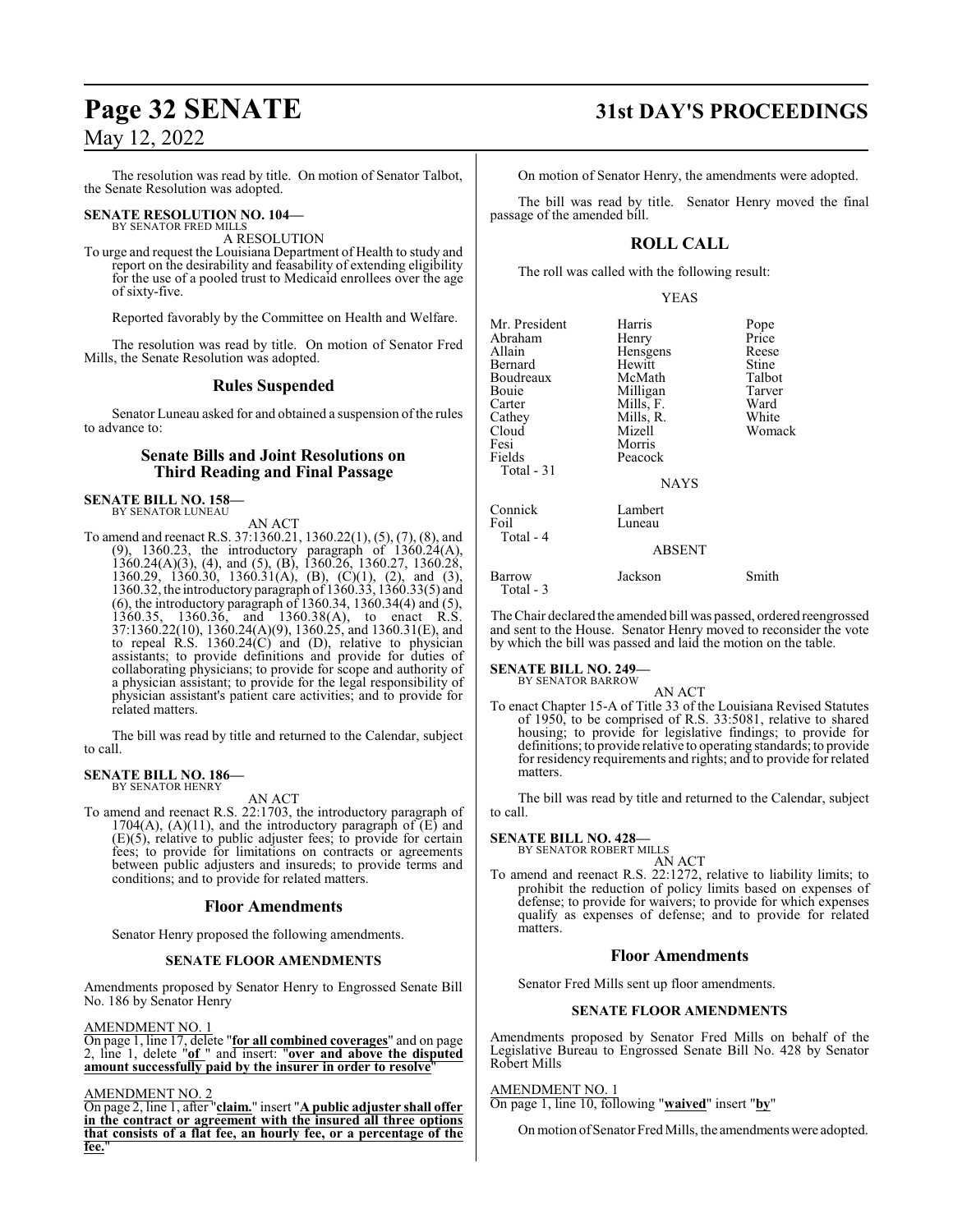# **31st DAY'S PROCEEDINGS Page 33 SENATE**

# May 12, 2022

The bill was read by title. Senator Robert Mills moved the final passage of the amended bill.

### **ROLL CALL**

The roll was called with the following result:

#### YEAS

Peacock<br>Pope

White Womack

| Mr. President | Foil      | Peacod |
|---------------|-----------|--------|
| Abraham       | Harris    | Pope   |
| Allain        | Henry     | Price  |
| Barrow        | Hensgens  | Reese  |
| Bernard       | Hewitt    | Smith  |
| Boudreaux     | Lambert   | Stine  |
| Bouie         | Luneau    | Talbot |
| Carter        | McMath    | Tarver |
| Cathey        | Milligan  | Ward   |
| Cloud         | Mills, F. | White  |
| Connick       | Mills, R. | Woma   |
| Fesi          | Mizell    |        |
| Fields        | Morris    |        |
| Total - 37    |           |        |
|               | NAYS      |        |

 $\overline{\mathbf{s}}$ 

Total - 0

ABSENT

Jackson

Total - 1

The Chair declared the amended bill was passed, ordered reengrossed and sent to the House. Senator Robert Mills moved to reconsider the vote by which the bill was passed and laid the motion on the table.

#### **SENATE BILL NO. 458—** BY SENATOR HARRIS

AN ACT

To amend and reenact R.S.  $38:330.1(C)(1)(a)$  and (iii), and to repeal R.S.  $38:330.1(B)(1)(a)(v)$ , relative to flood protection authorities; to provide relative to the board of commissioners of the Southeast Louisiana Flood Protection Authority-East; to provide for an effective date; and to provide for related matters.

#### **Floor Amendments**

Senator Fred Mills sent up floor amendments.

#### **SENATE FLOOR AMENDMENTS**

Amendments proposed by Senator Fred Mills on behalf of the Legislative Bureau to Engrossed Senate Bill No. 458 by Senator Harris

AMENDMENT NO. 1

On page 1, line 2, following "reenact" and before "R.S." insert "the introductory paragraph of"

#### AMENDMENT NO. 2

On page 1, line 7, following "Section 1." and before "R.S." insert "The introductory paragraph of"

On motion of Senator Fred Mills, the amendments were adopted.

#### **Floor Amendments**

Senator Harris proposed the following amendments.

#### **SENATE FLOOR AMENDMENTS**

Amendments proposed by Senator Harris to Engrossed Senate Bill No. 458 by Senator Harris

#### AMENDMENT NO. 1

On page 1, line 2, after " $(C)(1)(a)$ ""," delete "and (iii),"

AMENDMENT NO. 2

On page 1, at the beginning of line 3, insert "38:291(W)(2) and R.S."

#### AMENDMENT NO. 3

On page 1, line 7, after "(C)(1)(a)" "hereby" delete "and (iii) are" and insert "is,"

## AMENDMENT NO. 4

On page 2, delete lines 7 and 8 in their entirety.

#### AMENDMENT NO. 5

On page 2, line 9, after "R.S." insert "38:291(W)(2) and R.S." and change "is" to "are"

On motion of Senator Harris, the amendments were adopted.

The bill was read by title. Senator Harris moved the final passage of the amended bill.

### **ROLL CALL**

The roll was called with the following result:

#### YEAS

| Mr. President | Foil        | Peacock |
|---------------|-------------|---------|
| Abraham       | Harris      | Pope    |
| Allain        | Henry       | Price   |
| Barrow        | Hensgens    | Reese   |
| Bernard       | Hewitt      | Smith   |
| Boudreaux     | Lambert     | Stine   |
| Bouie         | Luneau      | Talbot  |
| Carter        | McMath      | Tarver  |
| Cathey        | Milligan    | Ward    |
| Cloud         | Mills, F.   | White   |
| Connick       | Mills, R.   | Womack  |
| Fesi          | Mizell      |         |
| Fields        | Morris      |         |
| Total - 37    |             |         |
|               | <b>NAYS</b> |         |
|               |             |         |

Total - 0

Jackson

Total - 1

The Chair declared the amended bill was passed, ordered reengrossed and sent to the House. Senator Harris moved to reconsider the vote by which the bill was passed and laid the motion on the table.

ABSENT

#### **SENATE BILL NO. 460—** BY SENATOR WARD

AN ACT

To enact Chapter 15 of the Title 45 of the Louisiana Revised Statues of 1950, to be comprised ofR.S. 45:1621 through 1623, relative to electric vehicle charging equipment networks; to provide for legislative intent; to provide terms; to provide for an effective date; and to provide for related matters.

The bill was read by title. Senator Ward moved the final passage of the bill.

## **ROLL CALL**

The roll was called with the following result:

#### YEAS

Mr. President Foil Foil Morris<br>Abraham Harris Peacock Abraham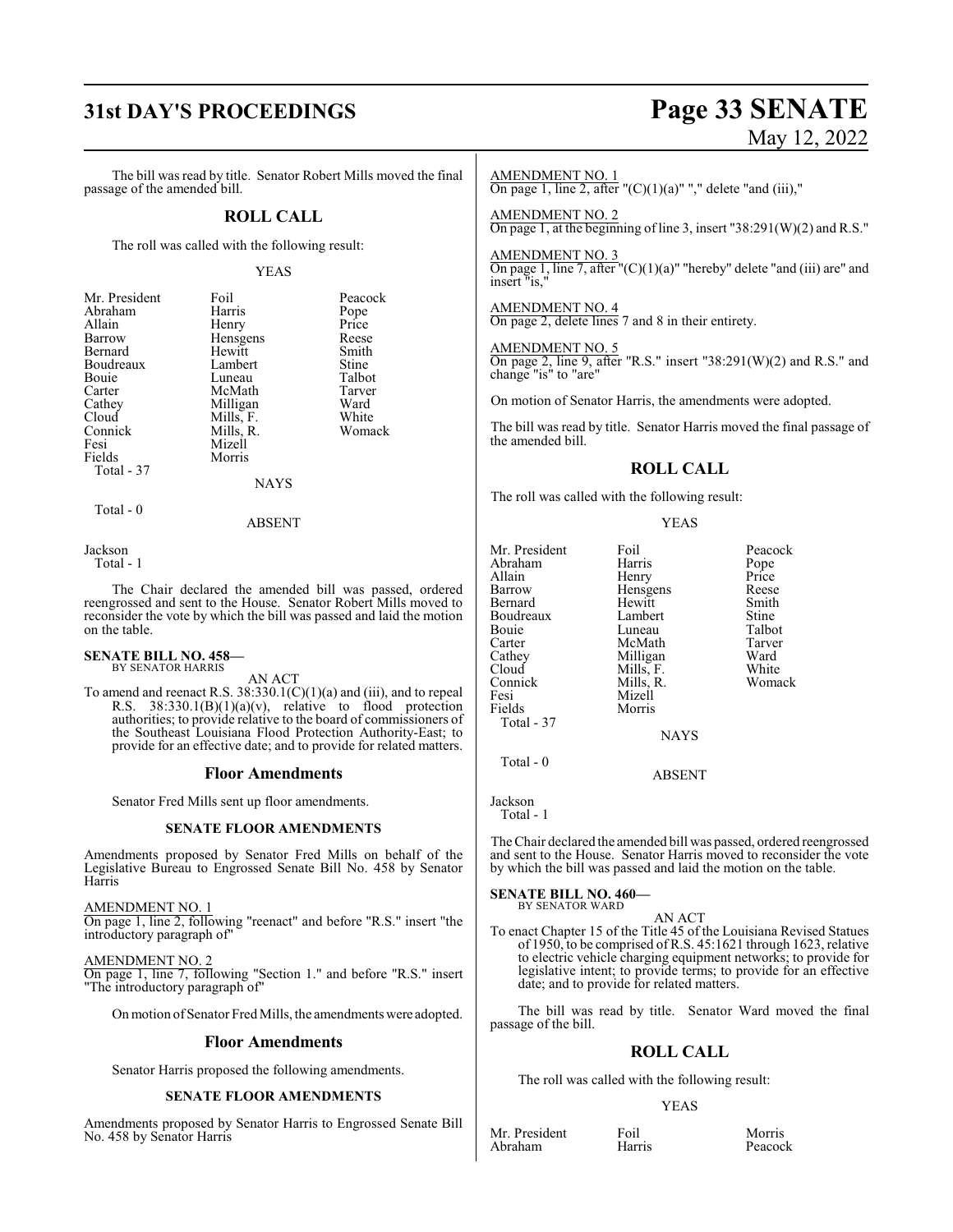## May 12, 2022

Allain Henry Pope<br>
Barrow Hensgens Price Bernard Hewitt Reese Boudreaux Lambert Smith<br>Bouie Luneau Stine Bouie Luneau Stine<br>Carter McMath Talbot Carter McMath Talbot<br>Cathey Milligan Tarver Cloud Mills, F. Ward<br>Connick Mills, R. White Connick Mills, R.<br>Fields Mizell Total - 36

Hensgens Price<br>Hewitt Reese Milligan Tarve<br>
Mills F. Ward

**NAYS** 

Womack

Fesi Total - 1

ABSENT

Jackson

Total - 1

The Chair declared the bill was passed and ordered it sent to the House. Senator Ward moved to reconsider the vote by which the bill was passed and laid the motion on the table.

#### **SENATE BILL NO. 462—** BY SENATOR WARD

#### AN ACT

To enact Chapter 21-B of Title 33 of the Louisiana Revised Statues of 1950, to be comprised of R.S. 33:7641 through 7648, relative to the municipalities and parishes; to provide relative to the creation of the Public-Private Partnerships Cooperative Endeavor Agreement Act; to provide for public-private partnerships; to provide for the authority of public entities to enterinto certain public-private partnerships between the private sector and a public entity; to provide with respect to advisors and consultants; to provide for independent analysis by advisors regarding financial, tax, and legal matters; to provide for advisors' report and fees; to provide for requirements and limitations; to provide relative to procedures and approval; to provide for financial reporting; to provide for terms and definitions; to provide for public notice and public hearings; to provide for an effective date; and to provide for related matters.

The bill was read by title. Senator Ward moved the final passage of the bill.

## **ROLL CALL**

The roll was called with the following result:

#### YEAS

| Mr. President<br>Abraham<br>Allain<br>Bernard<br>Cathey<br>Total - 13                        | Luneau<br>McMath<br>Milligan<br>Reese<br>Smith<br><b>NAYS</b>                                       | Stine<br>Ward<br>Womack                                          |
|----------------------------------------------------------------------------------------------|-----------------------------------------------------------------------------------------------------|------------------------------------------------------------------|
| Barrow<br>Boudreaux<br>Bouie<br>Carter<br>Cloud<br>Connick<br>Fesi<br>Fields<br>Total - $23$ | Foil<br>Harris<br>Henry<br>Hensgens<br>Hewitt<br>Lambert<br>Mills, F.<br>Mills, R.<br><b>ABSENT</b> | Mizell<br>Morris<br>Peacock<br>Pope<br>Price<br>Talbot<br>Tarver |
| Jackson<br>Total - 2                                                                         | White                                                                                               |                                                                  |

# **Page 34 SENATE 31st DAY'S PROCEEDINGS**

The Chair declared the bill failed to pass.

## **Notice of Reconsideration**

Senator Ward moved to reconsider on the next Legislative Day the vote by which the bill failed to pass.

### **Rules Suspended**

Senator Morris asked for and obtained a suspension of the rules to advance to:

### **Senate Bills and Joint Resolutions on Third Reading and Final Passage, Subject to Call**

### **Called from the Calendar**

Senator Morris asked that Senate Bill No. 4 be called from the Calendar.

**SENATE BILL NO. 4—** BY SENATOR MORRIS

A JOINT RESOLUTION

Proposing to amend Article I, Section 18(A) of the Constitution of Louisiana, relative to post-conviction bail; to provide that after conviction, a person may be bailable in accordance with law; to specify an election for submission of the proposition to electors; and to provide a ballot proposition.

#### **Floor Amendments**

Senator Morris proposed the following amendments.

#### **SENATE FLOOR AMENDMENTS**

Amendments proposed by Senator Morris to Engrossed Senate Bill No. 4 by Senator Morris

## AMENDMENT NO. 1

On page 2, delete line 4 and insert the following:

 $(\overline{B})$  However, a  $\underline{A}$  person charged with a crime of violence as defined by law or with production, manufacture, distribution, or dispensing or possession with intent to produce, manufacture, distribute, or dispense a controlled dangerous substance as defined by the Louisiana Controlled Dangerous Substances Law, and the proof is evident and the presumption of guilt is great, shall not **may** be bailable <del>if, after a contradictory hearing, the judge or magistrate finds</del> by clear and convincing evidence that there is a substantial risk that the person may flee or poses an imminent danger to any other person or the community **in accordance with law**.

On motion of Senator Morris, the amendments were adopted.

The bill was read by title. Senator Morris moved the final passage of the amended bill.

#### **ROLL CALL**

The roll was called with the following result:

#### YEAS

Mr. President Henry Morris<br>Abraham Hensgens Peacock Bernard Hewitt Pope<br>
Cathey Lambert Reese Cathey Lambert Reese<br>Cloud McMath Stine Cloud McMath Stine<br>
Connick Milligan Talbot Connick Milligan Talbot<br>
Fesi Mills, R. White Fesi Mills, R.<br>Foil Mizell

Hensgens Peacock<br>
Hewitt Pope Womack

Total - 24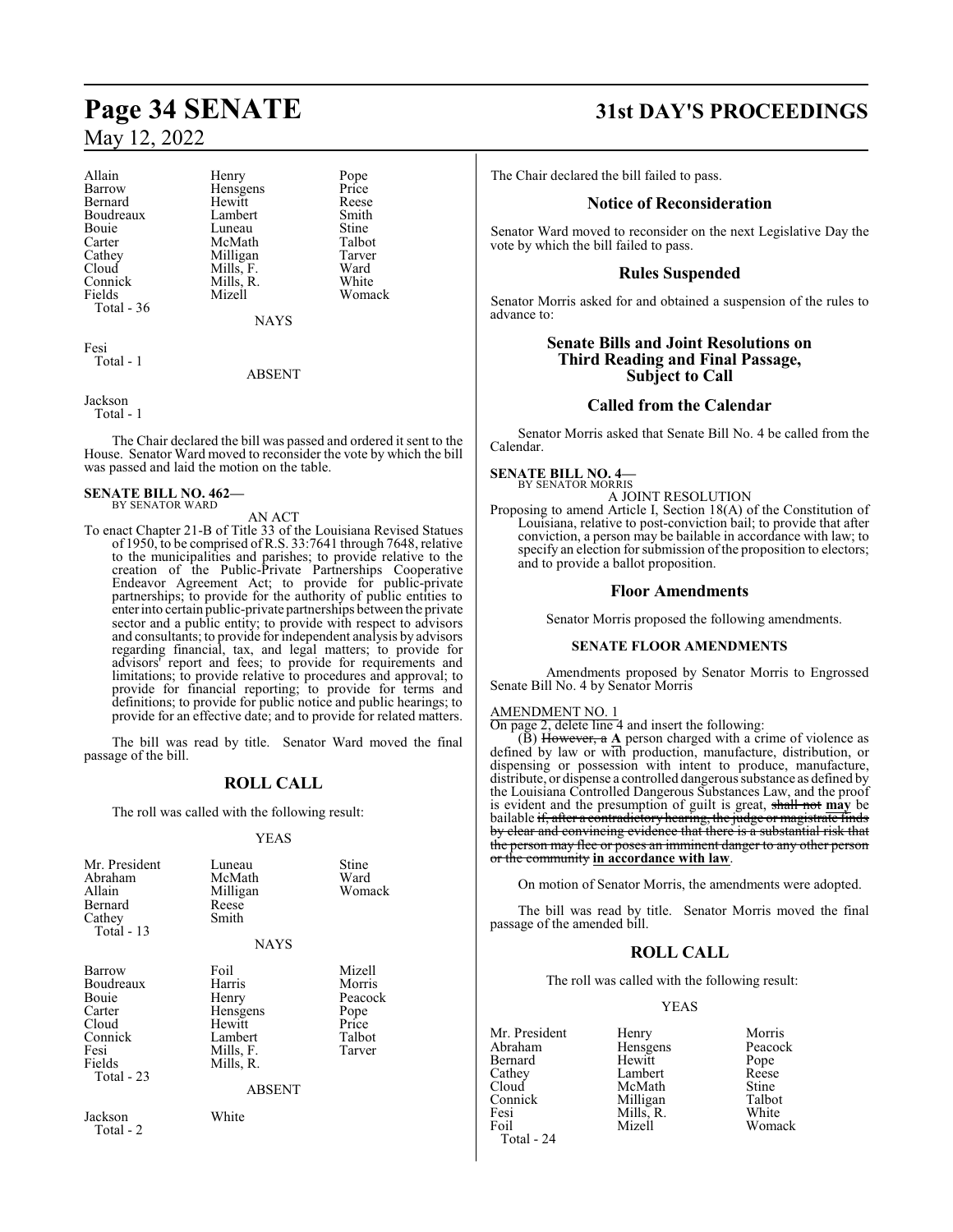# **31st DAY'S PROCEEDINGS Page 35 SENATE**

#### NAYS

| Barrow       | Fields    | Price |
|--------------|-----------|-------|
| Boudreaux    | Harris    | Smith |
| Bouje        | Luneau    | Tarve |
| Carter       | Mills. F. | Ward  |
| Total - $12$ |           |       |

ABSENT

receiving the required two-thirds vote.

Allain Jackson

Total - 2

The Chair declared the amended bill failed to pass for lack of

## **Notice of Reconsideration**

Senator Morris moved to reconsider on the next Legislative Day the vote by which the bill failed to pass.

### **Senator Mizell in the Chair**

### **Called from the Calendar**

Senator Stine asked that Senate Bill No. 212 be called from the Calendar.

## **SENATE BILL NO. 212—** BY SENATORS STINE, FESI AND SMITH

AN ACT

To enact Chapter 22 of Title 22 of the Louisiana Revised Statutes of 1950, to be comprised of R.S. 22:2651 through 2657, relative to establishing a mediation program for a catastrophic event; to provide insureds an alternative way to settle residential property insurance claims; to provide terms and conditions; and to provide for related matters.

#### **Floor Amendments**

Senator Fred Mills sent up floor amendments.

#### **SENATE FLOOR AMENDMENTS**

Amendments proposed by Senator Fred Mills on behalf of the Legislative Bureau to Engrossed Senate Bill No. 212 by Senator Stine

AMENDMENT NO. 1

On page 2, line 12, following "**claim.**" and before "**citizens**" change "**To give**" to "**Giving**"

AMENDMENT NO. 2 On page 2, line 13, following "**disputes and**" and before "**citizens**" change "**assist**" to "**assisting**"

Onmotion ofSenator Fred Mills, the amendments were adopted.

#### **Floor Amendments**

Senator Stine proposed the following amendments.

#### **SENATE FLOOR AMENDMENTS**

Amendments proposed by Senator Stine to Engrossed Senate Bill No. 212 by Senator Stine

#### AMENDMENT NO. 1

On page 4, line 17, change "**deemed**" to "**considered**"

On motion of Senator Stine, the amendments were adopted.

## **Floor Amendments**

Senator Smith proposed the following amendments.

# May 12, 2022

**SENATE FLOOR AMENDMENTS**

Amendments proposed by Senator Smith to Engrossed Senate Bill No. 212 by Senator Stine

AMENDMENT NO. 1 On page 2, line 22, change "**fifty**" to "**one hundred fifty**"

AMENDMENT NO. 2

On page 2, between line 28 and 29, insert the following: "**C. An insured and insurer may agree to mediate and be subject to the provisions of this Chapter, any claim involving residential property for damages in excess of one hundred fifty thousand dollars which property is located within the geographic area that is subject to the declared state of emergency.**"

#### AMENDMENT NO. 3

On page 4, line 14, between "**conference**" and "**unless**" insert the following: "**and the insurer shall pay a penalty equal to five thousand dollars to the insured**"

AMENDMENT NO. 4 On page 4, line 17, change "**deemed**" to "**considered**"

On motion of Senator Smith, the amendments were adopted.

The bill was read by title. Senator Stine moved the final passage of the amended bill.

## **ROLL CALL**

The roll was called with the following result:

Hensgens<br>Hewitt

#### YEAS

Mr. President Foil Morris<br>Abraham Harris Peacock Abraham Harris Peacock<br>Barrow Henry Pope Barrow Henry Pope<br>Bernard Hensgens Price Boudreaux Hewitt Reese<br>Bouie Lambert Smith Bouie Lambert Smith<br>Carter Luneau Stine Carter Luneau Stine<br>
Cathey McMath Tarver Cathey McMath Tarve<br>Cloud Milligan Ward Cloud Milligan Ward<br>
Connick Mills F. White Connick Mills, F.<br>Fesi Mills, R. Fields Total - 35

Mills, R. Womack<br>Mizell

NAYS

ABSENT

Total - 0

Allain Jackson Talbot Total - 3

The Chair declared the amended bill was passed, ordered reengrossed and sent to the House. Senator Stine moved to reconsider the vote by which the bill was passed and laid the motion on the table.

## **Mr. President in the Chair**

#### **Rules Suspended**

Senator Pope asked for and obtained a suspension of the rules to revert to the Morning Hour.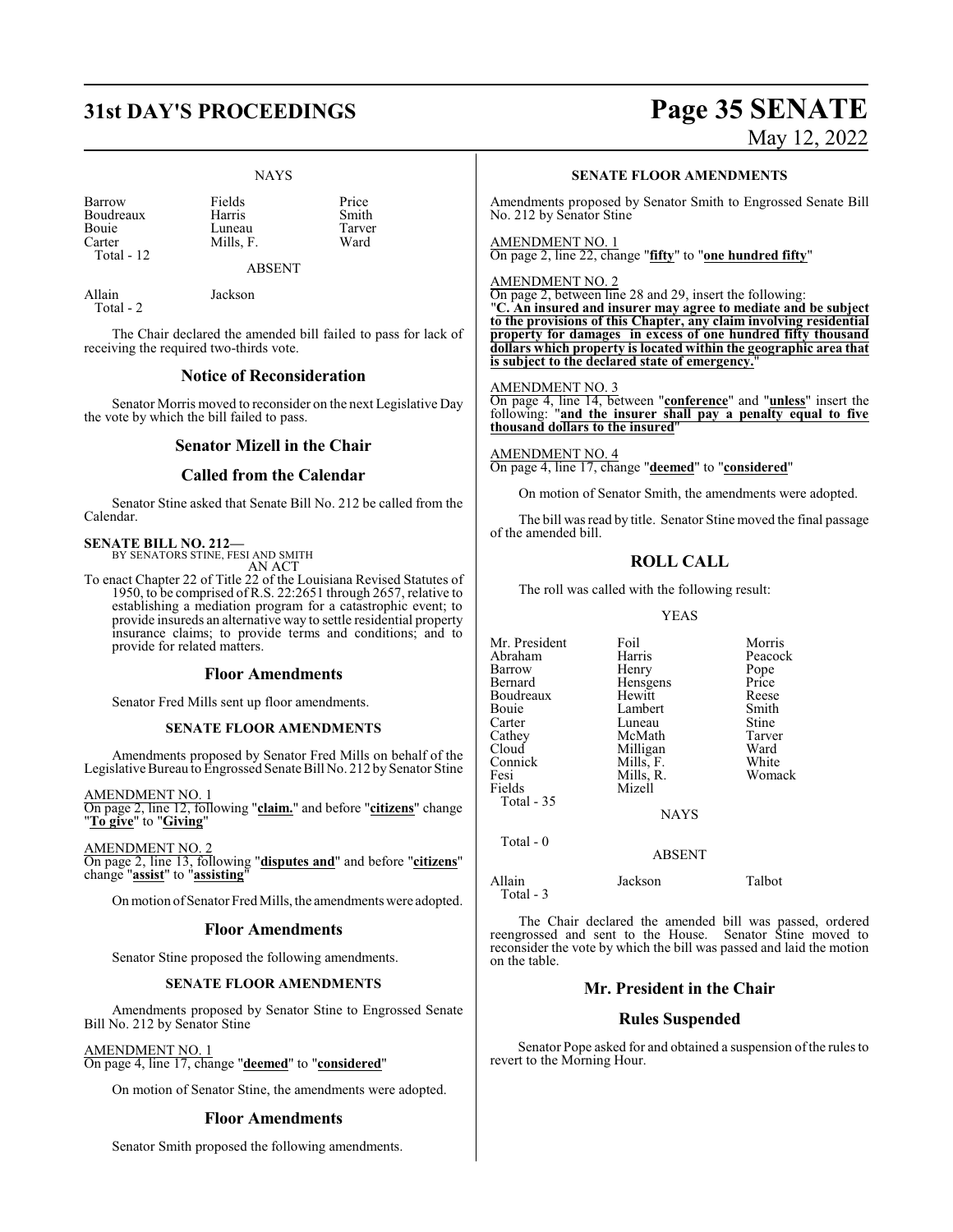## **Page 36 SENATE 31st DAY'S PROCEEDINGS**

May 12, 2022

#### **Message from the House**

#### **CONCURRING IN SENATE CONCURRENT RESOLUTIONS**

#### May 12, 2022

To the Honorable President and Members of the Senate:

I am directed to inform your honorable body that the House of Representatives has finally concurred in the following Senate Concurrent Resolutions:

#### **SENATE CONCURRENT RESOLUTION NO. 50—**

BY SENATOR FOIL A CONCURRENT RESOLUTION To commend Mary Bird Perkins Cancer Center for hosting the "Live Well Baton Rouge" event on May 14, 2022.

Reported without amendments.

Respectfully submitted, MICHELLE D. FONTENOT Clerk of the House of Representatives

#### **Message from the House**

#### **ASKING CONCURRENCE IN HOUSE BILLS AND JOINT RESOLUTIONS**

#### May 12, 2022

To the Honorable President and Members of the Senate:

I am directed to inform your honorable body that the House of Representatives has finally passed and asks your concurrence in the following House Bills and Joint Resolutions:

|  | HB No. 726 | HB No. 904 | HB No. 910 |
|--|------------|------------|------------|
|--|------------|------------|------------|

HB No. 981 HB No. 996

Respectfully submitted, MICHELLE D. FONTENOT Clerk of the House of Representatives

#### **House Bills and Joint Resolutions on First Reading**

**HOUSE BILL NO. 726—** BY REPRESENTATIVE LYONS

AN ACT

To enact Code ofCriminal Procedure Article 875.1(H), relative to the financial obligations for criminal offenders; to provide relative to incarceration; and to provide for related matters.

The bill was read by title and placed on the Calendar for a second reading.

#### **HOUSE BILL NO. 904—**

BY REPRESENTATIVES PHELPS AND LANDRY AN ACT

To amend and reenact R.S. 14:134.1(A), relative to malfeasance in office; to provide with respect to malfeasance in office involving prohibited sexual conduct; and to provide for related matters.

The bill was read by title and placed on the Calendar for a second reading.

#### **HOUSE BILL NO. 910—**

BY REPRESENTATIVE THOMAS AN ACT

To amend and reenact R.S. 37:3302(introductory paragraph), (1), (2),  $(8)$ , and  $(11)$  and to enact R.S. 37:3302 $(13)$ , relative to athletic trainers; to provide for definitions; to provide for an effective date; and to provide for related matters.

The bill was read by title and placed on the Calendar for a second reading.

**HOUSE BILL NO. 981—** BY REPRESENTATIVES DUPLESSIS, BEAULLIEU, AND SCHLEGEL AN ACT

To enact R.S. 17:271.1 and 3996(B)(67), relative to curricula; to require the provision of mental health instruction to public school students; to provide relative to content of the instruction; to provide for incorporation of the instruction into an existing required course; to provide relative to the mental health component of the state content standards for health education; and to provide for related matters.

The bill was read by title and placed on the Calendar for a second reading.

## **HOUSE BILL NO. 996—** BY REPRESENTATIVE BRYANT

AN ACT To amend and reenact R.S. 4:714(C), 724(B)(1) and (9), 732(B)(2) and (I), and 740(A), to enact R.S.  $4:724(B)(10)$ , and to repeal R.S. 4:739(E)(1) and (2), relative to charitable gaming; to provide relative to the use of electronic or video bingo games; to provide relative to the cost of each game play; to require machines to accept any denomination of cash in the form of bills or tickets; to provide relative to the limit for the mega jackpot for progressive mega jackpot bingo games; to provide relative to sales of progressive mega jackpot bingo on Electronic Bingo Card Dabber Devices; to provide relative to the number of electronic dabber devices issued to patrons who purchase bingo paper packs; to provide relative to the conducting and regulation of charitable gaming; to provide relative to sales of progressive mega jackpot bingo on Electronic Bingo Card Dabber Devices; and to provide for related matters.

The bill was read by title and placed on the Calendar for a second reading.

### **Privileged Report of the Committee on Senate and Governmental Affairs**

#### **ENROLLMENTS**

Senator Hewitt, Chairman on behalf of the Committee on Senate and Governmental Affairs, submitted the following report:

#### May 12, 2022

To the President and Members of the Senate:

I am directed by your Committee on Senate and Governmental Affairs to submit the following report:

The following Senate Resolutions have been properly enrolled:

**SENATE RESOLUTION NO. 87—**

BY SENATOR MIZELL A RESOLUTION

To urge and request the Louisiana Department of Health to enact policies to assist adolescents after giving birth in hospitals.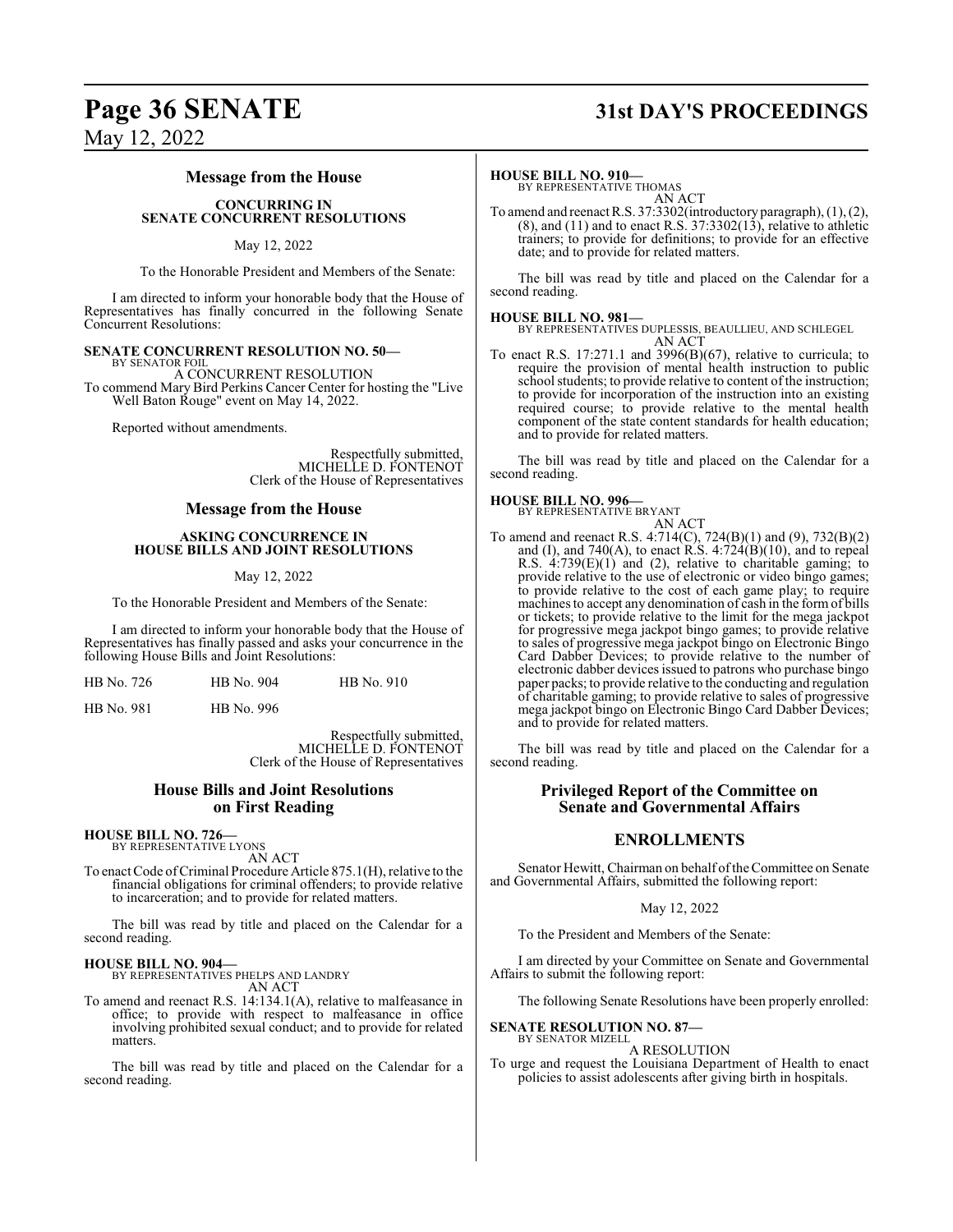## **31st DAY'S PROCEEDINGS Page 37 SENATE**

# May 12, 2022

### **SENATE RESOLUTION NO. 88—**

BY SENATOR MIZELL A RESOLUTION

To urge and request the Department of Education to enact policies to locate and assist truant children who may be trafficked.

SENATE RESOLUTION NO. 106—<br>BY SENATORS BOUDREAUX, ABRAHAM, ALLAIN, BARROW, BOUIE,<br>CARTER, CATHEY, CLOUD, CONNICK, CORTÉZ, FESI, FIELDS,<br>HARRIS, HENRY, HENSGENS, HEWITT, JACKSON, LAMBERT,<br>LUNEAU, MCMATH, MILLIGAN, FRED MILL A RESOLUTION

To commend Louisiana State University President William F. Tate IV on being elected to the prestigious American Academy of Arts and Sciences.

## **SENATE RESOLUTION NO. 108—** BY SENATOR BOUDREAUX

A RESOLUTION

To commend and congratulate Dr. Vincent G. June on being selected as the sixth chancellor of South Louisiana Community College.

#### **SENATE RESOLUTION NO. 105—** BY SENATOR FIELDS

A RESOLUTION

To commend Charles and Gladys Wallace of Baton Rouge as they celebrate fifty years of marriage.

## **SENATE RESOLUTION NO. 107—** BY SENATOR ROBERT MILLS

A RESOLUTION

To commend and congratulate the modern state of Israel on the occasion of the seventy-fourth anniversary of its establishment, to recognize the contributions ofIsrael to humankind, to express support for the people of Israel for their right to live in freedom and to defend their land and their country, and to extend best wishes to the state of Israel and to the Israeli people for a peaceful and prosperous future.

#### **SENATE RESOLUTION NO. 109—** BY SENATOR FIELDS

A RESOLUTION

To commend the Ready Louisiana Coalition and to designate Tuesday, May 10, 2022, as Early Education Day at the state capitol.

#### **SENATE RESOLUTION NO. 110—** BY SENATOR POPE

A RESOLUTION

To commend and congratulate Jana Garrison Orillion on her induction into the Louisiana High School Sports Hall of Fame.

#### **SENATE RESOLUTION NO. 111—** BY SENATOR POPE

A RESOLUTION

To commend and congratulate Tasmin Olajuwon Mitchell on his induction into the Louisiana High School Sports Hall of Fame.

**SENATE RESOLUTION NO. 112—**<br>BY SENATORS FIELDS, ABRAHAM, ALLAIN, BARROW, BOUDREAUX,<br>BOUIE, CARTER, CATHEY, CONNICK, CORTEZ, FESI, FOIL, HARRIS,<br>HENRY, HENSGENS, HEWITT, JACKSON, LAMBERT, LUNEAU,<br>MCMATH, MILLIGAN, FRED MIL A RESOLUTION

To commend Kelsie Tillage on earning the national Gold Medal Congressional Award.

#### **SENATE RESOLUTION NO. 113—** BY SENATOR FIELDS

A RESOLUTION

To recognize Tuesday, May 10, 2022, as Baton Rouge Young Professionals Day at the Louisiana State Capitol and to commend the board of directors and members of Forum 225.

#### **SENATE RESOLUTION NO. 114—**

BY SENATOR JACKSON A RESOLUTION

To designate Tuesday, May 10, 2022, as AKA Day at the State Capitol and to commend the members of Alpha Kappa Alpha Sorority, Incorporated.

SENATE RESOLUTION NO. 115—<br>BY SENATORS PRICE, ABRAHAM, ALLAIN, BARROW, BOUDREAUX,<br>BOUIE, CARTER, CATHEY, CLOUD, CONNICK, CORTEZ, FESI, FIELDS,<br>FOIL, HARRIS, HENRY, HENSGENS, HEWITT, JACKSON, LAMBERT,<br>LUNEAU, MCKIATH, MILLI WARD, WHITE AND WOMACK

A RESOLUTION

To express the sincere condolences of the Senate of the Legislature of Louisiana upon the death of Reverend Lionel Johnson Sr.

> Respectfully submitted, SHARON W. HEWITT Chairman

The foregoing Senate Resolutions were signed by the President of the Senate and presented to the Secretary of State by the Secretary.

### **Privileged Report of the Committee on Senate and Governmental Affairs**

## **ENROLLMENTS**

Senator Hewitt, Chairman on behalf of the Committee on Senate and Governmental Affairs, submitted the following report:

May 12, 2022

To the President and Members of the Senate:

I am directed by your Committee on Senate and Governmental Affairs to submit the following report:

The following Senate Concurrent Resolution has been properly enrolled:

#### **SENATE CONCURRENT RESOLUTION NO. 48—** BY SENATOR FESI

A CONCURRENT RESOLUTION

To recognize and celebrate the family-owned and operated Danos, LLC on the occasion of its seventy-fifth anniversary as a successful business.

> Respectfully submitted, SHARON W. HEWITT Chairman

The foregoing Senate Concurrent Resolution was signed by the President of the Senate.

## **Privileged Report of the Committee on Senate and Governmental Affairs**

## **ENROLLMENTS**

Senator Hewitt, Chairman on behalf of the Committee on Senate and Governmental Affairs, submitted the following report:

#### May 12, 2022

To the President and Members of the Senate:

I am directed by your Committee on Senate and Governmental Affairs to submit the following report:

The following Senate Bills have been properly enrolled: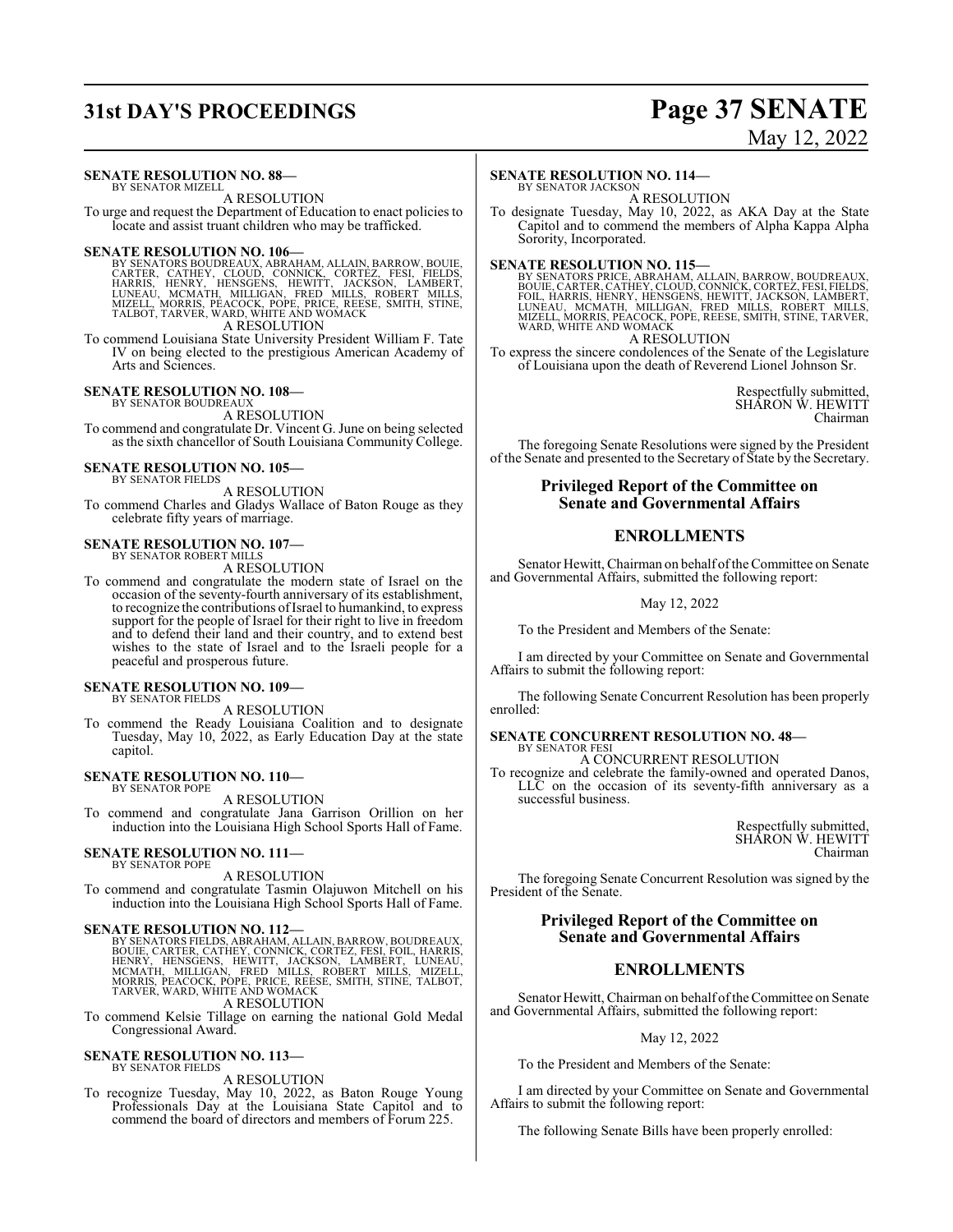## **Page 38 SENATE 31st DAY'S PROCEEDINGS**

## May 12, 2022

#### **SENATE BILL NO. 14—** BY SENATOR POPE

AN ACT

To amend and reenact R.S. 37:2441 and 2464(C), relative to the Louisiana Board for Hearing Aid Dealers; to provide for registration and licensure; to provide legislative intent; to provide for applicability; and to provide for related matters.

- **SENATE BILL NO. 39—**<br>BY SENATOR BERNARD AND REPRESENTATIVES CORMIER,<br>FIRMENT, LARVADAIN, PIERRE AND SCHAMERHORN AN ACT
- To provide relative to state highways; to designate a portion of Louisiana Highway 493 in Natchitoches Parish as the "Augustin Metoyer Memorial Parkway"; to provide for restrictions on costs of materials to the department; and to provide for related matters.

#### **SENATE BILL NO. 52—** BY SENATOR ABRAHAM

AN ACT

To provide relative to state highways; to designate the Black Bayou Bridge on Louisiana Highway 384 in Calcasieu Parish as the "Dorothy Carter Memorial Bridge"; to provide for an effective date; and to provide for related matters.

#### **SENATE BILL NO. 61—**

- BY SENATORSMCMATH,BARROW,BOUDREAUX,CARTER,CATHEY, CLOUD, FESI, FIELDS, HARRIS, HEWITT, JACKSON, MILLIGAN,<br>ROBERT MILLS, MIZELL, MORRIS, PRICE, REESE, SMITH, TALBOT,<br>TARVER, WARD, WHITE AND WOMACK AND REPRESENTATIVES<br>CORMIER, LARVADAIN, PIERRE, SCHAMERHORN AND SELDERS<br>AN A
- To enact R.S. 47:463.214, relative to motor vehicle special prestige license plate; to provide for the establishment of the "Mental Health" special prestige license plate; to provide for creation, issuance, design, fees, distribution, and rule promulgation applicable to such license plates; and to provide for related matters.

#### **SENATE BILL NO. 79—**

BY SENATOR WHITE AND REPRESENTATIVES ROBBY CARTER AND EDMONDS

#### AN ACT

To provide relative to state highways; to designate a portion of Louisiana Highway 16 in St. Helena Parish as the "Trooper George Baker Memorial Highway"; to provide for restrictions on costs of materials to the department; and to provide for related matters.

#### **SENATE BILL NO. 85—**

BY SENATORS CORTEZ, ALLAIN, MCMATH, MORRIS, SMITH AND WARD

#### AN ACT

To enact Subpart KK of Part 1 of Chapter 1 of Subtitle II of Title 47 of the Louisiana Revised Statutes of 1950, to be comprised of R.S. 47:120.181, relative to individual income tax refund checkoff donations; to authorize a refund checkoff donation for Maddie's Footprints; to provide relative to the expiration of the checkoff donation; and to provide for related matters.

#### **SENATE BILL NO. 181—** BY SENATOR MCMATH

AN ACT

To amend and reenact R.S. 2:809 and to enact R.S. 2:801(6), relative to DOTD and the definition of an airport sponsor; to provide for the approval, inspection, and certification of airport construction projects; and to provide for related matters.

#### **SENATE BILL NO. 210—** BY SENATOR STINE

#### AN ACT

To amend and reenact the introductory paragraph of R.S. 22:337(A), relative to foreign and alien insurers; to provide for imposition of a fine in lieu of suspension or revocation of certificate of authority; and to provide for related matters.

#### **SENATE BILL NO. 264—**

BY SENATOR BOUIE

AN ACT To amend and reenact R.S. 22:165(B) and to enact R.S. 22:81(D), 82(D) and (E),  $111(D)$ ,  $112(D)$  and (E), and  $165(C)$ , relative to capital and surplus requirements for certain domestic insurers; to provide for minimum requirements for domestic insurers writing homeowner's and fire and allied lines insurance; and to provide for related matters.

#### **SENATE BILL NO. 399—** BY SENATOR FIELDS

AN ACT

To authorize and provide for the transfer of certain state property; to authorize the transfer of certain state property in East Baton Rouge Parish; to provide for the property description; to provide for reservation of mineral rights; to provide terms and conditions; to provide an effective date; and to provide for related matters.

**SENATE BILL NO. 422—** BY SENATOR CORTEZ

AN ACT

To authorize and provide for the transfer of certain state property; to authorize the transfer of certain state property in Lafayette Parish; to provide for the property description; to provide for reservation of mineral rights; to provide terms and conditions; to provide an effective date; and to provide for related matters.

> Respectfully submitted, SHARON W. HEWITT Chairman

The foregoing Senate Bills were signed by the President of the Senate.

#### **Message to the Secretary of State**

## **SIGNED SENATE CONCURRENT RESOLUTIONS**

#### May 12, 2022

To the Honorable Secretary of State:

The President of the Senate and the Speaker of the House of Representatives have signed the following Senate Concurrent Resolutions:

#### **SENATE CONCURRENT RESOLUTION NO. 12—**

BY SENATORS HEWITT, ALLAIN, CLOUD, CONNICK, FESI,<br>HENSGENS,LAMBERT,MCMATH,MILLIGAN,FRED MILLS,ROBERT<br>MILLS,MIZELL,PEACOCK,STINE,TALBOT,TARVER AND WOMACK<br>AND REPRESENTATIVES AMEDEE, BACALA, BEAULLIEU,<br>BOURRIAQUE, BUTLER, CA

## A CONCURRENT RESOLUTION

To urge and request the President of the United States and the Congress of the United States to take any action necessary to halt federal actions resulting in the delay or cancellation of offshore oil and natural gas lease sales and the United States Department of Interior to expedite actions necessary to comply with a court order to resolve lease sales, finalize a new five-year plan for oil and gas leasing on the Outer Continental Shelf, and focus efforts on lease sales in the Gulf of Mexico.

## **SENATE CONCURRENT RESOLUTION NO. 44—**

BY SENATOR FRED MILLS A CONCURRENT RESOLUTION

To commend Malcolm Joseph Broussard upon the occasion of his retirement from the Louisiana Board of Pharmacy and for his outstanding accomplishments in the field of regulating and practicing pharmacy, his many years of steadfast public service,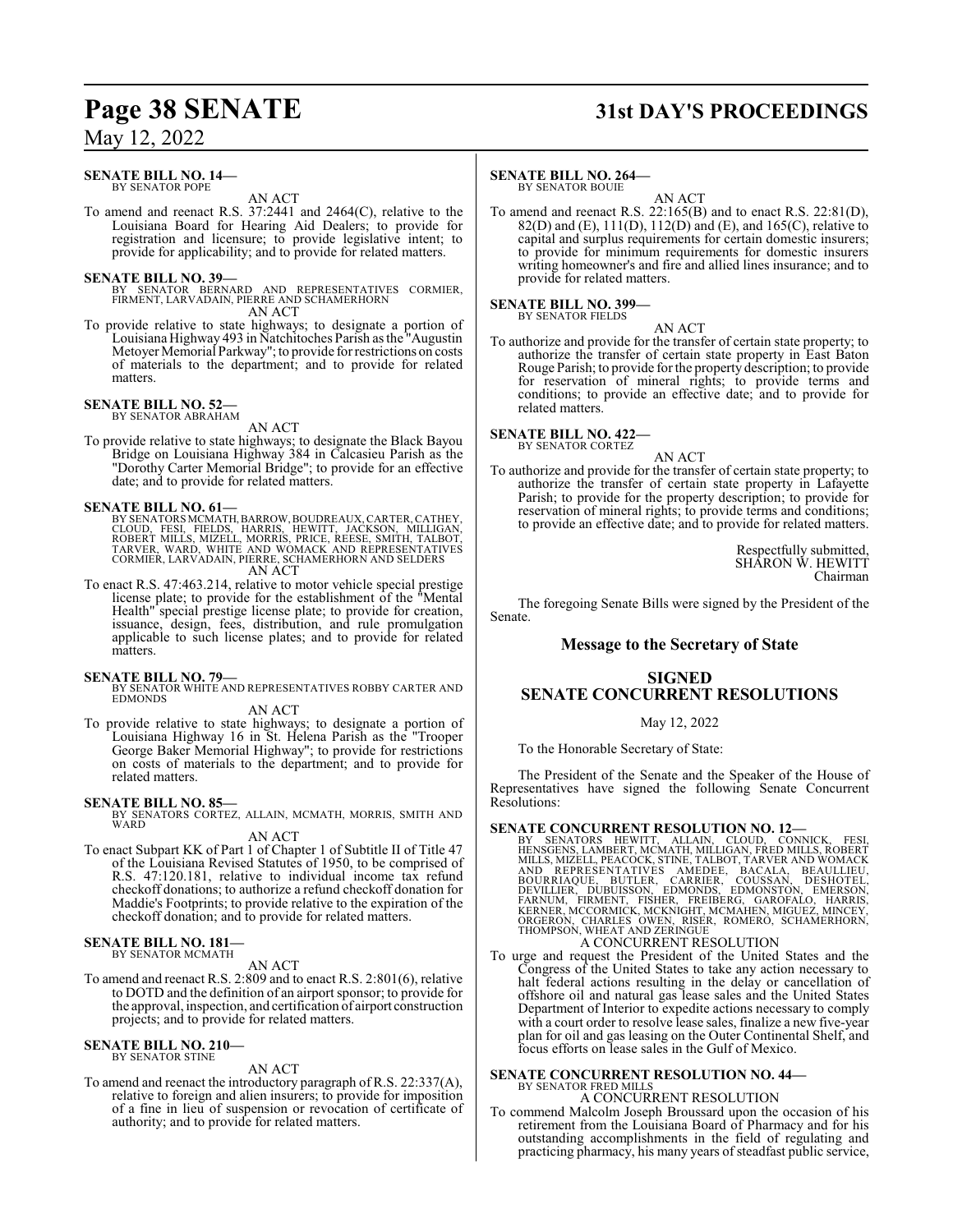## **31st DAY'S PROCEEDINGS Page 39 SENATE**

# May 12, 2022

his international representation of Louisiana in developing pharmacy best practices, his receipt of countless awards and accolades of excellence in the field of pharmacy, and his immeasurable contributions to the people of the great state of Louisiana.

> Respectfully submitted, YOLANDA J. DIXON Secretary of the Senate

### **Message to the Governor**

## **SIGNED SENATE BILLS**

May 12, 2022

To the Honorable Governor of the State of Louisiana:

The President of the Senate and the Speaker of the House of Representatives have signed the following Senate Bills:

**SENATE BILL NO. 17—** BY SENATOR MIZELL

AN ACT

To amend and reenact R.S. 47:463.157(E), relative to motor vehicle prestige license plates; to provide relative to the "Save the Honeybee" special prestige license plate; to authorize financial aid for certain postgraduate students; and to provide for related matters.

## **SENATE BILL NO. 27—** BY SENATOR LAMBERT

AN ACT

To enact R.S. 49:191(13)(a) and to repeal R.S. 49:191(10)(f), relative to the Department of Environmental Quality, including provisions to provide for the re-creation of the Department of Environmental Quality and the statutory entities made a part of the department by law; to provide for the effective termination date for all statutory authority for the existence of such statutory entities; and to provide for related matters.

#### **SENATE BILL NO. 84—**

BY SENATORS CORTEZ AND MCMATH AN ACT

To enact R.S. 47:463.214, relative to motor vehicle special prestige license plate; to provide for the establishment of the "Maddie's Footprints" special prestige license plate; to provide for creation, issuance, design, fees, distribution, and rule promulgation applicable to the license plates; and to provide for related matters.

## **SENATE BILL NO. 26—** BY SENATOR HENSGENS

AN ACT

To amend and reenact R.S. 3:2074(D), relative to the Louisiana Equine Promotion and Research Advisory Board; to provide for the terms of the members; to provide for an effective date; and to provide for related matters.

## **SENATE BILL NO. 38—** BY SENATOR HENSGENS

#### AN ACT

To amend and reenact R.S.  $30:10(A)(2)(a)$ , the introductory paragraph of (i) and (aa) and (ee), (ii), and (iii), (b)(i), (ii)(aa), (bb),  $(dd)$ , (ee), and (ff), and (iii),  $(e)$ (ii),  $(h)$ , and (i) and (3) and (B), and to enact R.S.  $30:10(A)(2)(a)(i)(ff)$  and (b)(ii)(gg), (hh),  $(ii)$ , and  $(ij)$ ,  $(iv)$ ,  $(v)$ ,  $(vi)$ , and  $(vii)$ , and  $(C)$ , relative to drilling units; to provide for definitions; to provide for procedures, obligations, and remedies; to provide for written notice; to provide for information required to be furnished; to provide for indemnification; to provide for changes ofownership; to provide for title opinions; to provide for subsequent unit operations; to provide terminology; and to provide for related matters.

#### **SENATE BILL NO. 55—**

BY SENATORS CATHEY AND WOMACK AND REPRESENTATIVES TRAVIS JOHNSON, MCMAHEN, MINCEY, ST. BLANC, THOMPSON, WHEAT AND WHITE

AN ACT To enact R.S. 49:191(13)(a) and to repeal R.S. 49:191(10)(c), relative to the Department of Agriculture and Forestry, including provisions to provide for the re-creation of the Department of Agriculture and Forestry and the statutory entities made a part of the department by law; to provide for the effective termination date for all statutory authority for the existence of such statutory entities; and to provide for related matters.

## **SENATE BILL NO. 91—** BY SENATOR HENSGENS

AN ACT

To enact R.S. 49:191(13)(a) and to repeal R.S. 49:191(11), relative to the Coastal Protection and Restoration Authority and the Coastal Restoration and Protection Authority Board, including provisions to provide for the re-creation of the Coastal Protection and Restoration Authority and the Coastal Restoration and Protection Authority Board and the statutory entities made a part of the department by law; to provide for the effective termination date for all statutory authority for the existence of such statutory entities; and to provide for related matters.

#### **SENATE BILL NO. 113—**

BY SENATOR CATHEY AND REPRESENTATIVES BOURRIAQUE, MCMAHEN, ST. BLANC, THOMPSON AND WHITE AN ACT

To amend and reenact R.S. 3:3368(B), (D), (E), and (G), relative to structural pest control operator's licenses; to provide relative to examinations; to provide relative to license applications; to provide for effectiveness; and to provide for related matters.

**SENATE BILL NO. 205—**<br>BY SENATOR JACKSON AND REPRESENTATIVES MCMAHEN,<br>THOMPSON AND WHITE

- AN ACT To amend and reenact R.S. 3:1201(C) and (D), the introductory paragraph of 1202 and 1202(3), 1204(A)(2) and (D)(1) and (12), and  $\overline{1208(1)}$ ,  $(2)$ ,  $(6)$ , and  $(7)$  and to enact R.S.  $3:1202(13)$  and
- (14), relative to the "Soil Conservation Districts Law"; to provide relative to legislative purpose; to provide for definitions; to provide relative to the powers of the state soil and water conservation commission; to provide relative to the powers of the chairman of the state soil and water conservation commission; to provide relative to the powers of the soil and water conservation districts; to remove outdated references; to provide for technical corrections; to provide for effectiveness; and to provide for related matters.

#### **SENATE BILL NO. 245—**

BY SENATOR ALLAIN AND REPRESENTATIVE COUSSAN AN ACT

To amend and reenact R.S. 30:83(F)(7), 86(E)(2), 89(C)(3), and 92(A) and (C), to enact R.S.  $30:83(F)(8)$ ,  $84(A)(3)$  and  $(8)$ , and to repeal R.S. 30:85(B), to provide for the Louisiana Oilfield Site Restoration Law; to provide for the Oilfield Site Restoration Fund; to provide for the powers and duties of the Oilfield Site Restoration Commission and the secretary and assistant secretary of the Department of Natural Resources; to provide for contracts for site assessment or restoration; to provide for an executive director; and to provide for related matters.

#### **SENATE BILL NO. 270—**

BY SENATOR WOMACK

AN ACT To amend and reenact R.S. 56:329(B)(1), relative to fish and other aquatic life; to provide with respect to sport and commercial fishing; to provide relative to obstruction of streams or lakes; to provide for an effective date; and to provide for related matters.

and they are hereby presented for executive approval.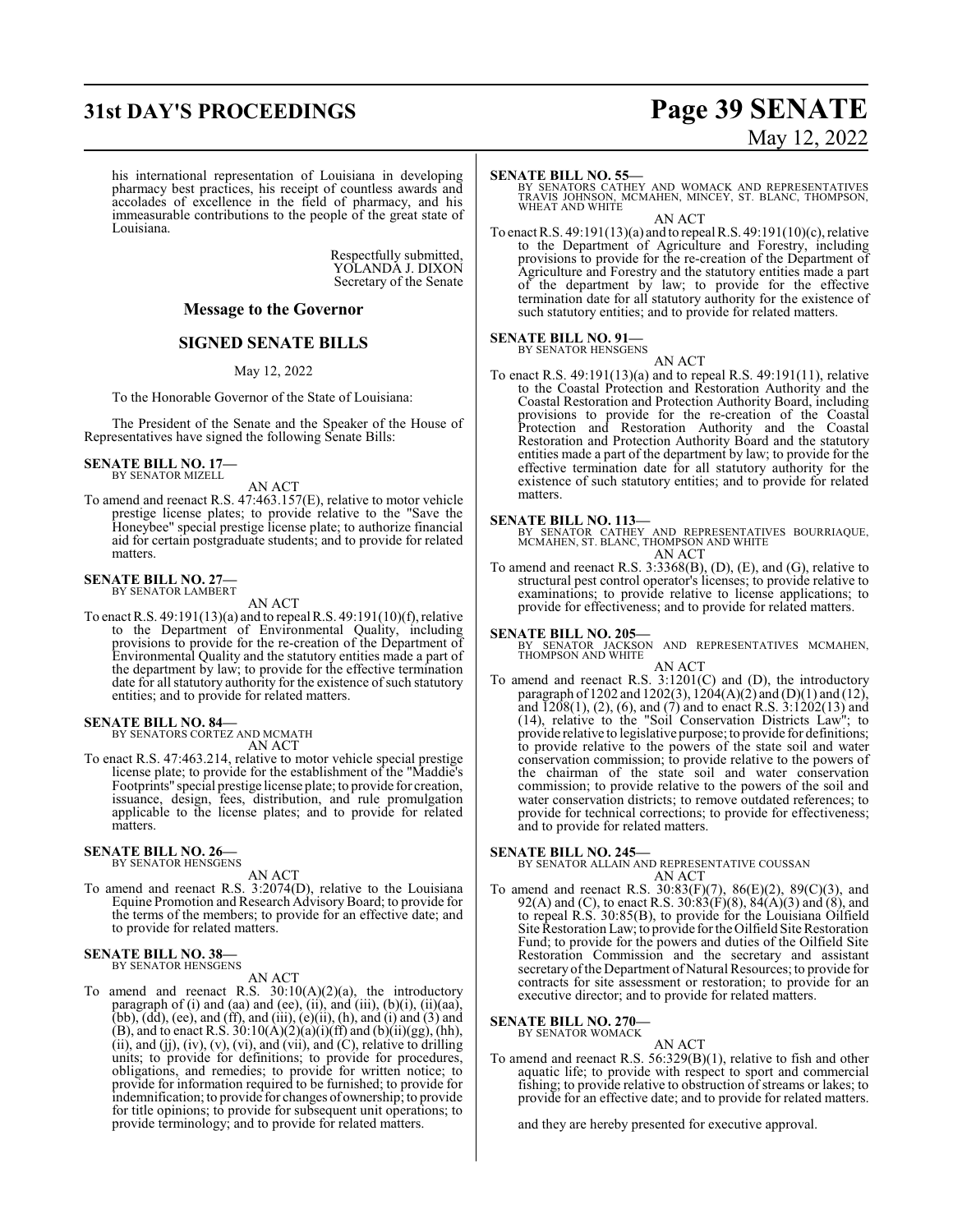## **Page 40 SENATE 31st DAY'S PROCEEDINGS**

May 12, 2022

Respectfully submitted, YOLANDA J. DIXON Secretary of the Senate

#### **Message from the House**

#### **SIGNED HOUSE CONCURRENT RESOLUTIONS**

#### May 12, 2022

To the Honorable President and Members of the Senate:

I am directed to inform your honorable body that the Speaker of the House of Representatives has signed the following House Concurrent Resolutions:

#### **HOUSE CONCURRENT RESOLUTION NO. 105—**

BY REPRESENTATIVE DUSTIN MILLER A CONCURRENT RESOLUTION

To recognize Wednesday, May 11, 2022, as Nurse Day in Louisiana and to recognize May 6-12, 2022, as National Nurses Week.

# **HOUSE CONCURRENT RESOLUTION NO. 106—**

BY REPRESENTATIVES LAFLEUR AND BOYD A CONCURRENT RESOLUTION

To designate Tuesday, May 10, 2022, as AKA Day at the state capitol and to commend the members of Alpha Kappa Alpha Sorority, Incorporated.

# **HOUSE CONCURRENT RESOLUTION NO. 108—** BY REPRESENTATIVE PIERRE AND SENATOR JACKSON A CONCURRENT RESOLUTION

To designate Tuesday, May 10, 2022, as Louisiana Judicial Council of the National Bar Association Day at the state capitol and to commend the council.

## **HOUSE CONCURRENT RESOLUTION NO. 109—** BY REPRESENTATIVE BAGLEY

A CONCURRENT RESOLUTION

To designate Wednesday, May 11, 2022, as Hospital Day at the legislature.

#### **HOUSE CONCURRENT RESOLUTION NO. 110—**

BY REPRESENTATIVES DUPLESSIS, BAGLEY, BOYD, FREIBERG, HORTON, LACOMBE, MCKNIGHT, AND PRESSLY AND SENATORS FOIL AND FRED MILLS

A CONCURRENT RESOLUTION

To express the condolences of the Legislature of Louisiana on the death of José Enrique Torres, MD, United States Navy veteran and distinguished graduate of and instructor with the Louisiana State University Health Sciences Center at New Orleans medical school.

and asked that the President of the Senate affix his signature to the same.

> Respectfully submitted, MICHELLE D. FONTENOT Clerk of the House of Representatives

The House Concurrent Resolutions contained herein were signed by the President of the Senate.

#### **Message from the House**

#### **SIGNED HOUSE BILLS AND JOINT RESOLUTIONS**

May 12, 2022

To the Honorable President and Members of the Senate:

I am directed to inform your honorable body that the Speaker of the House of Representatives has signed the following House Bills and Joint Resolutions:

#### **HOUSE BILL NO. 79—**

BY REPRESENTATIVE ECHOLS AN ACT

To amend and reenact R.S. 22:550.14(A), relative to meetings of the board of directors of certain captive insurers; to provide for the minimum number of meetings that must be held annually; and to provide for related matters.

#### **HOUSE BILL NO. 82—**

BY REPRESENTATIVE ILLG

AN ACT To repeal R.S. 22:821(C), relative to the authority of the commissioner of insurance to retain funds collected from fees charged for the issuance of a duplicate insurance producer license card; to repeal such fees.

#### **HOUSE BILL NO. 122—**

BY REPRESENTATIVE HUVAL

AN ACT To amend and reenact R.S. 49:191(1) and to repeal R.S.  $49:191(10)(a)$ , relative to the Department of Insurance, including provisions to provide for the re-creation of the Department of Insurance and the statutory entities made a part of the department by law; to provide for the effective termination date for all statutory authority for the existence of such statutory entities; and to provide for related matters.

#### **HOUSE BILL NO. 695—**

BY REPRESENTATIVE WRIGHT

AN ACT To amend and reenact R.S. 22:456, 1547(F) and (I)(introductory paragraph), 1551(C)(introductory paragraph), (3), and (4),  $156\overline{4(B)}(2)$ ,  $1573(\overline{C})$ , (E), and (G),  $1575(\overline{A})(1)$ , and  $1808.4(A)(2)$ , relative to insurance producers and consultants; to provide for appointments of producers; to provide for technical corrections relative to exemptions from examinations, licensing, and continuing education of producers and consultants; to modify terminology relative to accident and health insurance; to provide for technical changes; and to provide for related matters.

## **HOUSE BILL NO. 6—** BY REPRESENTATIVE ECHOLS

AN ACT

To enact R.S. 13:5554.8, relative to the payment of group insurance premiums for retired sheriffs and deputy sheriffs in Ouachita Parish; to create a permanent fund; to require the depositing of certain monies into the fund; to provide for investment of monies in the fund; to authorize the withdrawal of earnings; to provide for limitations on appropriations from the fund; to provide for audits of the fund; to provide for the membership and election on the investment advisory board; and to provide for related matters.

#### **HOUSE BILL NO. 15—**

BY REPRESENTATIVE BAGLEY AN ACT

$$
\mathbf{AN} \mathbf{A} \mathbf{C} \mathbf{I}
$$

To enact R.S.  $13:3049(B)(1)(e)(viii)$  and R.S.  $15:255(X)$ , relative to costs of court; to authorize the transfer of surplus monies in the Forty-Second Judicial District; to provide for the transfer procedures of funds; and to provide for related matters.

#### **HOUSE BILL NO. 45—**

BY REPRESENTATIVE STEFANSKI AN ACT

To amend and reenact R.S. 49:191(1) and to repeal R.S. 49:191(10)(k), relative to the Department of State, including provisions to provide for the re-creation of the Department of State and the statutory entities made a part of the department by law; to provide for the effective termination date for all statutory authority for the existence of such statutory entities; and to provide for related matters.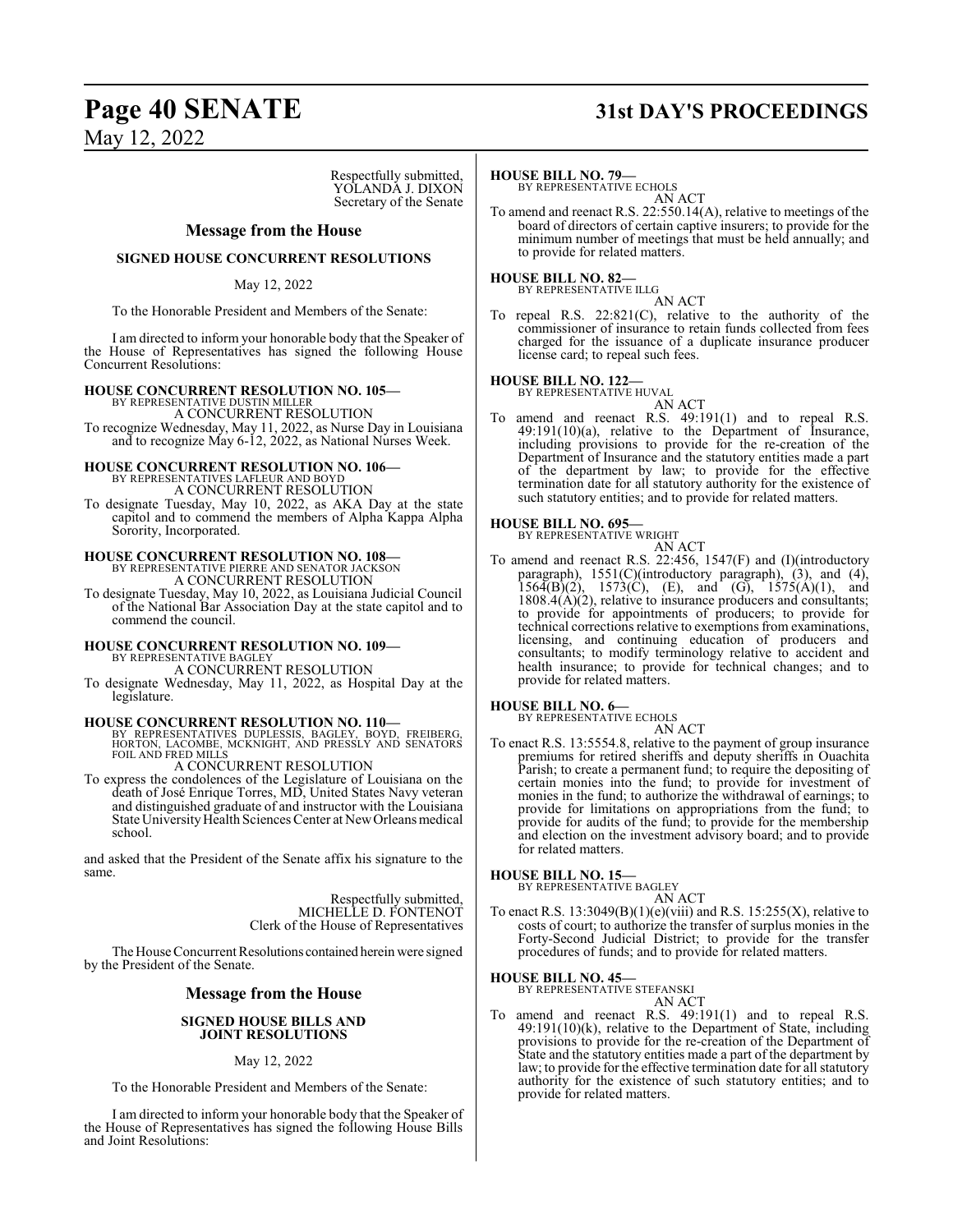# **31st DAY'S PROCEEDINGS Page 41 SENATE** May 12, 2022

**HOUSE BILL NO. 46—**

BY REPRESENTATIVE STEFANSKI AN ACT

To amend and reenact R.S. 49:191(1) and to repeal R.S. 49:191(10)(j), relative to the Department of State Civil Service, including provisions to provide for the re-creation of the Department of State Civil Service and the statutory entities made a part of the department by law; to provide for the effective termination date for all statutory authority for the existence of such statutory entities; and to provide for related matters.

### **HOUSE BILL NO. 58—**

BY REPRESENTATIVE GREGORY MILLER AN ACT

To amend and reenact Code of Civil Procedure Article 4566(D), relative to management of affairs of the interdict; to provide relative to individuals with permanent disabilities; to provide for irrevocable trusts; to provide for termination; and to provide for related matters.

#### **HOUSE BILL NO. 60—**

BY REPRESENTATIVES ZERINGUE AND HUGHES AN ACT

To amend and reenact R.S. 13:1595(C), relative to Orleans Parish Juvenile Court; to abolish specific judgeships upon vacancy in the Orleans Parish Juvenile Court; and to provide for related matters.

**HOUSE BILL NO. 70—**<br>BY REPRESENTATIVE MCMAHEN AND SENATOR ROBERT MILLS<br>AND REPRESENTATIVES BACALA, BAGLEY, BEAULLIEU,<br>CARPENTER, CARRIER, ROBBY CARTER, CORMIER, COUSSAN, COX,<br>DAVIS, ECHOLS, EDMONDS, FISHER, GREEN, HARRIS,

AN ACT

To designate mile markers 40 through 43, east and westbound, of Interstate Highway 20 in Webster Parish as the "Vietnam Veterans Memorial Highway"; and to provide for related matters.

- **HOUSE BILL NO. 71—** BY REPRESENTATIVE MCMAHEN AND SENATOR ROBERT MILLS AND REPRESENTATIVE THOMPSON AN ACT
- To designate a portion of Louisiana Highway 371 as the "John David Crow Memorial Highway"; and to provide for related matters.

#### **HOUSE BILL NO. 96—** BY REPRESENTATIVE BRASS

AN ACT

To enact R.S. 47:463.214 and 463.215, relative to motor vehicle special prestige license plates; to establish the "United Most Worshipful St. John's Grand Lodge of Ancient, Free and Accepted Scottish Rite Masons for the state of Louisiana" and the "Daughters of Universal Grand Chapter Order of Eastern Star" specialty license plates; to provide for the creation, issuance, design, fees, implementation, distribution, and rule promulgation applicable to such license plates; and to provide for related matters.

## **HOUSE BILL NO. 144—** BY REPRESENTATIVE DESHOTEL

- AN ACT
- To amend and reenact R.S. 18:463(A)(1)(a), relative to notice of candidacy, to provide for required information on a notice of candidacy; to provide for an effective date; and to provide for related matters.

## **HOUSE BILL NO. 188—** BY REPRESENTATIVE VILLIO

- AN ACT
- To amend and reenact R.S.  $18:1463(C)(1)$ , (E), and (F) and to enact R.S. 18:1463(G), relative to political material; to provide for prohibitions relative to political materials, to provide for requirements and prohibitions relative to digital materials; to

provide for penalties; to provide for an effective date; and to provide for related matters.

#### **HOUSE BILL NO. 240—**

BY REPRESENTATIVE EMERSON AN ACT

To enact R.S. 37:3556(F), relative to the licensure of massage therapists; to provide for a provisional license for massage therapy graduates; to require notification to a client; to provide for a sunset date; and to provide for related matters.

## **HOUSE BILL NO. 296—** BY REPRESENTATIVE STEFANSKI

AN ACT To amend and reenact R.S. 42:1132(B)(2), relative to the Board of Ethics; to provide relative to the nominating committee for membership on the Board of Ethics; to provide relative to appointing authorities for the Board ofEthics; and to provide for related matters.

**HOUSE BILL NO. 378—** BY REPRESENTATIVE MARINO AN ACT

To amend and reenact R.S. 40:964(Schedule II)(A)(1)(introductory paragraph) and to enact R.S. 40:964(Schedule I)(A)(80) through  $(99)$ ,  $(C)(66)$ ,  $(E)(12)$ , and  $(F)(29)$ , and  $(Schedule IV)(D)(15)$ , relative to the Uniform Controlled Dangerous Substances Law; to add certain substances to Schedules I and IV; to provide relative to substances of vegetable origin or chemical synthesis in Schedule II; and to provide for related matters.

**HOUSE BILL NO. 411—** BY REPRESENTATIVE THOMAS AN ACT

To amend and reenact R.S. 42:1119(B)(2)(a)(v), relative to nepotism; to provide relative to family members of school board members and school district superintendents who are employed by the school board; to provide relative to promotion of such employees; to provide for an effective date; and to provide for related matters.

#### **HOUSE BILL NO. 444—** BY REPRESENTATIVE RISER

AN ACT

To designate a portion of the United States Highway 165 in Caldwell Parish as the "SPC Torey Jonteal Dantzler, Sr. Memorial Highway"; and to provide for related matters.

#### **HOUSE BILL NO. 445—**

BY REPRESENTATIVE RISER

- AN ACT
- To designate a portion of Louisiana Highway 133 in Caldwell Parish as the "Robert L. 'Doc' Owens Memorial Highway".

## **HOUSE BILL NO. 475—** BY REPRESENTATIVE THOMAS

- AN ACT
- To amend and reenact R.S. 42:1119(B)(2)(a)(iii), relative to nepotism; to provide relative to family members of school board members and school district superintendents who are employed by the school board; to provide relative to the deadline for disclosing information regarding such employment to the Board of Ethics; to provide relative to penalties; and to provide for related matters.

and asked that the President of the Senate affix his signature to the same.

> Respectfully submitted, MICHELLE D. FONTENOT Clerk of the House of Representatives

The House Bills and Joint Resolutions contained herein were signed by the President of the Senate.

## **ATTENDANCE ROLL CALL**